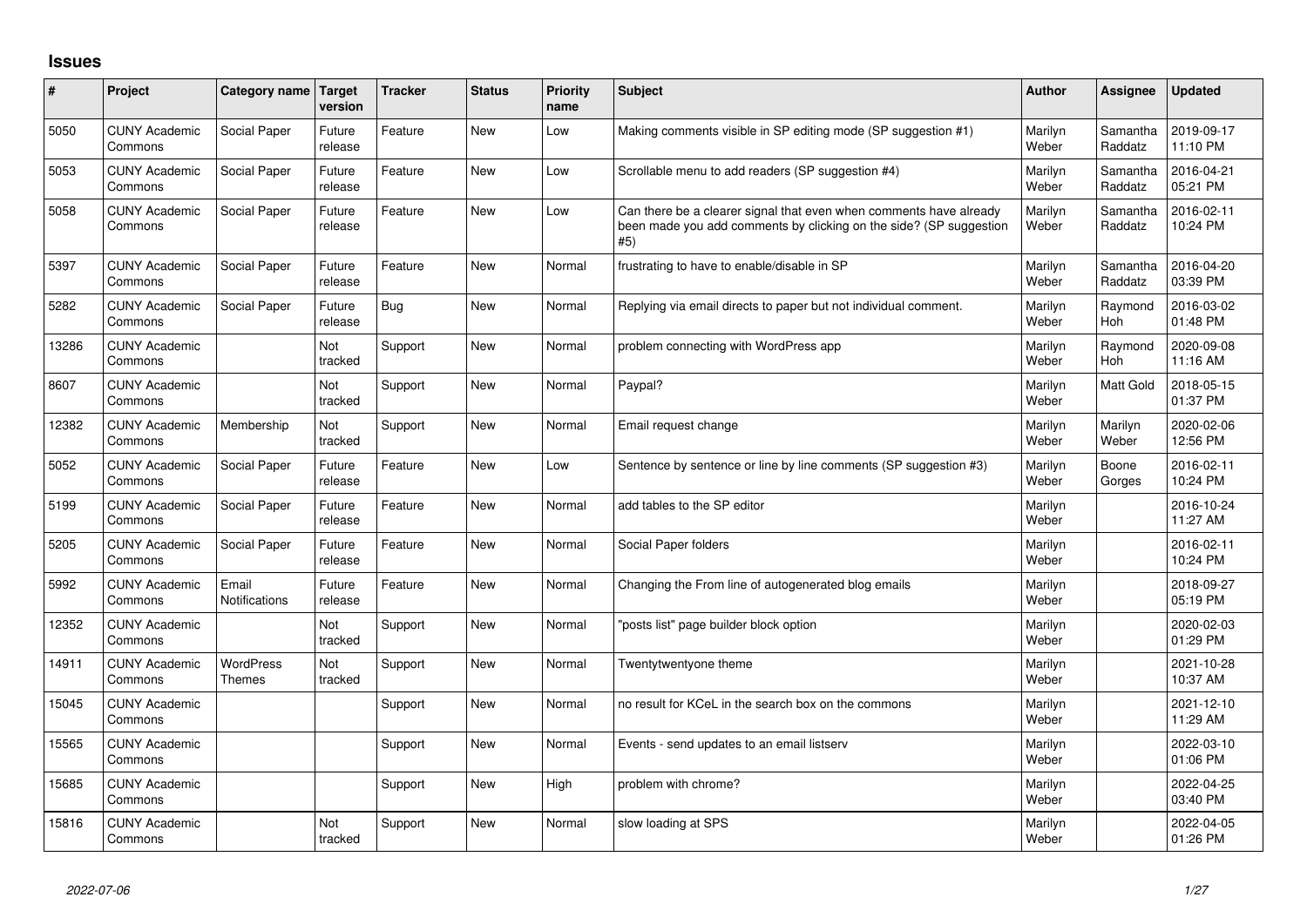| #     | Project                         | Category name                 | <b>Target</b><br>version | <b>Tracker</b> | <b>Status</b>        | <b>Priority</b><br>name | <b>Subject</b>                                                                             | <b>Author</b>    | Assignee              | <b>Updated</b>         |
|-------|---------------------------------|-------------------------------|--------------------------|----------------|----------------------|-------------------------|--------------------------------------------------------------------------------------------|------------------|-----------------------|------------------------|
| 9835  | <b>CUNY Academic</b><br>Commons | Group Forums                  | Future<br>release        | Bug            | Assigned             | Normal                  | add a "like" function?                                                                     | Marilyn<br>Weber | Erik<br>Trainer       | 2018-06-05<br>01:49 PM |
| 11519 | <b>CUNY Academic</b><br>Commons |                               | Not<br>tracked           | Support        | Assigned             | Normal                  | comment option not appearing                                                               | Marilyn<br>Weber |                       | 2019-09-24<br>10:28 AM |
| 11848 | <b>CUNY Academic</b><br>Commons |                               | Not<br>tracked           | Support        | Hold                 | Normal                  | a Dean of Faculty wants to share a large file                                              | Marilyn<br>Weber |                       | 2019-09-24<br>08:44 AM |
| 13912 | <b>CUNY Academic</b><br>Commons |                               | Not<br>tracked           | Feature        | Hold                 | Low                     | posting "missed schedule"                                                                  | Marilyn<br>Weber |                       | 2021-02-23<br>10:46 AM |
| 11149 | <b>CUNY Academic</b><br>Commons |                               | Not<br>tracked           | Support        | Reporter<br>Feedback | Normal                  | comments getting blocked                                                                   | Marilyn<br>Weber | Raymond<br>Hoh        | 2019-03-26<br>11:40 AM |
| 11971 | <b>CUNY Academic</b><br>Commons | Email<br><b>Notifications</b> | Future<br>release        | <b>Bug</b>     | Reporter<br>Feedback | Low                     | Pictures obscured in emailed post notifications                                            | Marilyn<br>Weber | Raymond<br>Hoh        | 2019-11-21<br>01:14 PM |
| 12741 | <b>CUNY Academic</b><br>Commons | <b>WordPress</b><br>Plugins   | Not<br>tracked           | Support        | Reporter<br>Feedback | Normal                  | <b>Tableau Public Viz Block</b>                                                            | Marilyn<br>Weber | Raymond<br>Hoh        | 2020-05-12<br>11:00 AM |
| 13328 | <b>CUNY Academic</b><br>Commons | Group Forums                  | Not<br>tracked           | <b>Bug</b>     | Reporter<br>Feedback | Normal                  | cross-posting in two related groups                                                        | Marilyn<br>Weber | Raymond<br><b>Hoh</b> | 2020-09-15<br>10:39 PM |
| 16110 | <b>CUNY Academic</b><br>Commons |                               |                          | Support        | Reporter<br>Feedback | Normal                  | remove Creative Commons license from pages?                                                | Marilyn<br>Weber | Raymond<br>Hoh        | 2022-05-17<br>06:11 PM |
| 9207  | <b>CUNY Academic</b><br>Commons |                               | Future<br>release        | Support        | Reporter<br>Feedback | Normal                  | display dashboards made in Tableau?                                                        | Marilyn<br>Weber | Boone<br>Gorges       | 2018-04-10<br>10:42 AM |
| 10273 | <b>CUNY Academic</b><br>Commons | Registration                  | Not<br>tracked           | Support        | Reporter<br>Feedback | Normal                  | users combining CF and campus address                                                      | Marilyn<br>Weber |                       | 2019-09-18<br>10:58 AM |
| 10657 | <b>CUNY Academic</b><br>Commons |                               | Not<br>tracked           | Support        | Reporter<br>Feedback | Normal                  | child theme problems                                                                       | Marilyn<br>Weber |                       | 2018-11-08<br>01:19 PM |
| 11509 | <b>CUNY Academic</b><br>Commons |                               | Not<br>tracked           | Support        | Reporter<br>Feedback | Normal                  | deleted Page causing a Menu problem?                                                       | Marilyn<br>Weber |                       | 2019-06-04<br>09:54 AM |
| 11771 | <b>CUNY Academic</b><br>Commons |                               | Not<br>tracked           | Support        | Reporter<br>Feedback | Normal                  | post displays in sections                                                                  | Marilyn<br>Weber |                       | 2019-08-20<br>10:34 AM |
| 11787 | <b>CUNY Academic</b><br>Commons |                               | Not<br>tracked           | Support        | Reporter<br>Feedback | Normal                  | automated comments notifications on ZenDesk                                                | Marilyn<br>Weber |                       | 2019-08-26<br>06:18 PM |
| 12350 | <b>CUNY Academic</b><br>Commons | <b>Blogs</b><br>(BuddyPress)  | Not<br>tracked           | Support        | Reporter<br>Feedback | Normal                  | URL creation problem                                                                       | Marilyn<br>Weber |                       | 2020-02-03<br>11:27 AM |
| 12360 | <b>CUNY Academic</b><br>Commons | WordPress<br>Themes           | Not<br>tracked           | Bug            | Reporter<br>Feedback | Normal                  | site just says "DANTE We are currently in maintenance mode, please<br>check back shortly." | Marilyn<br>Weber |                       | 2020-02-04<br>12:13 PM |
| 13034 | <b>CUNY Academic</b><br>Commons |                               | Not<br>tracked           | Support        | Reporter<br>Feedback | Normal                  | a site is asking people to join the Commons to get a download                              | Marilyn<br>Weber |                       | 2020-07-12<br>07:23 AM |
| 13255 | <b>CUNY Academic</b><br>Commons |                               | Not<br>tracked           | Support        | Reporter<br>Feedback | Normal                  | Accessibility problems                                                                     | Marilyn<br>Weber |                       | 2020-09-01<br>05:48 PM |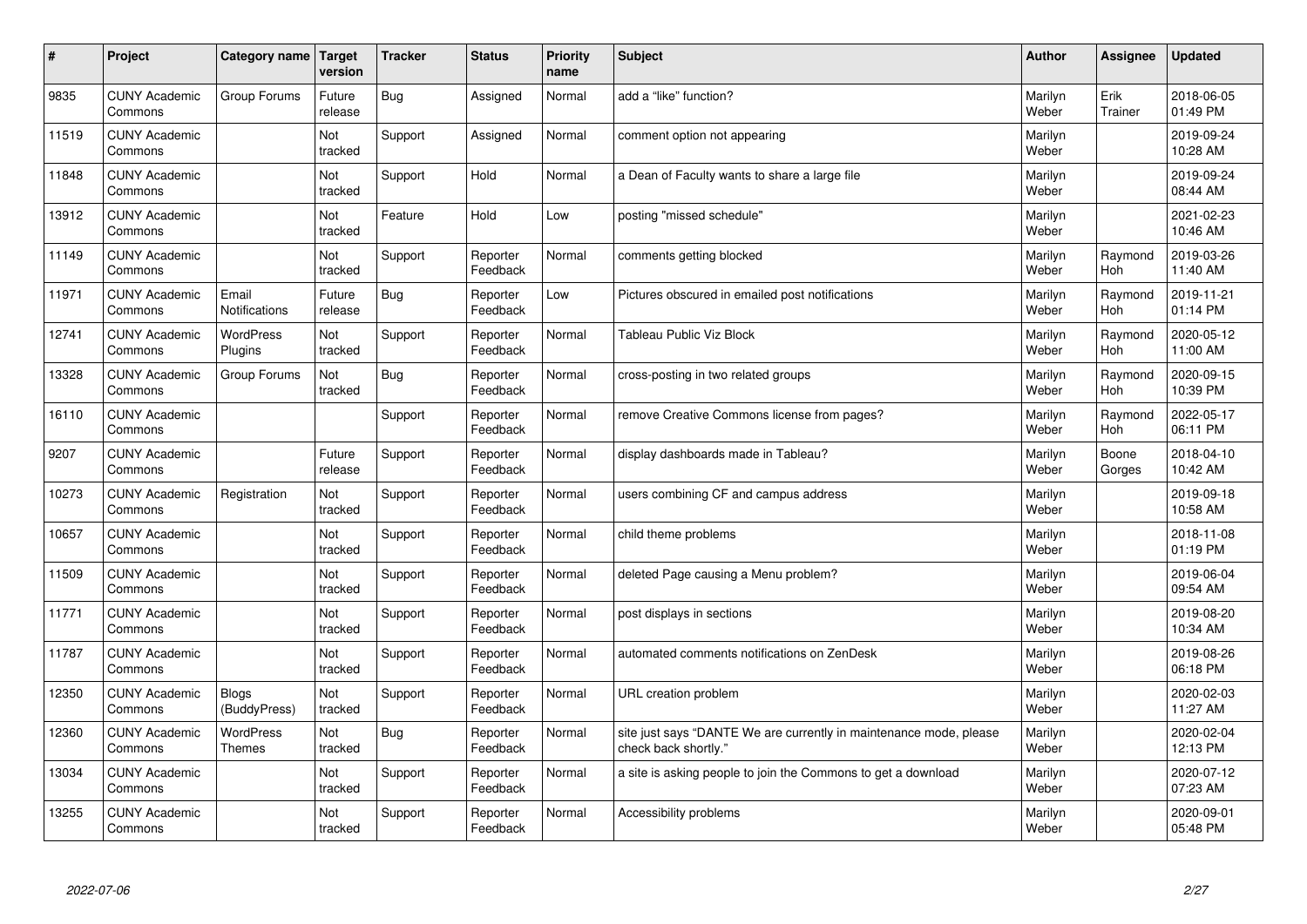| #     | Project                         | Category name   Target     | version        | <b>Tracker</b> | <b>Status</b>        | <b>Priority</b><br>name | <b>Subject</b>                                                 | <b>Author</b>    | <b>Assignee</b>     | <b>Updated</b>         |
|-------|---------------------------------|----------------------------|----------------|----------------|----------------------|-------------------------|----------------------------------------------------------------|------------------|---------------------|------------------------|
| 13975 | <b>CUNY Academic</b><br>Commons | Social Paper               | Not<br>tracked | Support        | Reporter<br>Feedback | Normal                  | can't approve comments on Social Paper paper                   | Marilyn<br>Weber |                     | 2021-02-12<br>09:33 AM |
| 14074 | <b>CUNY Academic</b><br>Commons | <b>WordPress</b><br>(misc) | Not<br>tracked | Support        | Reporter<br>Feedback | Normal                  | page password protection problem                               | Marilyn<br>Weber |                     | 2021-03-02<br>11:03 AM |
| 14398 | <b>CUNY Academic</b><br>Commons |                            | Not<br>tracked | Support        | Reporter<br>Feedback | Normal                  | Events plug-in notification problem                            | Marilyn<br>Weber |                     | 2021-05-11<br>11:21 AM |
| 14784 | <b>CUNY Academic</b><br>Commons |                            |                | Support        | Reporter<br>Feedback | Normal                  | User report of logo problem when using Customizer theme        | Marilyn<br>Weber |                     | 2021-09-17<br>10:25 AM |
| 14900 | <b>CUNY Academic</b><br>Commons |                            | Not<br>tracked | Support        | Reporter<br>Feedback | Normal                  | previous theme?                                                | Marilyn<br>Weber |                     | 2021-10-25<br>10:31 AM |
| 15169 | <b>CUNY Academic</b><br>Commons |                            | 2.0.3          | Support        | Reporter<br>Feedback | Normal                  | new Prelude website zipfiles for custom theme and other files. | Marilyn<br>Weber |                     | 2022-06-29<br>11:32 AM |
| 15260 | <b>CUNY Academic</b><br>Commons |                            |                | Support        | Reporter<br>Feedback | Normal                  | Diacritical markings   European Stages                         | Marilyn<br>Weber |                     | 2022-02-04<br>08:16 AM |
| 15370 | <b>CUNY Academic</b><br>Commons |                            |                | Support        | Reporter<br>Feedback | Normal                  | All-in-One Event Calendar?                                     | Marilyn<br>Weber |                     | 2022-02-17<br>11:03 AM |
| 15655 | <b>CUNY Academic</b><br>Commons |                            | 2.0.3          | Support        | Reporter<br>Feedback | Normal                  | Event Aggregator plugin?                                       | Marilyn<br>Weber |                     | 2022-06-29<br>11:32 AM |
| 16099 | <b>CUNY Academic</b><br>Commons |                            |                | Support        | Reporter<br>Feedback | Normal                  | request for Newsletter Glue                                    | Marilyn<br>Weber |                     | 2022-05-13<br>12:14 PM |
| 3037  | <b>CUNY Academic</b><br>Commons | <b>Ground Control</b>      | Not<br>tracked | Publicity      | Resolved             | Normal                  | Ground Control                                                 | Marilyn<br>Weber | scott voth          | 2016-01-26<br>05:23 PM |
| 3138  | <b>CUNY Academic</b><br>Commons | Documentation              | Not<br>tracked | Bug            | Resolved             | Normal                  | Codex documentation                                            | Marilyn<br>Weber | scott voth          | 2016-03-04<br>08:49 AM |
| 10176 | <b>CUNY Academic</b><br>Commons | Documentation              | Not<br>tracked | <b>Bug</b>     | Resolved             | Normal                  | domain mapping requests                                        | Marilyn<br>Weber | scott voth          | 2018-08-29<br>05:30 PM |
| 12427 | <b>CUNY Academic</b><br>Commons |                            | Not<br>tracked | Support        | Resolved             | Normal                  | organizing PDF on a site?                                      | Marilyn<br>Weber | scott voth          | 2020-03-10<br>11:11 AM |
| 12543 | <b>CUNY Academic</b><br>Commons | Public Portfolio           | Not<br>tracked | Support        | Resolved             | Normal                  | User cannot find profile edit button                           | Marilyn<br>Weber | scott voth          | 2020-03-22<br>02:49 PM |
| 3039  | <b>CUNY Academic</b><br>Commons | <b>Ground Control</b>      | Not<br>tracked | Publicity      | Resolved             | Normal                  | <b>Ground Control</b>                                          | Marilyn<br>Weber | Sarah<br>Morgano    | 2016-01-26<br>05:19 PM |
| 6118  | <b>CUNY Academic</b><br>Commons | cuny.is                    |                | Feature        | Resolved             | Normal                  | Cuny. Is request from Javier Otero Peña                        | Marilyn<br>Weber | Sarah<br>Morgano    | 2016-10-04<br>07:02 PM |
| 4102  | <b>CUNY Academic</b><br>Commons | User<br>Experience         | 1.8.1          | Design/UX      | Resolved             | Normal                  | Username rules                                                 | Marilyn<br>Weber | Samantha<br>Raddatz | 2015-06-01<br>01:23 PM |
| 5396  | <b>CUNY Academic</b><br>Commons |                            |                | Outreach       | Resolved             | Urgent                  | Add CUNY Central to the survey choices?                        | Marilyn<br>Weber | Samantha<br>Raddatz | 2016-03-31<br>01:38 PM |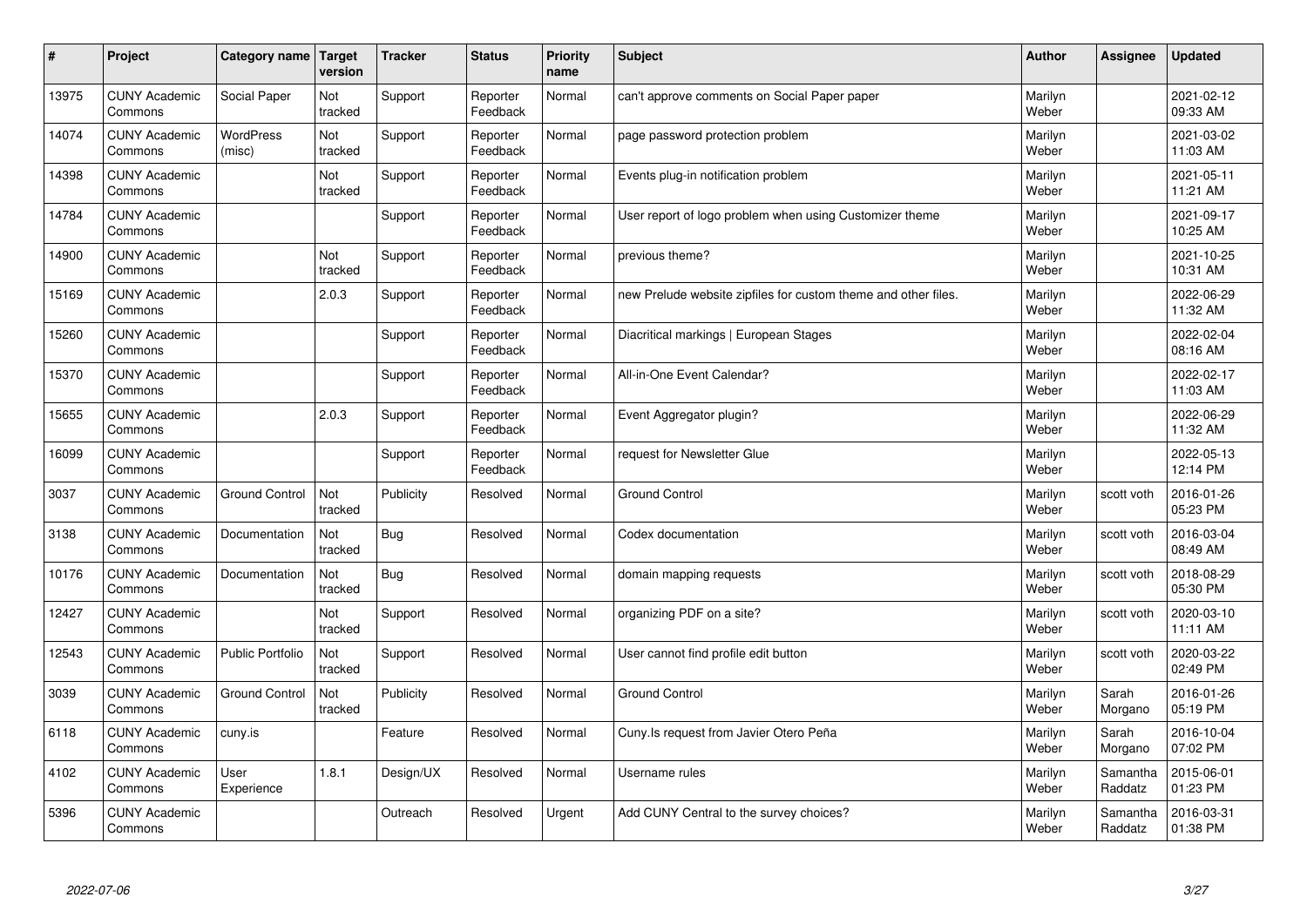| $\vert$ # | Project                         | Category name                 | <b>Target</b><br>version | <b>Tracker</b> | <b>Status</b> | <b>Priority</b><br>name | <b>Subject</b>                                                                           | <b>Author</b>    | <b>Assignee</b>       | <b>Updated</b>         |
|-----------|---------------------------------|-------------------------------|--------------------------|----------------|---------------|-------------------------|------------------------------------------------------------------------------------------|------------------|-----------------------|------------------------|
| 4657      | <b>CUNY Academic</b><br>Commons | Group Forums                  | 1.8.18                   | <b>Bug</b>     | Resolved      | High                    | Submit button disappears in new post mode in forum                                       | Marilyn<br>Weber | Raymond<br>Hoh        | 2015-12-01<br>11:15 PM |
| 4918      | <b>CUNY Academic</b><br>Commons | ZenDesk                       | Not<br>tracked           | <b>Bug</b>     | Resolved      | High                    | Re-directing Help Requests                                                               | Marilyn<br>Weber | Raymond<br>Hoh        | 2015-11-23<br>11:15 AM |
| 4962      | <b>CUNY Academic</b><br>Commons | Events                        | 1.8.18                   | <b>Bug</b>     | Resolved      | High                    | Problems with text entry field in the Events Calendar                                    | Marilyn<br>Weber | Raymond<br>Hoh        | 2015-12-01<br>06:57 PM |
| 5177      | <b>CUNY Academic</b><br>Commons | Toolbar                       | 1.9.6                    | <b>Bug</b>     | Resolved      | Normal                  | No "My Papers" tab                                                                       | Marilyn<br>Weber | Raymond<br><b>Hoh</b> | 2016-01-29<br>08:37 AM |
| 6602      | <b>CUNY Academic</b><br>Commons | ZenDesk                       | 1.10                     | Bug            | Resolved      | High                    | Add Friend button not working                                                            | Marilyn<br>Weber | Raymond<br>Hoh        | 2016-11-04<br>12:14 PM |
| 7328      | <b>CUNY Academic</b><br>Commons | <b>WordPress</b><br>Plugins   | Not<br>tracked           | Bug            | Resolved      | Normal                  | technical issue with the Events Manager plugin                                           | Marilyn<br>Weber | Raymond<br>Hoh        | 2017-11-15<br>06:19 PM |
| 7684      | <b>CUNY Academic</b><br>Commons | Reply By Email                | 1.10.12                  | <b>Bug</b>     | Resolved      | High                    | trying to post too often error                                                           | Marilyn<br>Weber | Raymond<br>Hoh        | 2017-02-28<br>12:43 PM |
| 8620      | <b>CUNY Academic</b><br>Commons | ZenDesk                       | 1.11.11                  | Bug            | Resolved      | High                    | 'Send us a message" not working                                                          | Marilyn<br>Weber | Raymond<br>Hoh        | 2017-08-29<br>04:13 PM |
| 8934      | <b>CUNY Academic</b><br>Commons | Reply By Email                | 1.12.4                   | Support        | Resolved      | High                    | RBE "could not post" email should have info about attempted From<br>address              | Marilyn<br>Weber | Raymond<br>Hoh        | 2017-12-12<br>11:25 AM |
| 9078      | <b>CUNY Academic</b><br>Commons | WordPress<br>Plugins          | 1.12.7                   | Support        | Resolved      | Normal                  | arcgis web maps?                                                                         | Marilyn<br>Weber | Raymond<br>Hoh        | 2018-01-23<br>11:11 AM |
| 9154      | <b>CUNY Academic</b><br>Commons | Events                        | 1.12.8                   | <b>Bug</b>     | Resolved      | Normal                  | problem with group calendar                                                              | Marilyn<br>Weber | Raymond<br>Hoh        | 2018-02-13<br>10:49 AM |
| 9163      | <b>CUNY Academic</b><br>Commons | Layout                        | 1.12.8                   | Support        | Resolved      | Normal                  | Mobile responsiveness issues                                                             | Marilyn<br>Weber | Raymond<br>Hoh        | 2018-02-13<br>10:49 AM |
| 9340      | <b>CUNY Academic</b><br>Commons | <b>WordPress</b><br>Plugins   | 1.12.10                  | <b>Bug</b>     | Resolved      | Normal                  | change the web preview?                                                                  | Marilyn<br>Weber | Raymond<br>Hoh        | 2018-03-13<br>11:50 AM |
| 9499      | <b>CUNY Academic</b><br>Commons | <b>WordPress</b><br>(misc)    | Not<br>tracked           | Support        | Resolved      | Normal                  | tiny question - preventing dates on posts?                                               | Marilyn<br>Weber | Raymond<br><b>Hoh</b> | 2018-04-04<br>03:55 PM |
| 9500      | <b>CUNY Academic</b><br>Commons | <b>WordPress</b><br>Plugins   | 1.12.12                  | Support        | Resolved      | Normal                  | PowerPoint in the media library?                                                         | Marilyn<br>Weber | Raymond<br>Hoh        | 2018-04-12<br>02:28 PM |
| 9541      | <b>CUNY Academic</b><br>Commons | WordPress<br>(misc)           | Not<br>tracked           | Support        | Resolved      | Normal                  | repeating header banner                                                                  | Marilyn<br>Weber | Raymond<br>Hoh        | 2018-04-06<br>12:33 PM |
| 9828      | <b>CUNY Academic</b><br>Commons | Domain<br>Mapping             | 1.13.3                   | <b>Bug</b>     | Resolved      | High                    | redirecting problem                                                                      | Marilyn<br>Weber | Raymond<br>Hoh        | 2018-05-24<br>02:39 PM |
| 9965      | <b>CUNY Academic</b><br>Commons | WordPress<br>Plugins          | 1.13.4                   | Support        | Resolved      | Normal                  | plug-in request for OneTone Companion                                                    | Marilyn<br>Weber | Raymond<br><b>Hoh</b> | 2018-06-26<br>12:00 PM |
| 10245     | <b>CUNY Academic</b><br>Commons | Email<br><b>Notifications</b> | 1.13.8                   | Support        | Resolved      | Urgent                  | Placeholders in action emails (activation, password reset) not being<br>properly swapped | Marilyn<br>Weber | Raymond<br>Hoh        | 2018-08-30<br>04:02 PM |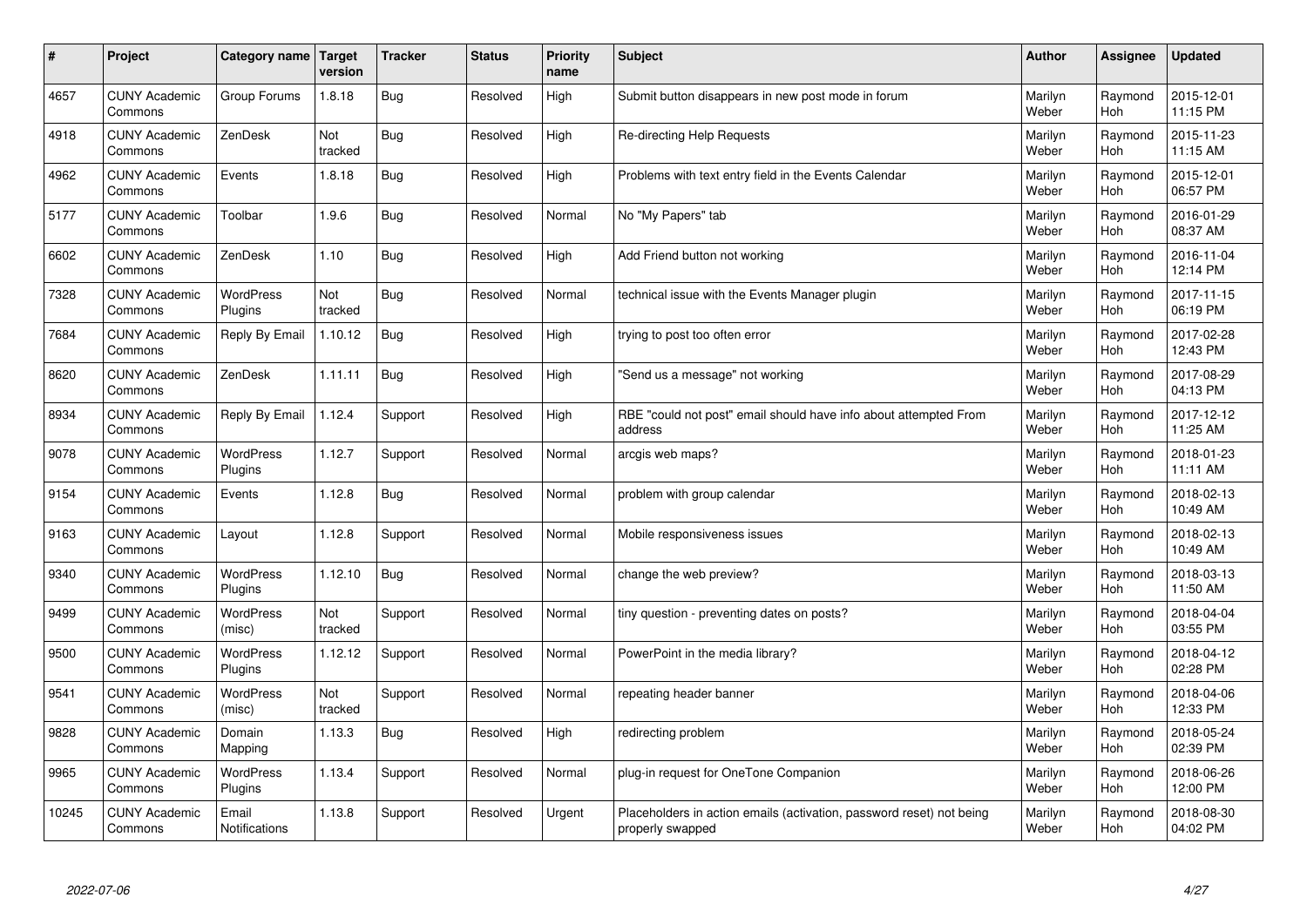| $\sharp$ | Project                         | Category name                     | Target<br>version | <b>Tracker</b> | <b>Status</b> | <b>Priority</b><br>name | <b>Subject</b>                                                                          | <b>Author</b>    | Assignee       | <b>Updated</b>         |
|----------|---------------------------------|-----------------------------------|-------------------|----------------|---------------|-------------------------|-----------------------------------------------------------------------------------------|------------------|----------------|------------------------|
| 11029    | <b>CUNY Academic</b><br>Commons | Authentication                    | 1.14.9            | Support        | Resolved      | Normal                  | Sujatha Fernandes cannot edit her site                                                  | Marilyn<br>Weber | Raymond<br>Hoh | 2019-03-26<br>12:10 PM |
| 11205    | <b>CUNY Academic</b><br>Commons | <b>WordPress</b><br>Plugins       | Not<br>tracked    | Support        | Resolved      | Normal                  | problems with Google calendar                                                           | Marilyn<br>Weber | Raymond<br>Hoh | 2019-03-11<br>02:17 PM |
| 11448    | <b>CUNY Academic</b><br>Commons | <b>BuddyPress</b><br>(misc)       | 1.15.1            | Support        | Resolved      | Normal                  | sole administrator listed on sites is not an admin at all?                              | Marilyn<br>Weber | Raymond<br>Hoh | 2019-05-14<br>11:15 AM |
| 11453    | <b>CUNY Academic</b><br>Commons | <b>WordPress</b><br>(misc)        | 1.15.2            | <b>Bug</b>     | Resolved      | Normal                  | 403 error on Firefox                                                                    | Marilyn<br>Weber | Raymond<br>Hoh | 2019-05-28<br>11:46 AM |
| 11866    | <b>CUNY Academic</b><br>Commons | <b>WordPress</b><br><b>Themes</b> | 1.15.10           | Support        | Resolved      | Normal                  | problem with project widget and the 'skills' to generate tags                           | Marilyn<br>Weber | Raymond<br>Hoh | 2019-09-19<br>03:20 PM |
| 11908    | <b>CUNY Academic</b><br>Commons | Spam/Spam<br>Prevention           | 1.17.7            | Support        | Resolved      | Normal                  | overeager spam filter                                                                   | Marilyn<br>Weber | Raymond<br>Hoh | 2020-11-05<br>04:36 PM |
| 11964    | <b>CUNY Academic</b><br>Commons | Layout                            | 1.15.12           | <b>Bug</b>     | Resolved      | Normal                  | https://commons.gc.cuny.edu/create/ not displaying correctly in Edge                    | Marilyn<br>Weber | Raymond<br>Hoh | 2019-10-22<br>11:54 AM |
| 12302    | <b>CUNY Academic</b><br>Commons | <b>WordPress</b><br>Themes        | 1.16.4            | Support        | Resolved      | Normal                  | Pictorio theme request                                                                  | Marilyn<br>Weber | Raymond<br>Hoh | 2020-01-28<br>11:44 AM |
| 12354    | <b>CUNY Academic</b><br>Commons | <b>WordPress</b><br>Plugins       | 1.16.5            | Bug            | Resolved      | Urgent                  | sites (including Net-Art) are reporting critical issues                                 | Marilyn<br>Weber | Raymond<br>Hoh | 2020-02-02<br>03:16 PM |
| 12363    | <b>CUNY Academic</b><br>Commons | <b>WordPress</b><br>Plugins       | 1.16.5            | <b>Bug</b>     | Resolved      | Urgent                  | more bbPress problems - now students unable to post either a new<br>thread or a comment | Marilyn<br>Weber | Raymond<br>Hoh | 2020-03-17<br>03:07 PM |
| 12395    | <b>CUNY Academic</b><br>Commons | Spam/Spam<br>Prevention           | Not<br>tracked    | Support        | Resolved      | Normal                  | comments again being blocked                                                            | Marilyn<br>Weber | Raymond<br>Hoh | 2020-03-10<br>11:13 AM |
| 12487    | <b>CUNY Academic</b><br>Commons | Group Forums                      | 1.16.7            | <b>Bug</b>     | Resolved      | Normal                  | group posting problems?                                                                 | Marilyn<br>Weber | Raymond<br>Hoh | 2020-03-10<br>11:40 AM |
| 12861    | <b>CUNY Academic</b><br>Commons |                                   |                   | Support        | Resolved      | Normal                  | trouble with YouTube                                                                    | Marilyn<br>Weber | Raymond<br>Hoh | 2020-06-09<br>11:16 AM |
| 13116    | <b>CUNY Academic</b><br>Commons | ZenDesk                           | 1.17.1            | Support        | Resolved      | Normal                  | support/send us a message link obscured                                                 | Marilyn<br>Weber | Raymond<br>Hoh | 2020-07-29<br>09:33 PM |
| 13238    | <b>CUNY Academic</b><br>Commons | WordPress -<br>Media              | 1.17.3            | Support        | Resolved      | Normal                  | allow ppsx file?                                                                        | Marilyn<br>Weber | Raymond<br>Hoh | 2020-09-10<br>11:46 AM |
| 13341    | <b>CUNY Academic</b><br>Commons | Group Forums                      | 1.17.4            | Bug            | Resolved      | Normal                  | Forum reply problems                                                                    | Marilyn<br>Weber | Raymond<br>Hoh | 2020-09-22<br>12:08 PM |
| 13521    | <b>CUNY Academic</b><br>Commons | Onboarding                        | 1.17.7            | Support        | Resolved      | Normal                  | sent invitations page                                                                   | Marilyn<br>Weber | Raymond<br>Hoh | 2020-11-10<br>10:31 AM |
| 13699    | <b>CUNY Academic</b><br>Commons |                                   | Not<br>tracked    | Support        | Resolved      | Normal                  | Martin Segal Center site down                                                           | Marilyn<br>Weber | Raymond<br>Hoh | 2020-12-22<br>03:03 PM |
| 13768    | <b>CUNY Academic</b><br>Commons | Domain<br>Mapping                 | Not<br>tracked    | <b>Bug</b>     | Resolved      | Normal                  | patricksweeney.commons.gc.cuny.edu down                                                 | Marilyn<br>Weber | Raymond<br>Hoh | 2021-01-12<br>10:47 AM |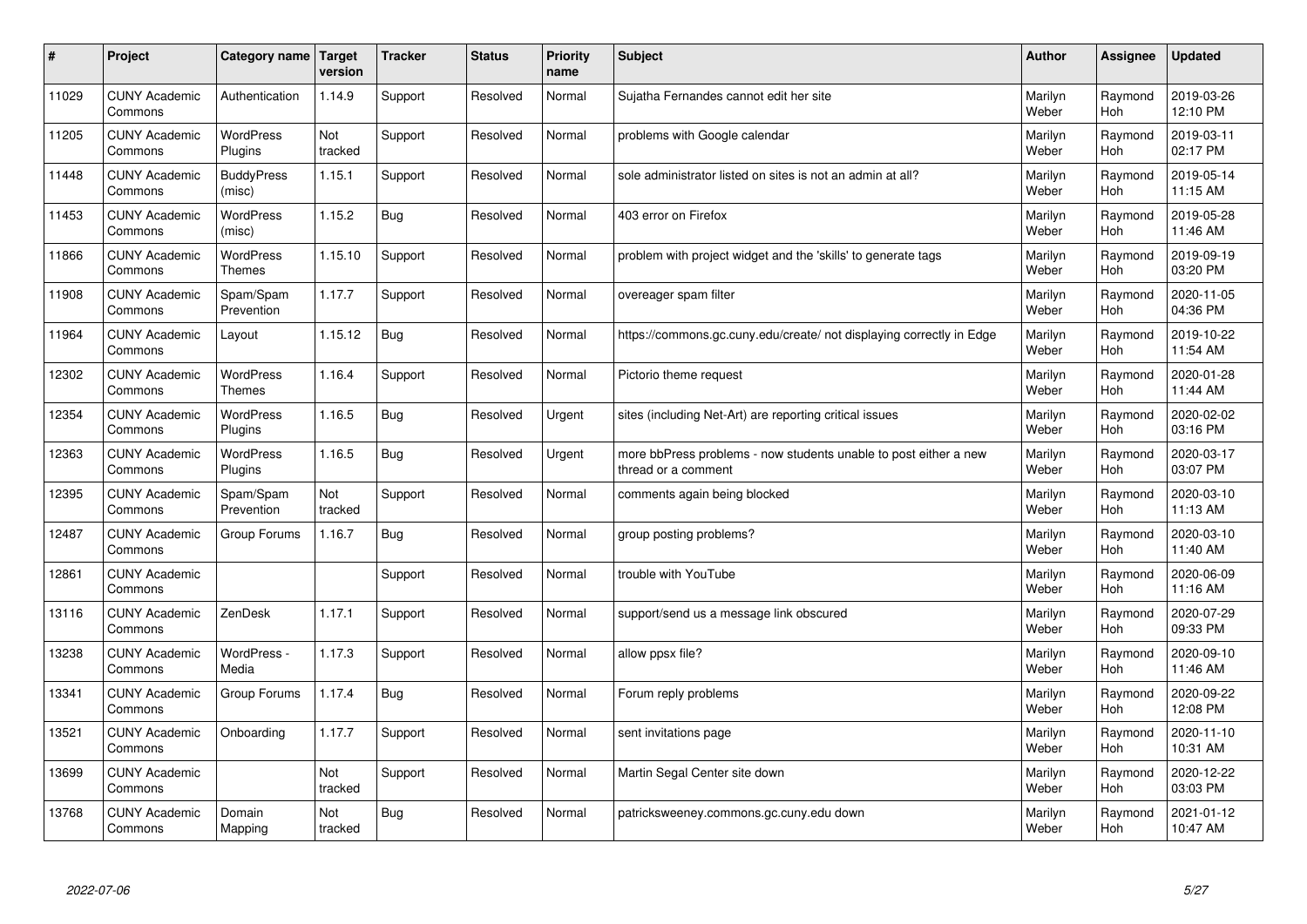| $\pmb{\#}$ | Project                         | Category name                     | <b>Target</b><br>version | <b>Tracker</b> | <b>Status</b> | <b>Priority</b><br>name | <b>Subject</b>                                      | <b>Author</b>    | Assignee              | <b>Updated</b>         |
|------------|---------------------------------|-----------------------------------|--------------------------|----------------|---------------|-------------------------|-----------------------------------------------------|------------------|-----------------------|------------------------|
| 13827      | <b>CUNY Academic</b><br>Commons | Group Forums                      | 1.18.3                   | <b>Bug</b>     | Resolved      | Normal                  | more forum post problems                            | Marilyn<br>Weber | Raymond<br><b>Hoh</b> | 2021-01-22<br>08:19 PM |
| 13947      | <b>CUNY Academic</b><br>Commons | <b>WordPress</b><br>Plugins       | 1.18.4                   | <b>Bug</b>     | Resolved      | Normal                  | Elementor plugin problem                            | Marilyn<br>Weber | Raymond<br><b>Hoh</b> | 2021-02-08<br>09:34 PM |
| 14077      | <b>CUNY Academic</b><br>Commons | <b>WordPress</b><br>Plugins       | 1.18.7                   | Support        | Resolved      | Normal                  | Elementor Pro plugin for the slider                 | Marilyn<br>Weber | Raymond<br>Hoh        | 2021-03-23<br>11:43 AM |
| 14129      | <b>CUNY Academic</b><br>Commons | Onboarding                        | 1.18.6                   | Support        | Resolved      | Normal                  | can only see some invites sent                      | Marilyn<br>Weber | Raymond<br>Hoh        | 2021-04-09<br>09:00 AM |
| 14344      | <b>CUNY Academic</b><br>Commons | Domain<br>Mapping                 | Not<br>tracked           | Support        | Resolved      | Normal                  | arabstages.org site down                            | Marilyn<br>Weber | Raymond<br>Hoh        | 2021-04-19<br>01:42 PM |
| 14734      | <b>CUNY Academic</b><br>Commons | <b>WordPress</b><br><b>Themes</b> | 1.18.18                  | Support        | Resolved      | Normal                  | missing section of Sujatha Fernandes' site          | Marilyn<br>Weber | Raymond<br>Hoh        | 2021-09-06<br>04:15 PM |
| 14885      | <b>CUNY Academic</b><br>Commons | <b>WordPress</b><br>Plugins       | 1.18.22                  | Bug            | Resolved      | Normal                  | Long Loading Times -- Wordpress Admin Site          | Marilyn<br>Weber | Raymond<br>Hoh        | 2021-10-26<br>12:28 PM |
| 14889      | <b>CUNY Academic</b><br>Commons | Events                            | 1.19.0                   | Support        | Resolved      | Normal                  | events in group - can they be edited by all admins? | Marilyn<br>Weber | Raymond<br>Hoh        | 2021-12-13<br>03:31 PM |
| 15252      | <b>CUNY Academic</b><br>Commons | Layout                            | Not<br>tracked           | <b>Bug</b>     | Resolved      | Normal                  | visual glitch with the Segal Center webpage         | Marilyn<br>Weber | Raymond<br>Hoh        | 2022-02-03<br>04:56 PM |
| 15978      | <b>CUNY Academic</b><br>Commons | WordPress -<br>Media              | 2.0.2                    | Support        | Resolved      | Normal                  | .tex files?                                         | Marilyn<br>Weber | Raymond<br><b>Hoh</b> | 2022-06-28<br>09:09 PM |
| 16172      | <b>CUNY Academic</b><br>Commons | <b>WordPress</b><br>(misc)        | 2.0.2                    | <b>Bug</b>     | Resolved      | Normal                  | Lost your password" link not in error messge        | Marilyn<br>Weber | Raymond<br><b>Hoh</b> | 2022-06-14<br>09:21 PM |
| 16291      | <b>CUNY Academic</b><br>Commons | Site cloning                      | 2.0.2                    | Support        | Resolved      | Normal                  | Images coming up blank in Media Library             | Marilyn<br>Weber | Raymond<br>Hoh        | 2022-06-29<br>11:31 AM |
| 5991       | <b>CUNY Academic</b><br>Commons | Email<br>Notifications            | Future<br>release        | Support        | Resolved      | Normal                  | change format of autogenerated blog emails          | Marilyn<br>Weber | Paige<br>Dupont       | 2018-01-12<br>02:55 PM |
| 3040       | <b>CUNY Academic</b><br>Commons | <b>Ground Control</b>             | Not<br>tracked           | Publicity      | Resolved      | Normal                  | <b>Ground Control</b>                               | Marilyn<br>Weber | Micki<br>Kaufman      | 2016-01-26<br>05:16 PM |
| 3038       | <b>CUNY Academic</b><br>Commons | <b>Ground Control</b>             | Not<br>tracked           | Publicity      | Resolved      | Normal                  | <b>Ground Control</b>                               | Marilyn<br>Weber | Matt Gold             | 2016-01-26<br>05:10 PM |
| 3530       | <b>CUNY Academic</b><br>Commons | Server                            | Not<br>tracked           | Bug            | Resolved      | High                    | Commons running very slowly/ "connection lost"      | Marilyn<br>Weber | Matt Gold             | 2014-10-08<br>09:34 AM |
| 5772       | <b>CUNY Academic</b><br>Commons | Membership                        | Not<br>tracked           | Support        | Resolved      | Normal                  | User email change and forgotten password            | Marilyn<br>Weber | Matt Gold             | 2017-11-15<br>06:18 PM |
| 5968       | <b>CUNY Academic</b><br>Commons | Membership                        | Not<br>tracked           | <b>Bug</b>     | Resolved      | Normal                  | Deleting account without knowing password           | Marilyn<br>Weber | Matt Gold             | 2017-11-15<br>06:19 PM |
| 6175       | <b>CUNY Academic</b><br>Commons | Account<br>settings               |                          | Support        | Resolved      | Normal                  | Email address (user cannot access old)              | Marilyn<br>Weber | <b>Matt Gold</b>      | 2016-11-29<br>06:31 PM |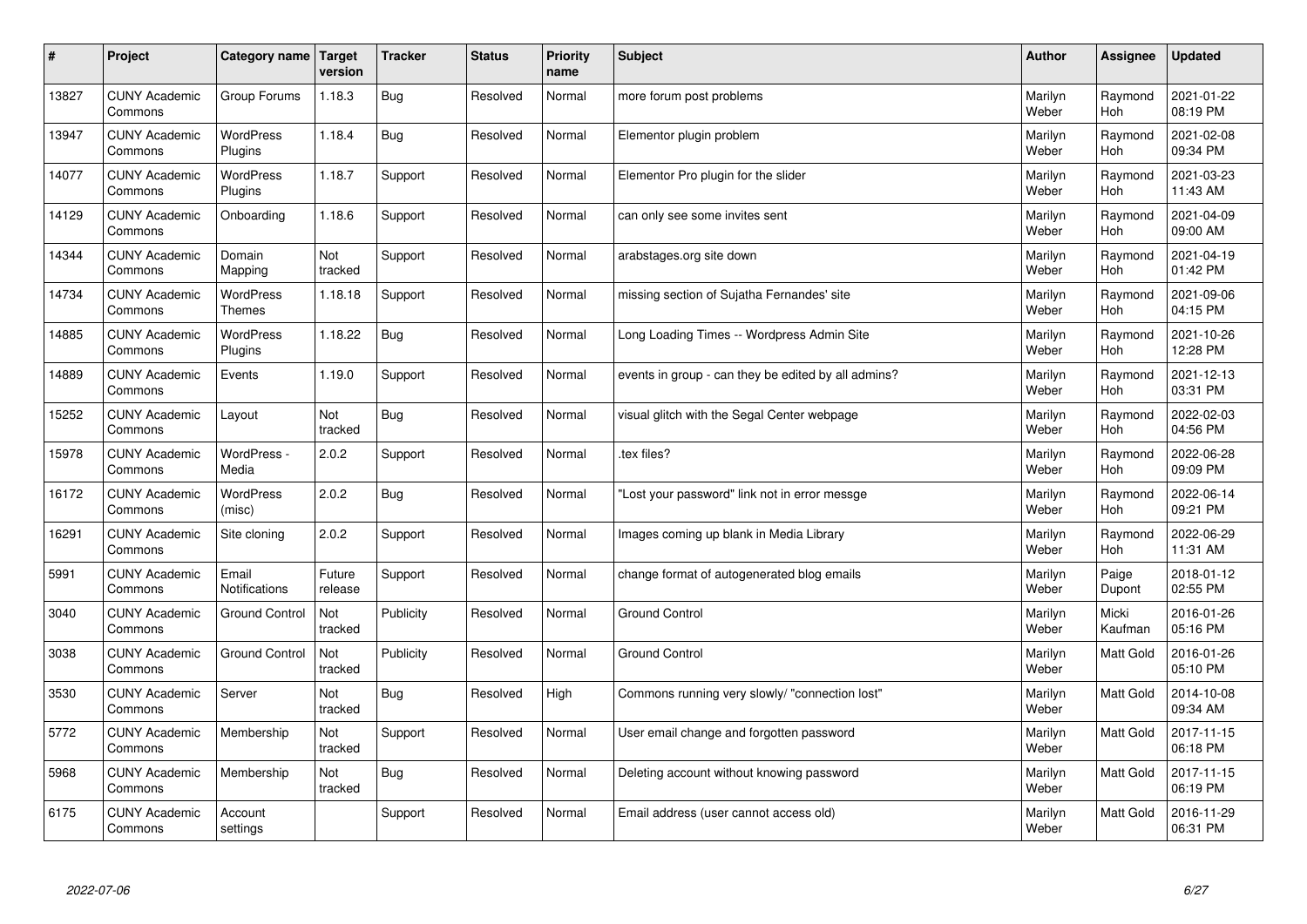| $\vert$ # | Project                         | Category name               | <b>Target</b><br>version | <b>Tracker</b> | <b>Status</b> | <b>Priority</b><br>name | <b>Subject</b>                                | <b>Author</b>    | <b>Assignee</b>  | <b>Updated</b>         |
|-----------|---------------------------------|-----------------------------|--------------------------|----------------|---------------|-------------------------|-----------------------------------------------|------------------|------------------|------------------------|
| 6656      | <b>CUNY Academic</b><br>Commons | Support                     | Not<br>tracked           | Support        | Resolved      | Normal                  | Remove user profile                           | Marilyn<br>Weber | <b>Matt Gold</b> | 2016-11-10<br>02:18 PM |
| 6812      | <b>CUNY Academic</b><br>Commons |                             | Not<br>tracked           | Support        | Resolved      | Normal                  | User cannot change email                      | Marilyn<br>Weber | <b>Matt Gold</b> | 2016-12-01<br>06:24 PM |
| 6815      | <b>CUNY Academic</b><br>Commons | Password<br>Reset           | Not<br>tracked           | Support        | Resolved      | Normal                  | password reset requested                      | Marilyn<br>Weber | <b>Matt Gold</b> | 2016-11-22<br>10:30 AM |
| 6851      | <b>CUNY Academic</b><br>Commons | Redmine                     | Not<br>tracked           | Support        | Resolved      | Normal                  | How do I help users join Redmine?             | Marilyn<br>Weber | <b>Matt Gold</b> | 2016-11-28<br>10:16 AM |
| 6866      | <b>CUNY Academic</b><br>Commons |                             | Not<br>tracked           | Support        | Resolved      | Normal                  | User would like to have her account deleted   | Marilyn<br>Weber | Matt Gold        | 2017-11-15<br>05:49 PM |
| 7619      | <b>CUNY Academic</b><br>Commons | Membership                  | Not<br>tracked           | Support        | Resolved      | Normal                  | outside users for a site that isn't a class?  | Marilyn<br>Weber | Matt Gold        | 2017-11-15<br>06:18 PM |
| 8906      | <b>CUNY Academic</b><br>Commons | Redmine                     | Not<br>tracked           | Support        | Resolved      | Normal                  | Redmine access?                               | Marilyn<br>Weber | Matt Gold        | 2017-11-13<br>06:02 PM |
| 8924      | <b>CUNY Academic</b><br>Commons | <b>WordPress</b><br>Plugins | 1.12.4                   | <b>Bug</b>     | Resolved      | Normal                  | auto-remove feature on http://pcp.gc.cuny.edu | Marilyn<br>Weber | Matt Gold        | 2017-12-04<br>10:18 AM |
| 9162      | <b>CUNY Academic</b><br>Commons | Registration                | Not<br>tracked           | Support        | Resolved      | Normal                  | email change due to user error                | Marilyn<br>Weber | Matt Gold        | 2018-02-13<br>11:11 AM |
| 9477      | <b>CUNY Academic</b><br>Commons | Account<br>settings         |                          | Support        | Resolved      | Normal                  | email change request                          | Marilyn<br>Weber | <b>Matt Gold</b> | 2018-03-24<br>08:53 AM |
| 9535      | <b>CUNY Academic</b><br>Commons |                             | Not<br>tracked           | Support        | Resolved      | Normal                  | admin for https://video.commons.gc.cuny.edu/? | Marilyn<br>Weber | Matt Gold        | 2018-04-13<br>05:06 PM |
| 9659      | <b>CUNY Academic</b><br>Commons | Account<br>settings         |                          | Support        | Resolved      | Normal                  | user email change                             | Marilyn<br>Weber | Matt Gold        | 2018-04-24<br>12:08 PM |
| 9787      | <b>CUNY Academic</b><br>Commons | Registration                |                          | Support        | Resolved      | Normal                  | email change request                          | Marilyn<br>Weber | Matt Gold        | 2018-05-16<br>09:55 PM |
| 9823      | <b>CUNY Academic</b><br>Commons | Account<br>settings         | Not<br>tracked           | Support        | Resolved      | Normal                  | email change                                  | Marilyn<br>Weber | Matt Gold        | 2018-05-23<br>01:58 PM |
| 9927      | <b>CUNY Academic</b><br>Commons | Membership                  | Not<br>tracked           | Support        | Resolved      | Normal                  | wrong email used                              | Marilyn<br>Weber | Matt Gold        | 2018-06-14<br>10:21 AM |
| 9928      | <b>CUNY Academic</b><br>Commons | Account<br>settings         |                          | Support        | Resolved      | Normal                  | email change request from former student      | Marilyn<br>Weber | <b>Matt Gold</b> | 2018-06-14<br>10:20 AM |
| 10227     | <b>CUNY Academic</b><br>Commons |                             |                          | Support        | Resolved      | Normal                  | user incorrectly entered her email address    | Marilyn<br>Weber | Matt Gold        | 2018-08-26<br>08:55 PM |
| 10256     | <b>CUNY Academic</b><br>Commons |                             |                          | Support        | Resolved      | Normal                  | email change requested                        | Marilyn<br>Weber | <b>Matt Gold</b> | 2018-08-29<br>02:52 PM |
| 10266     | <b>CUNY Academic</b><br>Commons |                             |                          | Support        | Resolved      | Normal                  | GC email change requested                     | Marilyn<br>Weber | Matt Gold        | 2018-08-30<br>03:07 PM |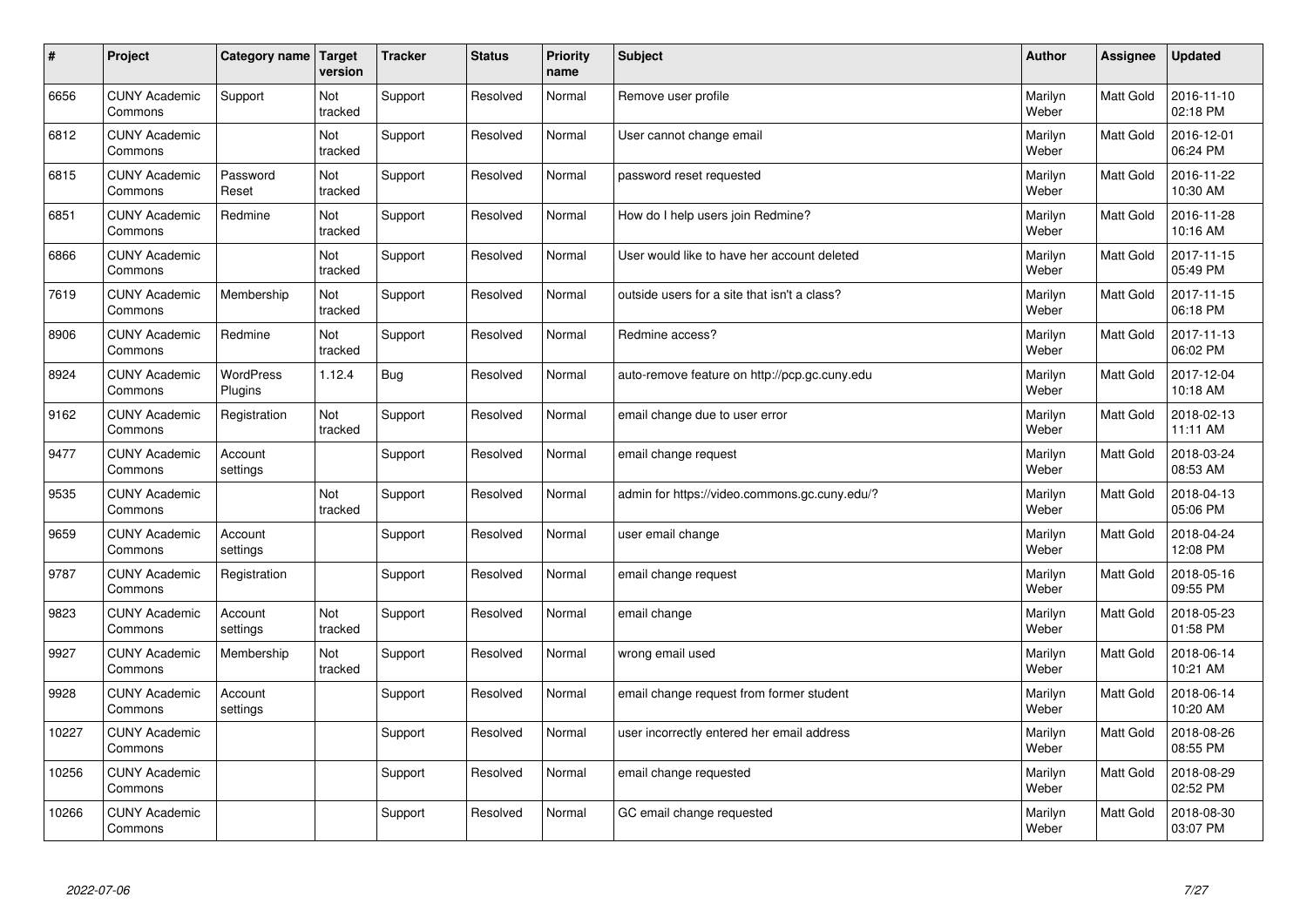| #     | Project                         | Category name   Target            | version        | <b>Tracker</b> | <b>Status</b> | <b>Priority</b><br>name | <b>Subject</b>                                                                        | <b>Author</b>    | Assignee         | <b>Updated</b>         |
|-------|---------------------------------|-----------------------------------|----------------|----------------|---------------|-------------------------|---------------------------------------------------------------------------------------|------------------|------------------|------------------------|
| 10932 | <b>CUNY Academic</b><br>Commons |                                   |                | Support        | Resolved      | Normal                  | add me as admin to meenaalexander.com                                                 | Marilyn<br>Weber | Matt Gold        | 2019-01-09<br>02:12 PM |
| 11294 | <b>CUNY Academic</b><br>Commons | Account<br>settings               | Not<br>tracked | Support        | Resolved      | Normal                  | student emgail change                                                                 | Marilyn<br>Weber | <b>Matt Gold</b> | 2019-04-07<br>09:11 PM |
| 12334 | <b>CUNY Academic</b><br>Commons |                                   |                | Support        | Resolved      | Normal                  | request for a Redmine account                                                         | Marilyn<br>Weber | Matt Gold        | 2020-01-30<br>12:01 PM |
| 12346 | <b>CUNY Academic</b><br>Commons | Redmine                           |                | Support        | Resolved      | Normal                  | another Redmine request                                                               | Marilyn<br>Weber | Matt Gold        | 2020-01-30<br>08:20 PM |
| 13085 | <b>CUNY Academic</b><br>Commons | Domain<br>Mapping                 | Not<br>tracked | Support        | Resolved      | Normal                  | domain mapping request                                                                | Marilyn<br>Weber | Matt Gold        | 2020-07-28<br>03:33 PM |
| 5019  | <b>CUNY Academic</b><br>Commons | Registration                      | Not<br>tracked | Support        | Resolved      | Normal                  | Forgotten password for user with new email address                                    | Marilyn<br>Weber | Marilyn<br>Weber | 2015-12-11<br>04:18 PM |
| 5319  | <b>CUNY Academic</b><br>Commons |                                   | Not<br>tracked | <b>Bug</b>     | Resolved      | Normal                  | <b>Broken URL</b>                                                                     | Marilyn<br>Weber | Marilyn<br>Weber | 2017-11-15<br>05:46 PM |
| 5875  | <b>CUNY Academic</b><br>Commons | <b>WordPress</b><br>Plugins       | Not<br>tracked | <b>Bug</b>     | Resolved      | Normal                  | Events Calendar garbled in IE                                                         | Marilyn<br>Weber | Marilyn<br>Weber | 2017-11-15<br>05:45 PM |
| 8289  | <b>CUNY Academic</b><br>Commons |                                   | Not<br>tracked | Support        | Resolved      | Normal                  | removing my access to sites                                                           | Marilyn<br>Weber | Luke<br>Waltzer  | 2017-06-19<br>12:40 PM |
| 13878 | <b>CUNY Academic</b><br>Commons | Group cloning                     | 1.18.4         | Support        | Resolved      | High                    | When creating Group + Site and choosing 'Clone existing', cannot<br>advance to step 2 | Marilyn<br>Weber | Jeremy<br>Felt   | 2021-02-02<br>11:02 AM |
| 4340  | <b>CUNY Academic</b><br>Commons | WordPress -<br>Media              | 1.8.14         | Feature        | Resolved      | Normal                  | embedding a video                                                                     | Marilyn<br>Weber | Daniel<br>Jones  | 2015-10-20<br>12:01 AM |
| 3041  | <b>CUNY Academic</b><br>Commons | <b>Ground Control</b>             | Not<br>tracked | Publicity      | Resolved      | Normal                  | <b>Ground Control</b>                                                                 | Marilyn<br>Weber | Chris Stein      | 2016-01-26<br>04:52 PM |
| 2777  | <b>CUNY Academic</b><br>Commons | <b>WordPress</b><br>(misc)        | Not<br>tracked | <b>Bug</b>     | Resolved      | Normal                  | Hero slide access                                                                     | Marilyn<br>Weber | Boone<br>Gorges  | 2013-09-07<br>12:26 PM |
| 2994  | <b>CUNY Academic</b><br>Commons | <b>BuddyPress</b><br>(misc)       | 1.5.16         | <b>Bug</b>     | Resolved      | High                    | "My forums" link gives "page not found" error                                         | Marilyn<br>Weber | Boone<br>Gorges  | 2014-01-29<br>03:44 PM |
| 3001  | <b>CUNY Academic</b><br>Commons | WordPress<br>(misc)               | Not<br>tracked | Support        | Resolved      | Normal                  | shortlink requested                                                                   | Marilyn<br>Weber | Boone<br>Gorges  | 2014-01-30<br>01:26 PM |
| 3029  | <b>CUNY Academic</b><br>Commons | cuny.is                           | Not<br>tracked | Support        | Resolved      | Normal                  | shortlink request                                                                     | Marilyn<br>Weber | Boone<br>Gorges  | 2014-02-12<br>10:03 AM |
| 3071  | <b>CUNY Academic</b><br>Commons | <b>WordPress</b><br>Themes        | 1.5.22         | Bug            | Resolved      | Normal                  | Twenty Fourteen theme differences                                                     | Marilyn<br>Weber | Boone<br>Gorges  | 2014-04-01<br>08:18 PM |
| 3116  | <b>CUNY Academic</b><br>Commons | WordPress<br>(Permissions)        |                | <b>Bug</b>     | Resolved      | Normal                  | Updating the FAQ page                                                                 | Marilyn<br>Weber | Boone<br>Gorges  | 2014-04-01<br>10:12 PM |
| 3121  | <b>CUNY Academic</b><br>Commons | <b>WordPress</b><br><b>Themes</b> | 1.5.21         | Bug            | Resolved      | High                    | Add Academica theme?                                                                  | Marilyn<br>Weber | Boone<br>Gorges  | 2014-03-24<br>11:04 AM |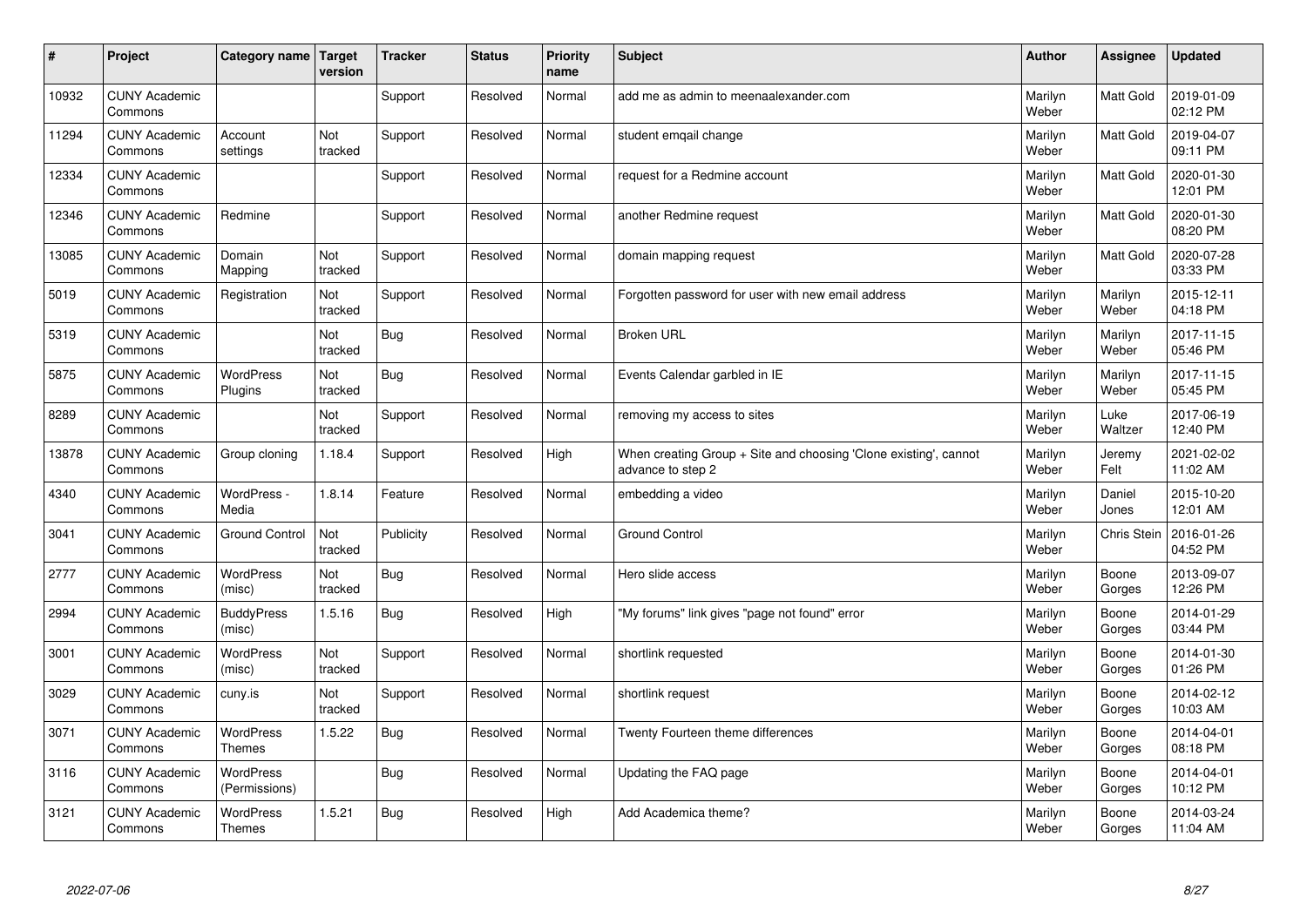| $\sharp$ | Project                         | Category name                     | <b>Target</b><br>version | <b>Tracker</b> | <b>Status</b> | <b>Priority</b><br>name | <b>Subject</b>                                             | <b>Author</b>    | Assignee        | <b>Updated</b>         |
|----------|---------------------------------|-----------------------------------|--------------------------|----------------|---------------|-------------------------|------------------------------------------------------------|------------------|-----------------|------------------------|
| 3197     | <b>CUNY Academic</b><br>Commons | Groups (misc)                     | 1.6.4                    | <b>Bug</b>     | Resolved      | Normal                  | trying to set up a hidden group blog with no RSS feed      | Marilyn<br>Weber | Boone<br>Gorges | 2014-05-21<br>09:39 PM |
| 3466     | <b>CUNY Academic</b><br>Commons | Membership                        | 1.6.16                   | Feature        | Resolved      | Normal                  | restricting undergrad registration                         | Marilyn<br>Weber | Boone<br>Gorges | 2014-09-18<br>12:02 AM |
| 3533     | <b>CUNY Academic</b><br>Commons | Group<br>Invitations              | 1.7.8                    | <b>Bug</b>     | Resolved      | Low                     | Trying to invite member to a new group                     | Marilyn<br>Weber | Boone<br>Gorges | 2015-04-01<br>09:13 PM |
| 3592     | <b>CUNY Academic</b><br>Commons | <b>WordPress</b><br>(Permissions) | Not<br>tracked           | Publicity      | Resolved      | Normal                  | Oops - Announcing 1.6!                                     | Marilyn<br>Weber | Boone<br>Gorges | 2014-10-22<br>03:03 PM |
| 3593     | <b>CUNY Academic</b><br>Commons | Registration                      | 1.7.2                    | <b>Bug</b>     | Resolved      | High                    | registration problems                                      | Marilyn<br>Weber | Boone<br>Gorges | 2014-11-01<br>02:57 PM |
| 4496     | <b>CUNY Academic</b><br>Commons | cuny.is                           | 1.8.9                    | Bug            | Resolved      | Normal                  | Quick links broken?                                        | Marilyn<br>Weber | Boone<br>Gorges | 2015-08-28<br>10:39 AM |
| 4542     | <b>CUNY Academic</b><br>Commons | WordPress<br>Plugins              | 1.8.10                   | <b>Bug</b>     | Resolved      | Normal                  | Emailing group users problem                               | Marilyn<br>Weber | Boone<br>Gorges | 2015-09-11<br>11:16 AM |
| 4577     | <b>CUNY Academic</b><br>Commons | Registration                      | Not<br>tracked           | Bug            | Resolved      | Normal                  | New users are not getting their email verification         | Marilyn<br>Weber | Boone<br>Gorges | 2016-01-26<br>03:30 PM |
| 4649     | <b>CUNY Academic</b><br>Commons | Registration                      | Not<br>tracked           | Bug            | Resolved      | Urgent                  | Submit button has disappeared                              | Marilyn<br>Weber | Boone<br>Gorges | 2015-09-22<br>11:47 AM |
| 4734     | <b>CUNY Academic</b><br>Commons | <b>BuddyPress</b><br>Docs         | 1.8.13                   | <b>Bug</b>     | Resolved      | High                    | Problems with "Create New Doc"                             | Marilyn<br>Weber | Boone<br>Gorges | 2015-10-09<br>07:53 AM |
| 4831     | <b>CUNY Academic</b><br>Commons | Public Portfolio                  | 1.9.4                    | <b>Bug</b>     | Resolved      | Normal                  | User cannot update profile                                 | Marilyn<br>Weber | Boone<br>Gorges | 2016-01-11<br>10:46 PM |
| 4834     | <b>CUNY Academic</b><br>Commons | <b>Blogs</b><br>(BuddyPress)      |                          | <b>Bug</b>     | Resolved      | Normal                  | Admin invite problem                                       | Marilyn<br>Weber | Boone<br>Gorges | 2015-11-13<br>12:25 PM |
| 4965     | <b>CUNY Academic</b><br>Commons | WordPress<br><b>Themes</b>        | Not<br>tracked           | Feature        | Resolved      | Normal                  | Theme requested                                            | Marilyn<br>Weber | Boone<br>Gorges | 2016-02-24<br>09:46 PM |
| 4997     | <b>CUNY Academic</b><br>Commons | WordPress<br>Plugins              | 1.9.4                    | Feature        | Resolved      | Normal                  | ability to embed maps from StoryMapJS?                     | Marilyn<br>Weber | Boone<br>Gorges | 2016-01-07<br>12:34 PM |
| 5036     | <b>CUNY Academic</b><br>Commons | <b>WordPress</b><br>Plugins       | 1.9.1.1                  | Feature        | Resolved      | Normal                  | Embeds request                                             | Marilyn<br>Weber | Boone<br>Gorges | 2015-12-18<br>10:12 PM |
| 5037     | <b>CUNY Academic</b><br>Commons | Registration                      | Not<br>tracked           | Support        | Resolved      | Normal                  | Another Forgotten password for user with new email address | Marilyn<br>Weber | Boone<br>Gorges | 2015-12-22<br>05:24 PM |
| 5176     | <b>CUNY Academic</b><br>Commons | <b>Public Portfolio</b>           | 1.9.6                    | <b>Bug</b>     | Resolved      | Normal                  | Widgets in Profile not saving                              | Marilyn<br>Weber | Boone<br>Gorges | 2016-02-01<br>11:07 AM |
| 5302     | <b>CUNY Academic</b><br>Commons | WordPress<br>Plugins              | 1.9.10                   | Feature        | Resolved      | Normal                  | request for WP Gallery Custom Links plug-in                | Marilyn<br>Weber | Boone<br>Gorges | 2016-03-11<br>09:20 PM |
| 5346     | <b>CUNY Academic</b><br>Commons | Toolbar                           | 1.9.11                   | Bug            | Resolved      | Normal                  | possible dynamic HTML code bug?                            | Marilyn<br>Weber | Boone<br>Gorges | 2016-03-22<br>10:53 AM |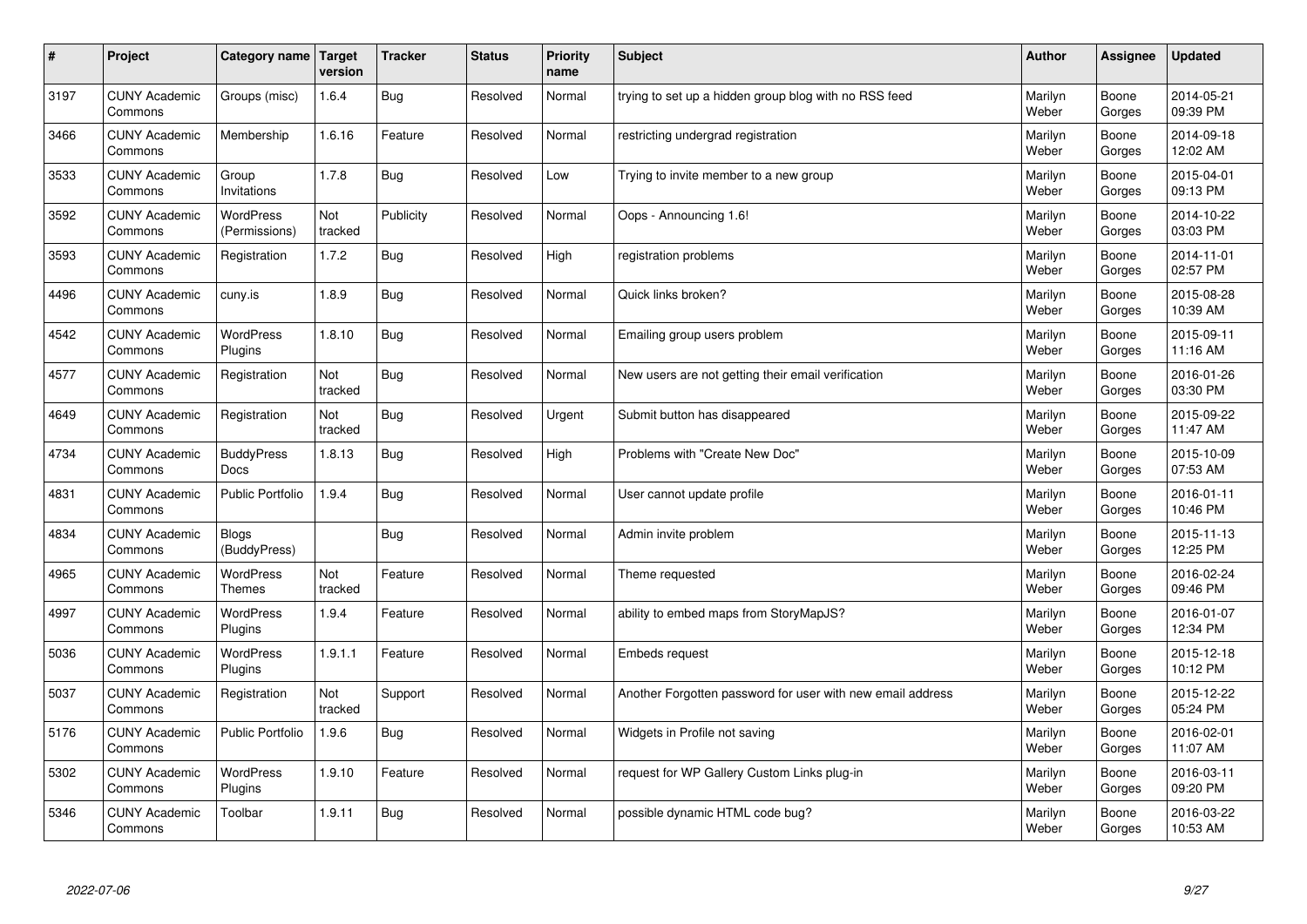| $\sharp$ | Project                         | Category name   Target            | version        | <b>Tracker</b> | <b>Status</b> | <b>Priority</b><br>name | <b>Subject</b>                                          | <b>Author</b>    | Assignee        | <b>Updated</b>         |
|----------|---------------------------------|-----------------------------------|----------------|----------------|---------------|-------------------------|---------------------------------------------------------|------------------|-----------------|------------------------|
| 5436     | <b>CUNY Academic</b><br>Commons |                                   | Not<br>tracked | Bug            | Resolved      | Normal                  | Trying to change email settings for                     | Marilyn<br>Weber | Boone<br>Gorges | 2016-04-21<br>10:12 PM |
| 5522     | <b>CUNY Academic</b><br>Commons | <b>WordPress</b><br>Plugins       | 1.9.15         | Feature        | Resolved      | Normal                  | plugin request                                          | Marilyn<br>Weber | Boone<br>Gorges | 2016-05-09<br>10:36 AM |
| 5621     | <b>CUNY Academic</b><br>Commons | <b>WordPress</b><br>Plugins       | 1.9.17         | Feature        | Resolved      | Normal                  | Taxonomy plugin request                                 | Marilyn<br>Weber | Boone<br>Gorges | 2016-06-01<br>11:28 PM |
| 5630     | <b>CUNY Academic</b><br>Commons | <b>WordPress</b><br><b>Themes</b> | 1.9.17         | Feature        | Resolved      | Normal                  | Bavota magazine Pro theme                               | Marilyn<br>Weber | Boone<br>Gorges | 2016-06-02<br>12:09 AM |
| 5657     | <b>CUNY Academic</b><br>Commons | <b>WordPress</b><br>Plugins       | 1.9.18         | Feature        | Resolved      | Normal                  | Plugin Request - Instagram Feed WD                      | Marilyn<br>Weber | Boone<br>Gorges | 2016-06-08<br>12:36 PM |
| 5667     | <b>CUNY Academic</b><br>Commons | <b>Public Portfolio</b>           | 1.9.18         | Bug            | Resolved      | Normal                  | publication section on my public portfolio won't update | Marilyn<br>Weber | Boone<br>Gorges | 2016-06-12<br>10:19 AM |
| 5684     | <b>CUNY Academic</b><br>Commons | Group Files                       | Not<br>tracked | Bug            | Resolved      | Normal                  | Making Group files appear as Blog entries               | Marilyn<br>Weber | Boone<br>Gorges | 2017-11-20<br>03:28 PM |
| 5753     | <b>CUNY Academic</b><br>Commons | WordPress<br>(misc)               | Not<br>tracked | Support        | Resolved      | Normal                  | merging blogs and groups                                | Marilyn<br>Weber | Boone<br>Gorges | 2016-08-29<br>03:09 PM |
| 5799     | <b>CUNY Academic</b><br>Commons | <b>Blogs</b><br>(BuddyPress)      | Not<br>tracked | Feature        | Resolved      | Normal                  | removing one's own access to sites?                     | Marilyn<br>Weber | Boone<br>Gorges | 2016-07-26<br>01:55 PM |
| 5834     | <b>CUNY Academic</b><br>Commons |                                   |                | Bug            | Resolved      | Normal                  | My access to cdev                                       | Marilyn<br>Weber | Boone<br>Gorges | 2016-07-25<br>03:12 PM |
| 5872     | <b>CUNY Academic</b><br>Commons | Server                            | Not<br>tracked | <b>Bug</b>     | Resolved      | Immediate               | Whole Commons is down                                   | Marilyn<br>Weber | Boone<br>Gorges | 2016-08-12<br>12:04 AM |
| 5969     | <b>CUNY Academic</b><br>Commons | Registration                      | 1.9.27         | <b>Bug</b>     | Resolved      | Normal                  | Queens students unable to join                          | Marilyn<br>Weber | Boone<br>Gorges | 2016-09-04<br>09:41 PM |
| 5985     | <b>CUNY Academic</b><br>Commons | Support                           | Not<br>tracked | Support        | Resolved      | Normal                  | change user's email address (she cannot access old)     | Marilyn<br>Weber | Boone<br>Gorges | 2016-09-07<br>01:43 PM |
| 6025     | <b>CUNY Academic</b><br>Commons | Search                            | Not<br>tracked | <b>Bug</b>     | Resolved      | Normal                  | Search function not working                             | Marilyn<br>Weber | Boone<br>Gorges | 2016-10-12<br>09:41 AM |
| 6091     | <b>CUNY Academic</b><br>Commons | Group<br>Invitations              | Not<br>tracked | <b>Bug</b>     | Resolved      | Normal                  | User cannot re-join a group                             | Marilyn<br>Weber | Boone<br>Gorges | 2016-09-28<br>01:47 PM |
| 6101     | <b>CUNY Academic</b><br>Commons | <b>Public Portfolio</b>           |                | Bug            | Resolved      | High                    | Profile update problems                                 | Marilyn<br>Weber | Boone<br>Gorges | 2016-12-01<br>03:50 PM |
| 6107     | <b>CUNY Academic</b><br>Commons |                                   |                | <b>Bug</b>     | Resolved      | High                    | site redirect?                                          | Marilyn<br>Weber | Boone<br>Gorges | 2016-09-29<br>03:45 PM |
| 6286     | <b>CUNY Academic</b><br>Commons | Groups (misc)                     | Not<br>tracked | <b>Bug</b>     | Resolved      | Immediate               | Groups pages not displaying at all!                     | Marilyn<br>Weber | Boone<br>Gorges | 2017-11-15<br>10:57 AM |
| 6626     | <b>CUNY Academic</b><br>Commons | <b>Group Files</b>                | 1.10.1         | Bug            | Resolved      | Normal                  | Files from non-member showing up in private group       | Marilyn<br>Weber | Boone<br>Gorges | 2016-11-07<br>03:54 PM |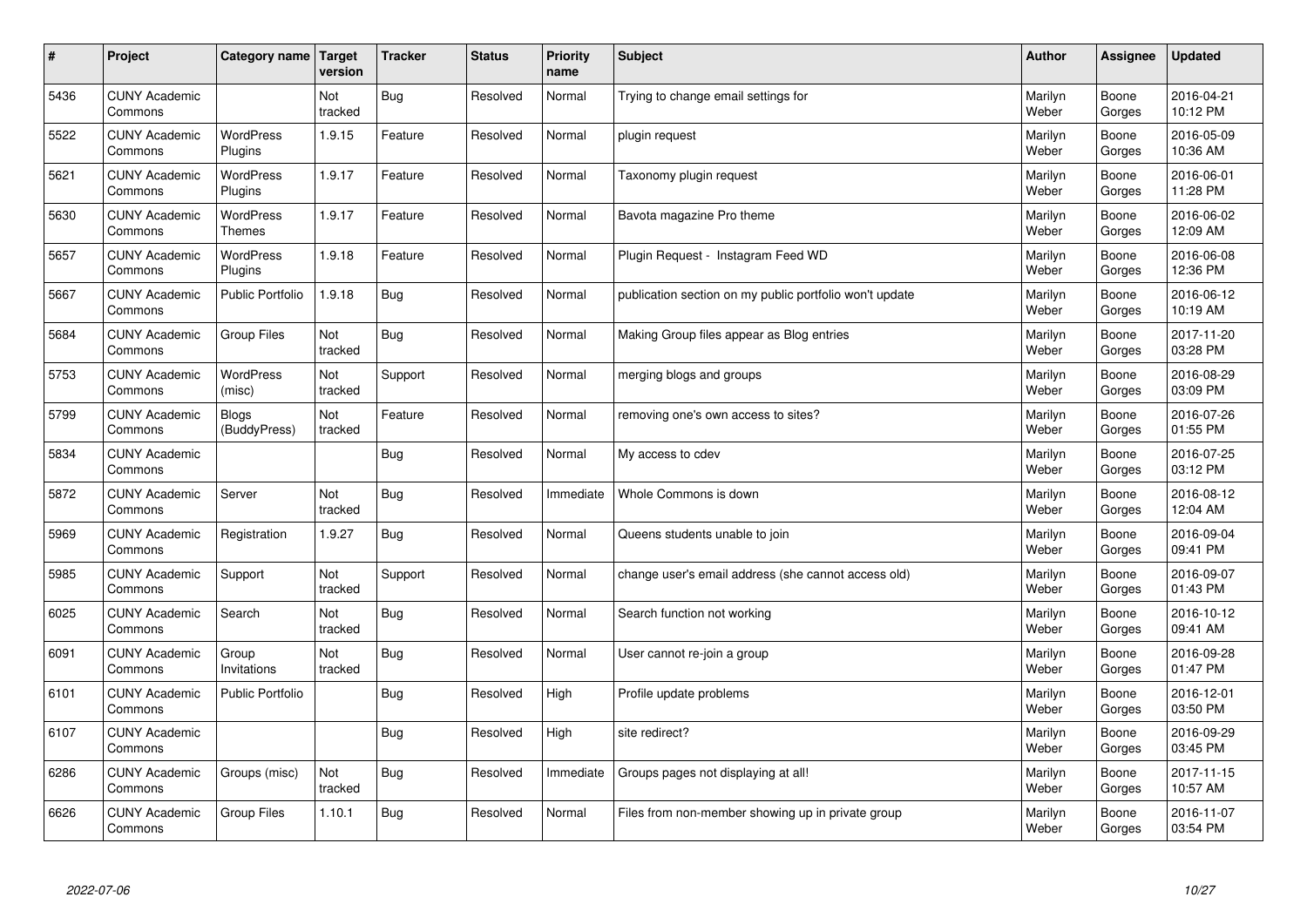| #    | Project                         | Category name                     | <b>Target</b><br>version | <b>Tracker</b> | <b>Status</b> | <b>Priority</b><br>name | <b>Subject</b>                                                              | <b>Author</b>    | Assignee        | <b>Updated</b>         |
|------|---------------------------------|-----------------------------------|--------------------------|----------------|---------------|-------------------------|-----------------------------------------------------------------------------|------------------|-----------------|------------------------|
| 6857 | <b>CUNY Academic</b><br>Commons | <b>Blogs</b><br>(BuddyPress)      | Not<br>tracked           | Support        | Resolved      | Normal                  | Committee on Religion website                                               | Marilyn<br>Weber | Boone<br>Gorges | 2017-08-17<br>10:24 AM |
| 6860 | <b>CUNY Academic</b><br>Commons | User<br>Onboarding                | 1.12                     | <b>Bug</b>     | Resolved      | Normal                  | Invitation to join a group is appearing as an invitiation to join the site! | Marilyn<br>Weber | Boone<br>Gorges | 2017-10-30<br>10:03 AM |
| 6893 | <b>CUNY Academic</b><br>Commons | Group Forums                      |                          | <b>Bug</b>     | Resolved      | Normal                  | Forum for CUNY Academic Commons Team is gone                                | Marilyn<br>Weber | Boone<br>Gorges | 2016-12-01<br>08:08 AM |
| 6899 | <b>CUNY Academic</b><br>Commons | Account<br>settings               | Not<br>tracked           | Support        | Resolved      | Normal                  | New user has misspelled her own name                                        | Marilyn<br>Weber | Boone<br>Gorges | 2016-12-01<br>05:10 PM |
| 7100 | <b>CUNY Academic</b><br>Commons | <b>WordPress</b><br>Plugins       | 1.10.5                   | <b>Bug</b>     | Resolved      | High                    | Cincopa plugin problem                                                      | Marilyn<br>Weber | Boone<br>Gorges | 2016-12-19<br>10:32 AM |
| 7223 | <b>CUNY Academic</b><br>Commons | Membership                        | Not<br>tracked           | <b>Bug</b>     | Resolved      | Normal                  | User with two profiles would like to merge them                             | Marilyn<br>Weber | Boone<br>Gorges | 2017-01-10<br>02:07 PM |
| 7310 | <b>CUNY Academic</b><br>Commons |                                   | 1.10.7                   | <b>Bug</b>     | Resolved      | Normal                  | Friendship request mystery.                                                 | Marilyn<br>Weber | Boone<br>Gorges | 2017-01-05<br>03:12 PM |
| 7349 | <b>CUNY Academic</b><br>Commons | Membership                        | Not<br>tracked           | Bug            | Resolved      | Normal                  | <b>LACUNY</b> Institute website                                             | Marilyn<br>Weber | Boone<br>Gorges | 2017-01-11<br>04:26 PM |
| 7460 | <b>CUNY Academic</b><br>Commons | <b>WordPress</b><br><b>Themes</b> | 1.10.8                   | Support        | Resolved      | Normal                  | install Independent Publisher theme?                                        | Marilyn<br>Weber | Boone<br>Gorges | 2017-01-21<br>09:34 PM |
| 7613 | <b>CUNY Academic</b><br>Commons | Registration                      | Not<br>tracked           | Support        | Resolved      | Normal                  | non-matriculated students                                                   | Marilyn<br>Weber | Boone<br>Gorges | 2017-11-15<br>11:03 AM |
| 7678 | <b>CUNY Academic</b><br>Commons | Groups (misc)                     | Not<br>tracked           | Support        | Resolved      | Normal                  | add admin to student group                                                  | Marilyn<br>Weber | Boone<br>Gorges | 2017-02-15<br>11:58 AM |
| 7685 | <b>CUNY Academic</b><br>Commons | Password<br>Reset                 | Not<br>tracked           | Support        | Resolved      | Normal                  | temporary password                                                          | Marilyn<br>Weber | Boone<br>Gorges | 2017-02-15<br>07:36 PM |
| 7771 | <b>CUNY Academic</b><br>Commons | Membership                        | Not<br>tracked           | Support        | Resolved      | Normal                  | User would like to be uncoupled from sites                                  | Marilyn<br>Weber | Boone<br>Gorges | 2017-03-09<br>12:38 PM |
| 7785 | <b>CUNY Academic</b><br>Commons |                                   | Not<br>tracked           | Support        | Resolved      | Normal                  | ftp access or files?                                                        | Marilyn<br>Weber | Boone<br>Gorges | 2017-03-13<br>02:34 PM |
| 8131 | <b>CUNY Academic</b><br>Commons | <b>WordPress</b><br>Plugins       | 1.11                     | <b>Bug</b>     | Resolved      | Normal                  | Newsletters plug-in                                                         | Marilyn<br>Weber | Boone<br>Gorges | 2017-05-11<br>09:42 PM |
| 8200 | <b>CUNY Academic</b><br>Commons | Groups (misc)                     | Not<br>tracked           | <b>Bug</b>     | Resolved      | Normal                  | Announcements has disappeared                                               | Marilyn<br>Weber | Boone<br>Gorges | 2017-05-26<br>04:04 PM |
| 8222 | <b>CUNY Academic</b><br>Commons | Membership                        | Not<br>tracked           | Support        | Resolved      | Normal                  | Admin for iletc.commons.gc.cuny.edu                                         | Marilyn<br>Weber | Boone<br>Gorges | 2017-06-08<br>10:06 AM |
| 8401 | <b>CUNY Academic</b><br>Commons | Membership                        | Not<br>tracked           | Support        | Resolved      | Normal                  | add me as an admin                                                          | Marilyn<br>Weber | Boone<br>Gorges | 2017-07-11<br>11:40 AM |
| 8429 | <b>CUNY Academic</b><br>Commons | Membership                        | Not<br>tracked           | Support        | Resolved      | Normal                  | Please make me an admin of https://arc.commons.gc.cuny.edu                  | Marilyn<br>Weber | Boone<br>Gorges | 2017-07-24<br>03:33 PM |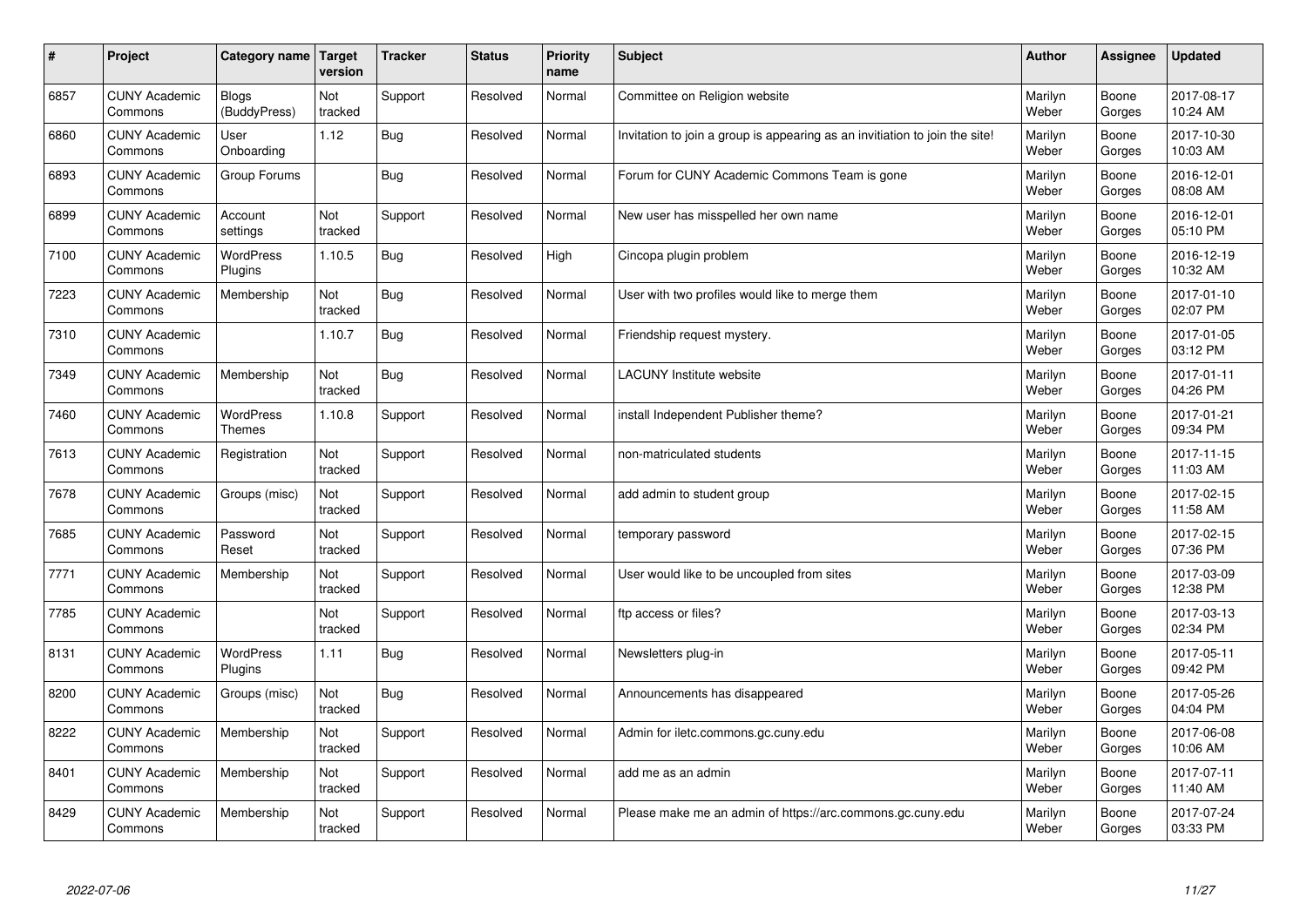| $\sharp$ | Project                         | Category name   Target            | version        | <b>Tracker</b> | <b>Status</b> | <b>Priority</b><br>name | <b>Subject</b>                                                    | <b>Author</b>    | Assignee        | <b>Updated</b>         |
|----------|---------------------------------|-----------------------------------|----------------|----------------|---------------|-------------------------|-------------------------------------------------------------------|------------------|-----------------|------------------------|
| 8878     | <b>CUNY Academic</b><br>Commons | cuny.is                           | Not<br>tracked | Bug            | Resolved      | Urgent                  | cuny is site link won't work                                      | Marilyn<br>Weber | Boone<br>Gorges | 2017-11-01<br>03:06 PM |
| 8917     | <b>CUNY Academic</b><br>Commons | <b>Group Files</b>                | 1.12.3         | <b>Bug</b>     | Resolved      | High                    | Files not downloading from Groups properly                        | Marilyn<br>Weber | Boone<br>Gorges | 2017-11-29<br>10:04 PM |
| 9192     | <b>CUNY Academic</b><br>Commons | WordPress<br>Plugins              | 1.12.8         | <b>Bug</b>     | Resolved      | Normal                  | problems with the Leaflet plug -in                                | Marilyn<br>Weber | Boone<br>Gorges | 2018-02-13<br>11:07 AM |
| 9224     | <b>CUNY Academic</b><br>Commons | Group Files                       | 1.13           | Feature        | Resolved      | Normal                  | attachments to forum posts clutter up Files area                  | Marilyn<br>Weber | Boone<br>Gorges | 2018-03-22<br>03:34 PM |
| 9335     | <b>CUNY Academic</b><br>Commons | <b>WordPress</b><br><b>Themes</b> | 1.12.10        | <b>Bug</b>     | Resolved      | Normal                  | clone http://digitalscholarship.ccny.cuny.edu site?               | Marilyn<br>Weber | Boone<br>Gorges | 2018-03-14<br>12:43 PM |
| 9768     | <b>CUNY Academic</b><br>Commons |                                   | 1.13.2         | Bug            | Resolved      | High                    | search function on the Directory page                             | Marilyn<br>Weber | Boone<br>Gorges | 2018-05-14<br>08:45 PM |
| 9949     | <b>CUNY Academic</b><br>Commons |                                   | 1.13.4         | Support        | Resolved      | Normal                  | raise storage space limit?                                        | Marilyn<br>Weber | Boone<br>Gorges | 2018-06-26<br>12:00 PM |
| 10407    | <b>CUNY Academic</b><br>Commons |                                   | Not<br>tracked | Support        | Resolved      | Normal                  | toolbar problem                                                   | Marilyn<br>Weber | Boone<br>Gorges | 2018-10-23<br>10:52 AM |
| 11567    | <b>CUNY Academic</b><br>Commons | <b>Group Files</b>                | 1.15.4         | Bug            | Resolved      | Normal                  | Group files pagination doesn't work properly in folders           | Marilyn<br>Weber | Boone<br>Gorges | 2019-06-25<br>04:22 PM |
| 11865    | <b>CUNY Academic</b><br>Commons | Onboarding                        | 1.15.10        | <b>Bug</b>     | Resolved      | Normal                  | Site name not appearing in "Membership" lists of Invitation modal | Marilyn<br>Weber | Boone<br>Gorges | 2019-09-24<br>11:09 AM |
| 12006    | <b>CUNY Academic</b><br>Commons | Group<br>Invitations              | 1.15.13        | <b>Bug</b>     | Resolved      | Immediate               | Invite system is broken.                                          | Marilyn<br>Weber | Boone<br>Gorges | 2019-10-23<br>10:16 AM |
| 12165    | <b>CUNY Academic</b><br>Commons | <b>BuddyPress</b><br>(misc)       | Not<br>tracked | Support        | Resolved      | Normal                  | two reports of Profile problems                                   | Marilyn<br>Weber | Boone<br>Gorges | 2019-12-04<br>05:06 PM |
| 12905    | <b>CUNY Academic</b><br>Commons |                                   | 1.16.14        | Support        | Resolved      | Normal                  | trouble embedding a flipbook from Flipsnack                       | Marilyn<br>Weber | Boone<br>Gorges | 2020-06-23<br>10:53 AM |
| 12960    | <b>CUNY Academic</b><br>Commons |                                   | 1.16.14        | Support        | Resolved      | Normal                  | mutiple plugin in requests                                        | Marilyn<br>Weber | Boone<br>Gorges | 2020-06-23<br>10:53 AM |
| 12999    | <b>CUNY Academic</b><br>Commons |                                   | 1.18.1         | Support        | Resolved      | Normal                  | request for Dentist theme                                         | Marilyn<br>Weber | Boone<br>Gorges | 2020-12-22<br>03:31 PM |
| 13159    | <b>CUNY Academic</b><br>Commons | Group Library                     | Not<br>tracked | Support        | Resolved      | Normal                  | changing folder names?                                            | Marilyn<br>Weber | Boone<br>Gorges | 2020-08-27<br>08:59 AM |
| 13641    | <b>CUNY Academic</b><br>Commons |                                   | 1.18.2         | Support        | Resolved      | Normal                  | follow up to migration request                                    | Marilyn<br>Weber | Boone<br>Gorges | 2021-01-12<br>10:59 AM |
| 13841    | <b>CUNY Academic</b><br>Commons | <b>WordPress</b><br>Plugins       | 1.18.3         | Support        | Resolved      | Normal                  | Folders plugin request                                            | Marilyn<br>Weber | Boone<br>Gorges | 2021-01-26<br>04:43 PM |
| 13929    | <b>CUNY Academic</b><br>Commons |                                   | 1.18.4         | Support        | Resolved      | Normal                  | update error message                                              | Marilyn<br>Weber | Boone<br>Gorges | 2021-02-09<br>11:05 AM |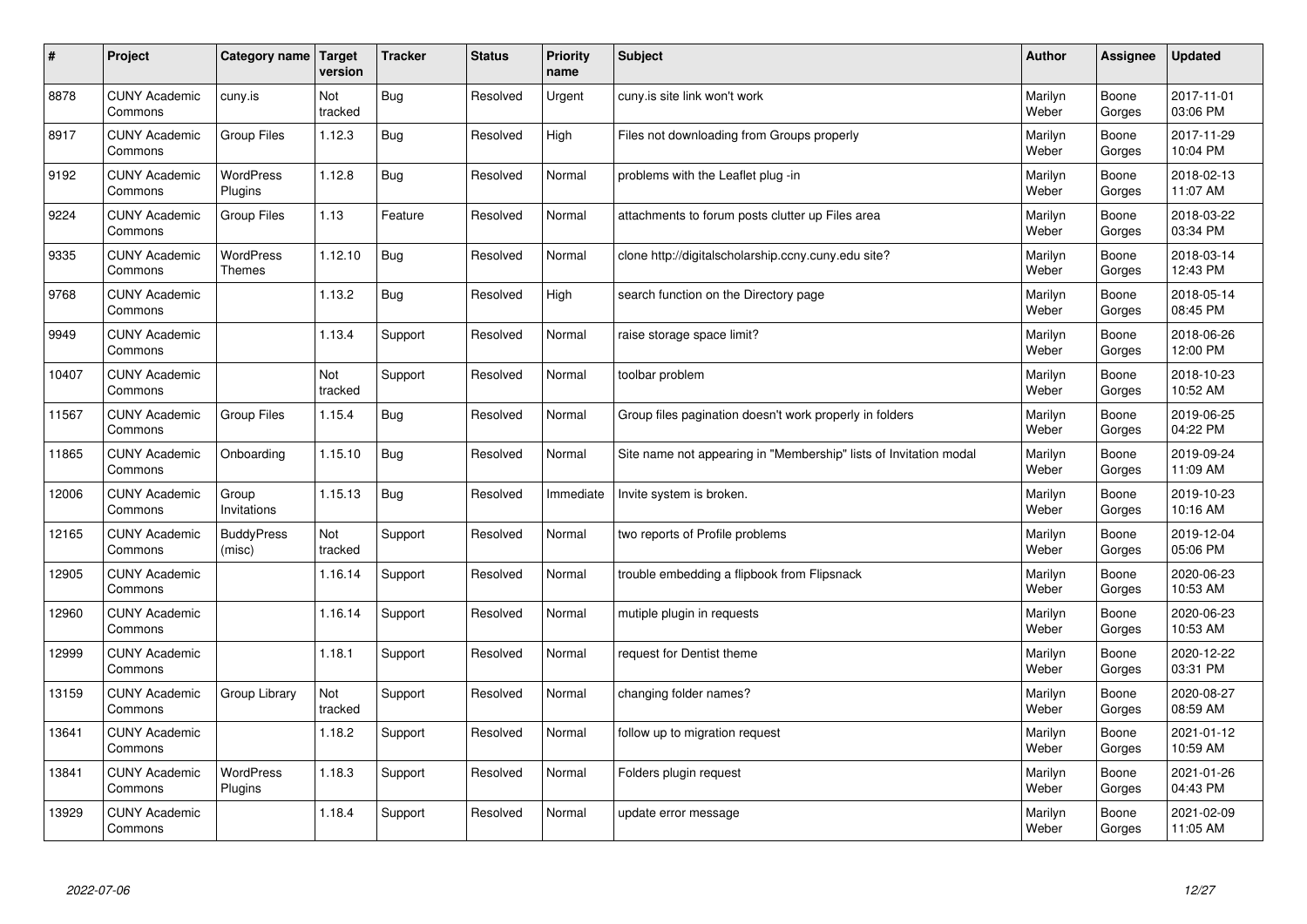| #     | Project                         | Category name   Target       | version        | <b>Tracker</b> | <b>Status</b> | Priority<br>name | <b>Subject</b>                                                                          | <b>Author</b>    | <b>Assignee</b> | <b>Updated</b>         |
|-------|---------------------------------|------------------------------|----------------|----------------|---------------|------------------|-----------------------------------------------------------------------------------------|------------------|-----------------|------------------------|
| 14012 | <b>CUNY Academic</b><br>Commons | <b>WordPress</b><br>Plugins  | 1.18.5         | Support        | Resolved      | Normal           | Open External Links in a New Window plugin?                                             | Marilyn<br>Weber | Boone<br>Gorges | 2021-03-02<br>02:07 PM |
| 14019 | <b>CUNY Academic</b><br>Commons | <b>WordPress</b><br>Plugins  | 1.18.5         | <b>Bug</b>     | Resolved      | Normal           | smorales.commons.gc.cuny.edu                                                            | Marilyn<br>Weber | Boone<br>Gorges | 2021-02-23<br>11:06 AM |
| 14075 | <b>CUNY Academic</b><br>Commons | <b>WordPress</b><br>Plugins  | Not<br>tracked | <b>Bug</b>     | Resolved      | Normal           | sludigitalportfolios.commons.gc.cuny.edu                                                | Marilyn<br>Weber | Boone<br>Gorges | 2021-03-01<br>10:46 AM |
| 14265 | <b>CUNY Academic</b><br>Commons | <b>WordPress</b><br>Plugins  | 1.18.10        | Support        | Resolved      | Normal           | separate the tag cloud in the blog sidebar                                              | Marilyn<br>Weber | Boone<br>Gorges | 2021-05-12<br>05:19 PM |
| 14304 | <b>CUNY Academic</b><br>Commons | Group Library                | 1.18.8         | <b>Bug</b>     | Resolved      | Normal           | Library items change folders when adding subsequent items in new<br>folders             | Marilyn<br>Weber | Boone<br>Gorges | 2021-04-13<br>11:21 AM |
| 15211 | <b>CUNY Academic</b><br>Commons | <b>Blogs</b><br>(BuddyPress) | 1.19.2         | Support        | Resolved      | Normal           | No good error reporting for already-used domain name when creating a<br>site in Firefox | Marilyn<br>Weber | Boone<br>Gorges | 2022-01-25<br>11:33 AM |
| 15241 | <b>CUNY Academic</b><br>Commons | Onboarding                   | 1.19.3         | Design/UX      | Resolved      | Normal           | white on gray                                                                           | Marilyn<br>Weber | Boone<br>Gorges | 2022-02-08<br>02:38 PM |
| 15545 | <b>CUNY Academic</b><br>Commons | WordPress<br>Plugins         | 1.19.5         | Feature        | Resolved      | Normal           | 'ZI Hide Featured Image" plugin request                                                 | Marilyn<br>Weber | Boone<br>Gorges | 2022-03-09<br>10:09 AM |
| 15654 | <b>CUNY Academic</b><br>Commons | <b>WordPress</b><br>Plugins  | 1.19.6         | Support        | Resolved      | Normal           | Numerous Copies of Events showing up                                                    | Marilyn<br>Weber | Boone<br>Gorges | 2022-03-22<br>11:30 AM |
| 16198 | <b>CUNY Academic</b><br>Commons |                              | 2.0.1          | Bug            | Resolved      | Normal           | Change role to                                                                          | Marilyn<br>Weber | Boone<br>Gorges | 2022-06-14<br>11:35 AM |
| 3620  | <b>CUNY Academic</b><br>Commons | Groups (misc)                | Not<br>tracked | Bug            | Resolved      | Normal           | admins of The Group for Group Admins                                                    | Marilyn<br>Weber |                 | 2014-11-03<br>08:38 AM |
| 4012  | <b>CUNY Academic</b><br>Commons |                              | 1.7.20         | <b>Bug</b>     | Resolved      | Normal           | Two users reporting same Forbidden 403 error message.                                   | Marilyn<br>Weber |                 | 2015-05-01<br>08:13 PM |
| 4880  | <b>CUNY Academic</b><br>Commons | Password<br>Reset            | Not<br>tracked | Support        | Resolved      | High             | CUNY Central person having password trouble                                             | Marilyn<br>Weber |                 | 2015-11-10<br>12:40 PM |
| 4881  | <b>CUNY Academic</b><br>Commons | ZenDesk                      | Not<br>tracked | <b>Bug</b>     | Resolved      | Normal           | ZenDesk emails not being sent                                                           | Marilyn<br>Weber |                 | 2015-12-07<br>01:34 AM |
| 5059  | <b>CUNY Academic</b><br>Commons |                              | Not<br>tracked | Bug            | Resolved      | Normal           | Instagram embed?                                                                        | Marilyn<br>Weber |                 | 2016-01-26<br>12:05 AM |
| 5435  | <b>CUNY Academic</b><br>Commons |                              | Not<br>tracked | <b>Bug</b>     | Resolved      | Urgent           | Can't see the dashboard                                                                 | Marilyn<br>Weber |                 | 2016-04-12<br>11:33 AM |
| 5629  | <b>CUNY Academic</b><br>Commons | <b>Public Portfolio</b>      | 1.10.4         | Support        | Resolved      | Normal           | Title field in profile can't be edited                                                  | Marilyn<br>Weber |                 | 2016-12-13<br>11:19 AM |
| 5844  | <b>CUNY Academic</b><br>Commons |                              | Not<br>tracked | Support        | Resolved      | Normal           | edit Host Files on Windows 10 problems                                                  | Marilyn<br>Weber |                 | 2016-07-27<br>09:08 AM |
| 6039  | <b>CUNY Academic</b><br>Commons | Membership                   | 1.9.28         | Bug            | Resolved      | High             | User cannot change her email                                                            | Marilyn<br>Weber |                 | 2016-09-19<br>03:03 PM |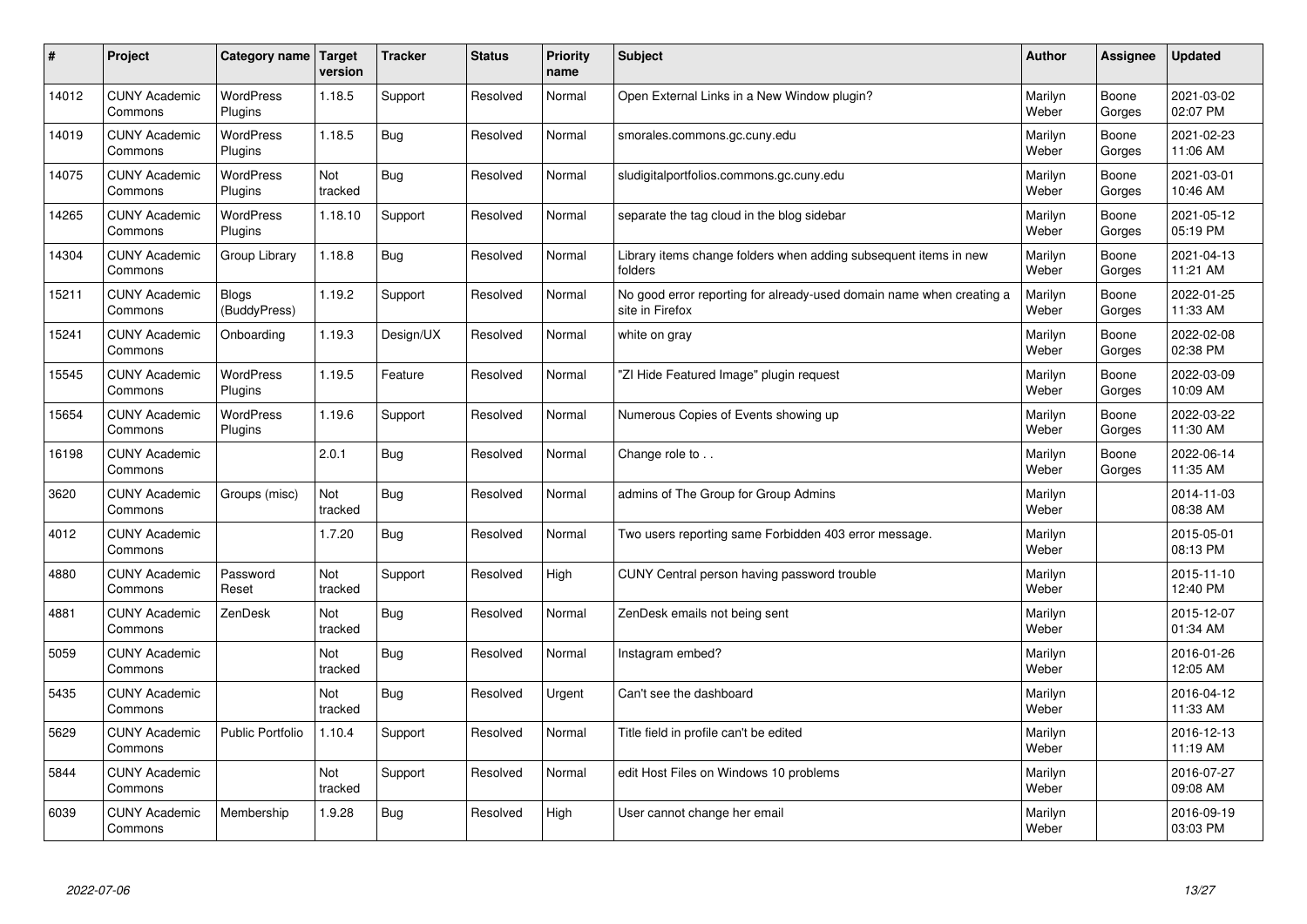| $\vert$ # | Project                         | Category name   Target        | version        | <b>Tracker</b> | <b>Status</b> | <b>Priority</b><br>name | <b>Subject</b>                                                                          | <b>Author</b>    | Assignee | <b>Updated</b>         |
|-----------|---------------------------------|-------------------------------|----------------|----------------|---------------|-------------------------|-----------------------------------------------------------------------------------------|------------------|----------|------------------------|
| 6106      | <b>CUNY Academic</b><br>Commons | Server                        | Not<br>tracked | <b>Bug</b>     | Resolved      | Normal                  | 504 error                                                                               | Marilyn<br>Weber |          | 2017-11-15<br>01:55 PM |
| 6818      | <b>CUNY Academic</b><br>Commons | Email<br><b>Notifications</b> | 1.10.3         | Support        | Resolved      | Normal                  | No more email notifications?                                                            | Marilyn<br>Weber |          | 2016-11-22<br>02:51 PM |
| 7337      | <b>CUNY Academic</b><br>Commons | Membership                    | Not<br>tracked | <b>Bug</b>     | Resolved      | Normal                  | User with new email                                                                     | Marilyn<br>Weber |          | 2017-01-06<br>11:05 AM |
| 7486      | <b>CUNY Academic</b><br>Commons | Membership                    | Not<br>tracked | Support        | Resolved      | Normal                  | changed email address                                                                   | Marilyn<br>Weber |          | 2017-01-24<br>10:00 PM |
| 7607      | <b>CUNY Academic</b><br>Commons | <b>WordPress</b><br>(misc)    | Not<br>tracked | Feature        | Resolved      | Normal                  | mp4 files                                                                               | Marilyn<br>Weber |          | 2017-02-15<br>07:37 PM |
| 7608      | <b>CUNY Academic</b><br>Commons | Registration                  | Not<br>tracked | Feature        | Resolved      | Normal                  | create an account                                                                       | Marilyn<br>Weber |          | 2017-02-15<br>10:45 PM |
| 7745      | <b>CUNY Academic</b><br>Commons | WordPress<br>Plugins          | 1.10.13        | Support        | Resolved      | Normal                  | Featured Video Plus plugin requested                                                    | Marilyn<br>Weber |          | 2017-03-03<br>01:51 PM |
| 7767      | <b>CUNY Academic</b><br>Commons |                               | Not<br>tracked | Bug            | Resolved      | Normal                  | Site loading problems                                                                   | Marilyn<br>Weber |          | 2017-03-21<br>09:57 PM |
| 7775      | <b>CUNY Academic</b><br>Commons | Membership                    | Not<br>tracked | Support        | Resolved      | Normal                  | Email change                                                                            | Marilyn<br>Weber |          | 2017-03-08<br>10:09 PM |
| 7803      | <b>CUNY Academic</b><br>Commons |                               |                | <b>Bug</b>     | Resolved      | Normal                  | user email change                                                                       | Marilyn<br>Weber |          | 2017-03-16<br>11:58 AM |
| 7836      | <b>CUNY Academic</b><br>Commons | Social Paper                  | Not<br>tracked | Support        | Resolved      | Normal                  | missing Social Paper                                                                    | Marilyn<br>Weber |          | 2017-11-15<br>01:31 PM |
| 7922      | <b>CUNY Academic</b><br>Commons | Membership                    | Not<br>tracked | Support        | Resolved      | Normal                  | add me as an admin to the MALs alumni site?                                             | Marilyn<br>Weber |          | 2017-04-06<br>05:19 PM |
| 7972      | <b>CUNY Academic</b><br>Commons |                               | Not<br>tracked | Support        | Resolved      | Normal                  | expand the memory limit for videos?                                                     | Marilyn<br>Weber |          | 2017-04-20<br>10:07 AM |
| 7994      | <b>CUNY Academic</b><br>Commons | WordPress<br>(misc)           | 1.10.17        | <b>Bug</b>     | Resolved      | Urgent                  | Comments not appearing                                                                  | Marilyn<br>Weber |          | 2017-04-20<br>11:16 AM |
| 7995      | <b>CUNY Academic</b><br>Commons | Domain<br>Mapping             | Not<br>tracked | Bug            | Resolved      | Urgent                  | http://on.socialpaper.gc.cuny.edu down?                                                 | Marilyn<br>Weber |          | 2017-04-21<br>11:07 AM |
| 8120      | <b>CUNY Academic</b><br>Commons | Membership                    | Not<br>tracked | Support        | Resolved      | Normal                  | add me as an admin to https://nyslavery.commons.gc.cuny.edu                             | Marilyn<br>Weber |          | 2017-05-10<br>02:19 PM |
| 8125      | <b>CUNY Academic</b><br>Commons | WordPress<br>Themes           | 1.10.19        | <b>Bug</b>     | Resolved      | High                    | careerplan admin page failing to load with "currently unable to handle<br>this request" | Marilyn<br>Weber |          | 2017-07-13<br>12:54 PM |
| 8259      | <b>CUNY Academic</b><br>Commons |                               | Not<br>tracked | Bug            | Resolved      | Normal                  | missing dashboard                                                                       | Marilyn<br>Weber |          | 2017-11-15<br>01:28 PM |
| 8308      | <b>CUNY Academic</b><br>Commons | <b>WordPress</b><br>Plugins   | Not<br>tracked | Support        | Resolved      | Normal                  | WP Migration plugin                                                                     | Marilyn<br>Weber |          | 2017-11-15<br>01:27 PM |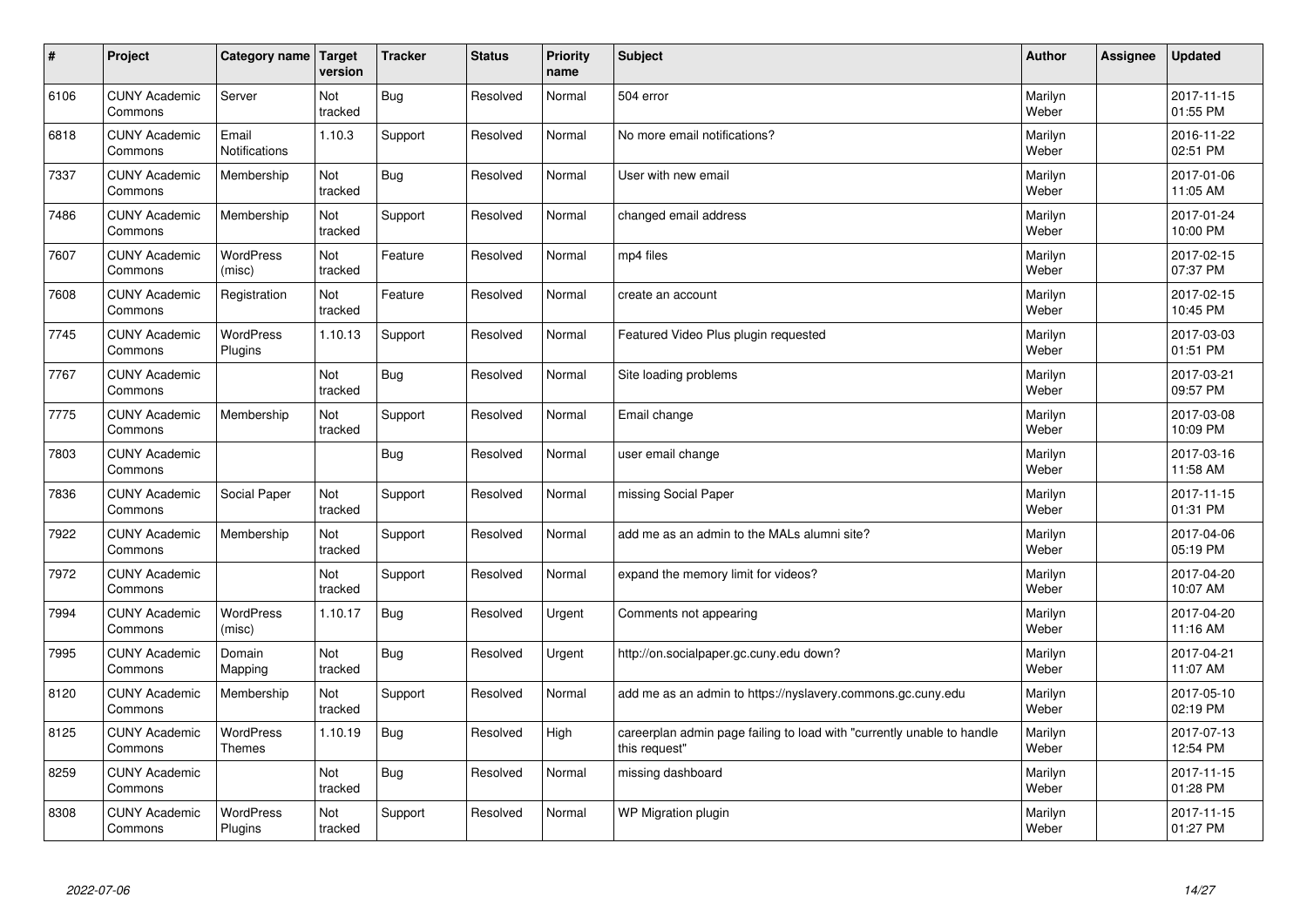| $\vert$ # | Project                         | Category name               | Target<br>version | <b>Tracker</b>    | <b>Status</b> | <b>Priority</b><br>name | <b>Subject</b>                                           | <b>Author</b>    | Assignee | <b>Updated</b>         |
|-----------|---------------------------------|-----------------------------|-------------------|-------------------|---------------|-------------------------|----------------------------------------------------------|------------------|----------|------------------------|
| 8379      | <b>CUNY Academic</b><br>Commons |                             | Not<br>tracked    | Support           | Resolved      | Normal                  | request for site build help                              | Marilyn<br>Weber |          | 2017-07-01<br>10:48 AM |
| 8446      | <b>CUNY Academic</b><br>Commons | <b>WordPress</b><br>Plugins | 1.11.14           | Support           | Resolved      | Normal                  | request for multiple accordion menu plugins              | Marilyn<br>Weber |          | 2018-05-07<br>09:57 PM |
| 8459      | <b>CUNY Academic</b><br>Commons |                             | Not<br>tracked    | Documentatio<br>n | Resolved      | Normal                  | comprehensive list of plugins?                           | Marilyn<br>Weber |          | 2017-10-11<br>11:24 AM |
| 8464      | <b>CUNY Academic</b><br>Commons |                             | Not<br>tracked    | Support           | Resolved      | Normal                  | WP UI                                                    | Marilyn<br>Weber |          | 2017-10-11<br>11:23 AM |
| 8471      | <b>CUNY Academic</b><br>Commons |                             | Not<br>tracked    | Support           | Resolved      | Normal                  | admin at https://commons.gc.cuny.edu/                    | Marilyn<br>Weber |          | 2017-09-06<br>01:50 PM |
| 8481      | <b>CUNY Academic</b><br>Commons | Membership                  | Not<br>tracked    | Support           | Resolved      | Normal                  | admin of http://swipanalytic.org/organizers/             | Marilyn<br>Weber |          | 2019-02-19<br>01:58 PM |
| 8529      | <b>CUNY Academic</b><br>Commons |                             | Not<br>tracked    | Support           | Resolved      | Normal                  | Iframe regiest?                                          | Marilyn<br>Weber |          | 2017-08-16<br>04:40 PM |
| 8531      | <b>CUNY Academic</b><br>Commons | Membership                  | Not<br>tracked    | Support           | Resolved      | Normal                  | admin of https://admissions.commons.gc.cuny.edu          | Marilyn<br>Weber |          | 2017-08-15<br>04:20 PM |
| 8552      | <b>CUNY Academic</b><br>Commons | <b>WordPress</b><br>Plugins | 1.11.10           | Bug               | Resolved      | Normal                  | Events Calendar problem                                  | Marilyn<br>Weber |          | 2017-08-18<br>04:36 PM |
| 8553      | <b>CUNY Academic</b><br>Commons |                             | Not<br>tracked    | Support           | Resolved      | Normal                  | storage limits?                                          | Marilyn<br>Weber |          | 2017-08-18<br>04:36 PM |
| 8566      | <b>CUNY Academic</b><br>Commons | Membership                  | Not<br>tracked    | Support           | Resolved      | Normal                  | user email change                                        | Marilyn<br>Weber |          | 2017-11-15<br>01:27 PM |
| 8576      | <b>CUNY Academic</b><br>Commons | <b>WordPress</b><br>Plugins | 1.11.11           | Support           | Resolved      | Normal                  | Digital Measures plugin request                          | Marilyn<br>Weber |          | 2017-09-01<br>03:44 PM |
| 8577      | <b>CUNY Academic</b><br>Commons | Membership                  | Not<br>tracked    | Support           | Resolved      | Normal                  | another user email change                                | Marilyn<br>Weber |          | 2017-08-25<br>10:23 AM |
| 8630      | <b>CUNY Academic</b><br>Commons | Membership                  | Not<br>tracked    | Support           | Resolved      | Normal                  | Change in email/campus                                   | Marilyn<br>Weber |          | 2017-08-30<br>03:48 PM |
| 8638      | <b>CUNY Academic</b><br>Commons | Group Blogs                 | 1.11.11           | <b>Bug</b>        | Resolved      | Normal                  | members not syncing from group to site                   | Marilyn<br>Weber |          | 2017-09-01<br>03:50 PM |
| 8661      | <b>CUNY Academic</b><br>Commons | Group Blogs                 | Not<br>tracked    | <b>Bug</b>        | Resolved      | Normal                  | new group, old site, can't link?                         | Marilyn<br>Weber |          | 2017-11-15<br>01:26 PM |
| 8693      | <b>CUNY Academic</b><br>Commons | WordPress<br>Plugins        |                   | Support           | Resolved      | Normal                  | Existing blog wants to replace Mailpoet with Newsletters | Marilyn<br>Weber |          | 2017-09-12<br>02:24 PM |
| 8721      | <b>CUNY Academic</b><br>Commons | WordPress<br>Plugins        | 1.11.13           | <b>Bug</b>        | Resolved      | Normal                  | more problems with Events calendar                       | Marilyn<br>Weber |          | 2017-09-21<br>10:35 AM |
| 8726      | <b>CUNY Academic</b><br>Commons |                             |                   | Support           | Resolved      | Normal                  | Redirect problem                                         | Marilyn<br>Weber |          | 2017-09-21<br>12:14 PM |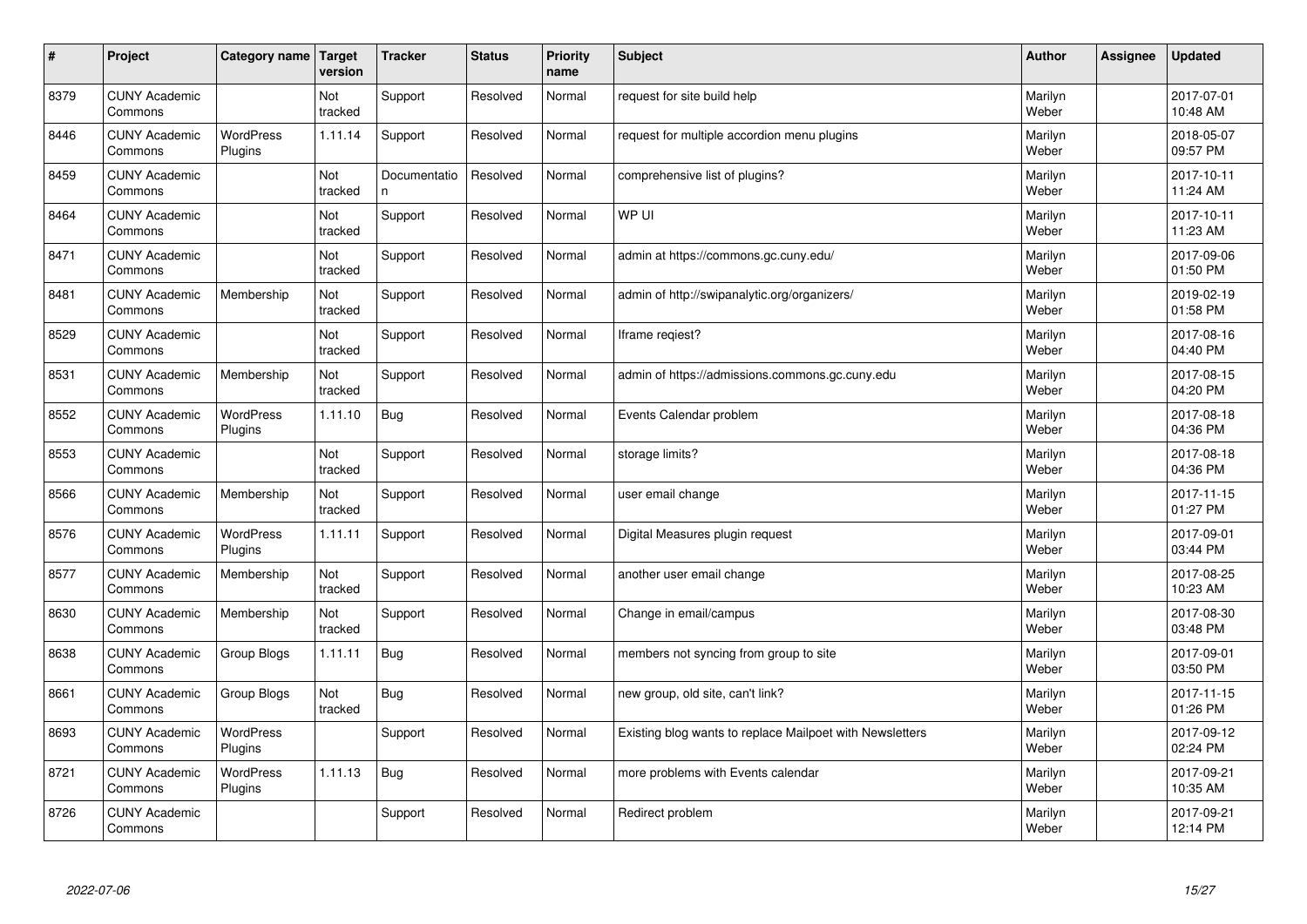| $\sharp$ | Project                         | Category name                     | Target<br>version | <b>Tracker</b> | <b>Status</b> | <b>Priority</b><br>name | <b>Subject</b>                                       | <b>Author</b>    | Assignee | <b>Updated</b>         |
|----------|---------------------------------|-----------------------------------|-------------------|----------------|---------------|-------------------------|------------------------------------------------------|------------------|----------|------------------------|
| 8729     | <b>CUNY Academic</b><br>Commons |                                   | Not<br>tracked    | Support        | Resolved      | Normal                  | email change                                         | Marilyn<br>Weber |          | 2017-09-25<br>02:14 PM |
| 8768     | <b>CUNY Academic</b><br>Commons |                                   | Not<br>tracked    | Support        | Resolved      | Normal                  | unsafe redirect?                                     | Marilyn<br>Weber |          | 2017-10-06<br>12:14 PM |
| 8848     | <b>CUNY Academic</b><br>Commons |                                   | Not<br>tracked    | Support        | Resolved      | Normal                  | email change request                                 | Marilyn<br>Weber |          | 2017-10-24<br>11:19 AM |
| 8855     | <b>CUNY Academic</b><br>Commons |                                   | Not<br>tracked    | Support        | Resolved      | Normal                  | another email change request                         | Marilyn<br>Weber |          | 2017-10-25<br>10:55 AM |
| 8873     | <b>CUNY Academic</b><br>Commons |                                   | Not<br>tracked    | Support        | Resolved      | Normal                  | maximum file upload size?                            | Marilyn<br>Weber |          | 2017-10-30<br>11:23 AM |
| 8882     | <b>CUNY Academic</b><br>Commons |                                   | Not<br>tracked    | Support        | Resolved      | Normal                  | question about search engines                        | Marilyn<br>Weber |          | 2017-11-01<br>03:26 PM |
| 8893     | <b>CUNY Academic</b><br>Commons | Social Paper                      | 1.12.1            | Support        | Resolved      | Normal                  | Social paper won't connect to group?                 | Marilyn<br>Weber |          | 2017-12-11<br>01:16 PM |
| 8908     | <b>CUNY Academic</b><br>Commons | <b>WordPress</b><br>Plugins       | 1.12.2            | Support        | Resolved      | Normal                  | Plugin request from Steve Brier                      | Marilyn<br>Weber |          | 2017-11-27<br>11:39 AM |
| 8937     | <b>CUNY Academic</b><br>Commons |                                   | Not<br>tracked    | <b>Bug</b>     | Resolved      | Normal                  | videos gone                                          | Marilyn<br>Weber |          | 2017-12-01<br>11:27 AM |
| 8941     | <b>CUNY Academic</b><br>Commons | <b>WordPress</b><br><b>Themes</b> | 1.13.1            | Support        | Resolved      | Normal                  | Theme request: ColorNews                             | Marilyn<br>Weber |          | 2018-05-08<br>10:42 AM |
| 8978     | <b>CUNY Academic</b><br>Commons | Groups (misc)                     | Not<br>tracked    | Support        | Resolved      | Normal                  | removing old groups                                  | Marilyn<br>Weber |          | 2018-12-10<br>03:52 PM |
| 9004     | <b>CUNY Academic</b><br>Commons | Membership                        | Not<br>tracked    | Support        | Resolved      | Normal                  | email change request                                 | Marilyn<br>Weber |          | 2017-12-14<br>12:27 PM |
| 9026     | <b>CUNY Academic</b><br>Commons | <b>WordPress</b><br>Plugins       | 1.12.6            | Support        | Resolved      | Normal                  | plugin request from Carlos Guevara                   | Marilyn<br>Weber |          | 2018-01-03<br>09:33 AM |
| 9062     | <b>CUNY Academic</b><br>Commons |                                   | Not<br>tracked    | <b>Bug</b>     | Resolved      | Normal                  | re-add me as admin of https://commons.gc.cuny.edu/   | Marilyn<br>Weber |          | 2018-01-08<br>12:03 PM |
| 9087     | <b>CUNY Academic</b><br>Commons | <b>WordPress</b><br>Plugins       | 1.12.7            | Support        | Resolved      | Normal                  | request for WP Social Sharing                        | Marilyn<br>Weber |          | 2018-01-23<br>11:17 AM |
| 9130     | <b>CUNY Academic</b><br>Commons | Homepage<br><b>Slides</b>         | Not<br>tracked    | <b>Bug</b>     | Resolved      | Normal                  | too many redirects                                   | Marilyn<br>Weber |          | 2018-01-29<br>10:27 AM |
| 9131     | <b>CUNY Academic</b><br>Commons |                                   |                   | Support        | Resolved      | Normal                  | webrecorder.io via Firefox                           | Marilyn<br>Weber |          | 2018-01-29<br>11:11 AM |
| 9223     | <b>CUNY Academic</b><br>Commons |                                   | Not<br>tracked    | Support        | Resolved      | Normal                  | moving wordpress sites                               | Marilyn<br>Weber |          | 2018-02-18<br>08:44 PM |
| 9276     | <b>CUNY Academic</b><br>Commons |                                   |                   | Bug            | Resolved      | High                    | problem adding a member to a group - wrong username? | Marilyn<br>Weber |          | 2018-02-25<br>12:47 PM |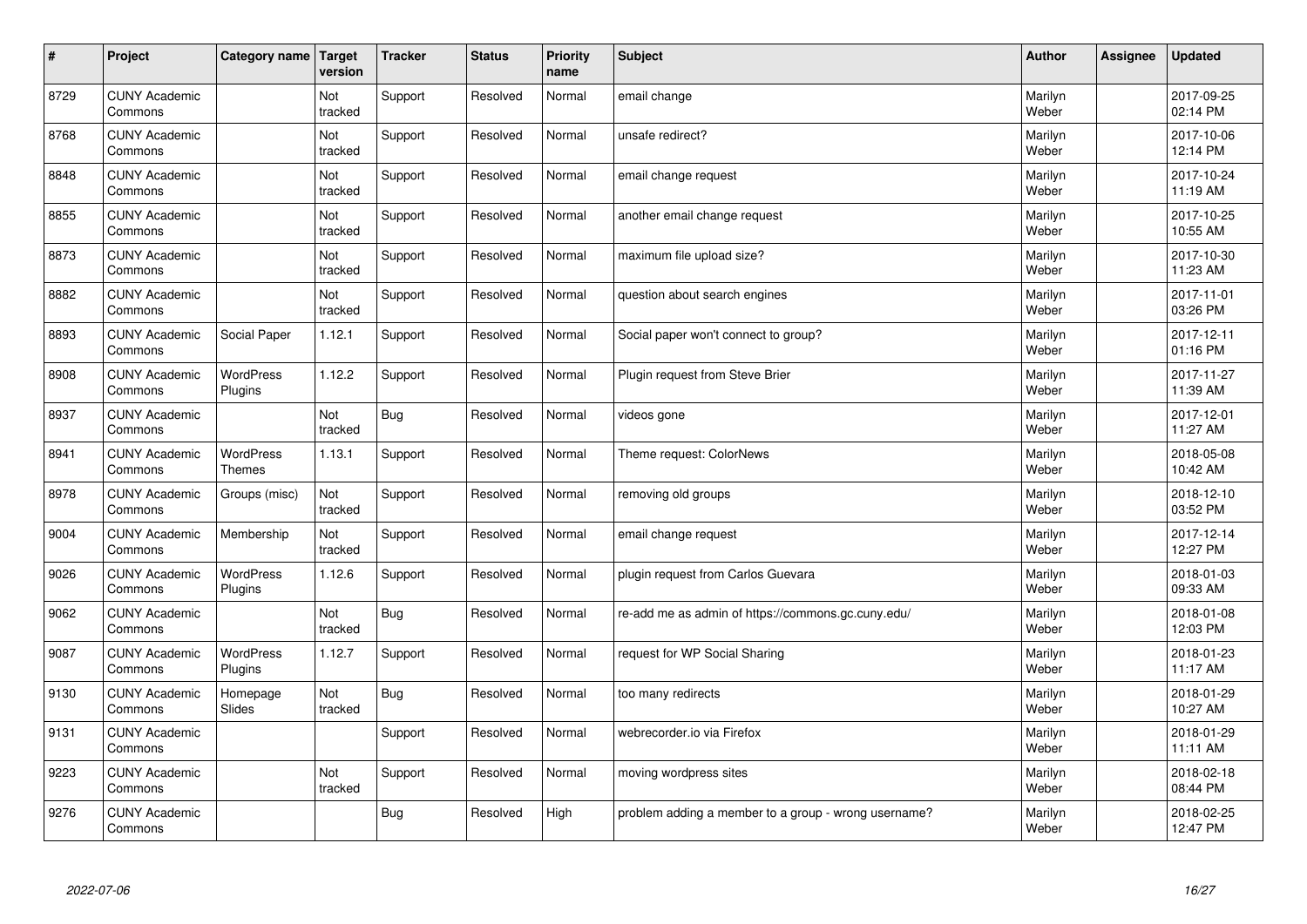| $\sharp$ | Project                         | Category name               | Target<br>version | <b>Tracker</b> | <b>Status</b> | <b>Priority</b><br>name | <b>Subject</b>                                          | <b>Author</b>    | Assignee | <b>Updated</b>         |
|----------|---------------------------------|-----------------------------|-------------------|----------------|---------------|-------------------------|---------------------------------------------------------|------------------|----------|------------------------|
| 9282     | <b>CUNY Academic</b><br>Commons | Group Forums                | 1.12.9            | Bug            | Resolved      | Normal                  | "Forum ID is missing" error?                            | Marilyn<br>Weber |          | 2018-02-27<br>10:32 AM |
| 9330     | <b>CUNY Academic</b><br>Commons | <b>WordPress</b><br>Plugins | 1.12.10           | Bug            | Resolved      | Normal                  | part 2 of problems with the Leaflet plug -in            | Marilyn<br>Weber |          | 2018-03-04<br>05:58 PM |
| 9355     | <b>CUNY Academic</b><br>Commons |                             | Not<br>tracked    | Support        | Resolved      | Normal                  | 14gb of video?                                          | Marilyn<br>Weber |          | 2018-03-13<br>11:56 AM |
| 9470     | <b>CUNY Academic</b><br>Commons |                             |                   | <b>Bug</b>     | Resolved      | Normal                  | Users not appearing via "Add New"                       | Marilyn<br>Weber |          | 2018-03-22<br>07:44 PM |
| 9604     | <b>CUNY Academic</b><br>Commons |                             | Not<br>tracked    | Support        | Resolved      | Normal                  | I (Marilyn) can only log into cdev as teststudent       | Marilyn<br>Weber |          | 2018-04-21<br>10:20 AM |
| 9725     | <b>CUNY Academic</b><br>Commons |                             | Not<br>tracked    | Support        | Resolved      | Normal                  | problems with deleting a site                           | Marilyn<br>Weber |          | 2018-05-07<br>10:24 PM |
| 9767     | <b>CUNY Academic</b><br>Commons | Registration                | Not<br>tracked    | Support        | Resolved      | Normal                  | user deleted account but now needs one                  | Marilyn<br>Weber |          | 2018-05-11<br>02:39 PM |
| 9779     | <b>CUNY Academic</b><br>Commons | Membership                  | Not<br>tracked    | Support        | Resolved      | Normal                  | user not sure if she is registered.                     | Marilyn<br>Weber |          | 2018-12-10<br>03:53 PM |
| 9780     | <b>CUNY Academic</b><br>Commons |                             | Not<br>tracked    | Support        | Resolved      | Normal                  | remove the phone number on this profile?                | Marilyn<br>Weber |          | 2018-05-15<br>10:35 AM |
| 9886     | <b>CUNY Academic</b><br>Commons | cuny.is                     | Not<br>tracked    | Support        | Resolved      | Normal                  | cuny.is SSL                                             | Marilyn<br>Weber |          | 2018-10-26<br>02:07 PM |
| 9888     | <b>CUNY Academic</b><br>Commons | <b>WordPress</b><br>Plugins | 1.13.3            | Support        | Resolved      | Normal                  | Business directory Plug-in request                      | Marilyn<br>Weber |          | 2018-06-12<br>11:52 AM |
| 9889     | <b>CUNY Academic</b><br>Commons |                             | Not<br>tracked    | Support        | Resolved      | Normal                  | remove comments from activity feed?                     | Marilyn<br>Weber |          | 2018-12-10<br>03:53 PM |
| 9919     | <b>CUNY Academic</b><br>Commons |                             | Not<br>tracked    | <b>Bug</b>     | Resolved      | Normal                  | admin of https://sphcurriculum.commons.gc.cuny.edu      | Marilyn<br>Weber |          | 2018-06-12<br>09:37 PM |
| 9992     | <b>CUNY Academic</b><br>Commons |                             | 1.13.6            | <b>Bug</b>     | Resolved      | Normal                  | ACERT website down again                                | Marilyn<br>Weber |          | 2018-07-10<br>12:15 PM |
| 10006    | <b>CUNY Academic</b><br>Commons | Membership                  | Not<br>tracked    | Support        | Resolved      | Normal                  | another email change request                            | Marilyn<br>Weber |          | 2018-07-13<br>12:36 PM |
| 10035    | <b>CUNY Academic</b><br>Commons |                             | Not<br>tracked    | <b>Bug</b>     | Resolved      | Normal                  | Reconnecting user to site                               | Marilyn<br>Weber |          | 2018-07-23<br>11:55 AM |
| 10059    | <b>CUNY Academic</b><br>Commons | <b>WordPress</b><br>Themes  | Not<br>tracked    | Support        | Resolved      | Normal                  | Magazine Premium theme for new site                     | Marilyn<br>Weber |          | 2020-02-17<br>03:39 PM |
| 10066    | <b>CUNY Academic</b><br>Commons | Membership                  | Not<br>tracked    | Support        | Resolved      | Normal                  | add me as an admin to https://pkms.commons.gc.cuny.edu/ | Marilyn<br>Weber |          | 2018-07-26<br>11:54 AM |
| 10101    | <b>CUNY Academic</b><br>Commons |                             | 1.13.7            | Bug            | Resolved      | Normal                  | URL changes within Manage section of groups             | Marilyn<br>Weber |          | 2018-08-03<br>01:54 PM |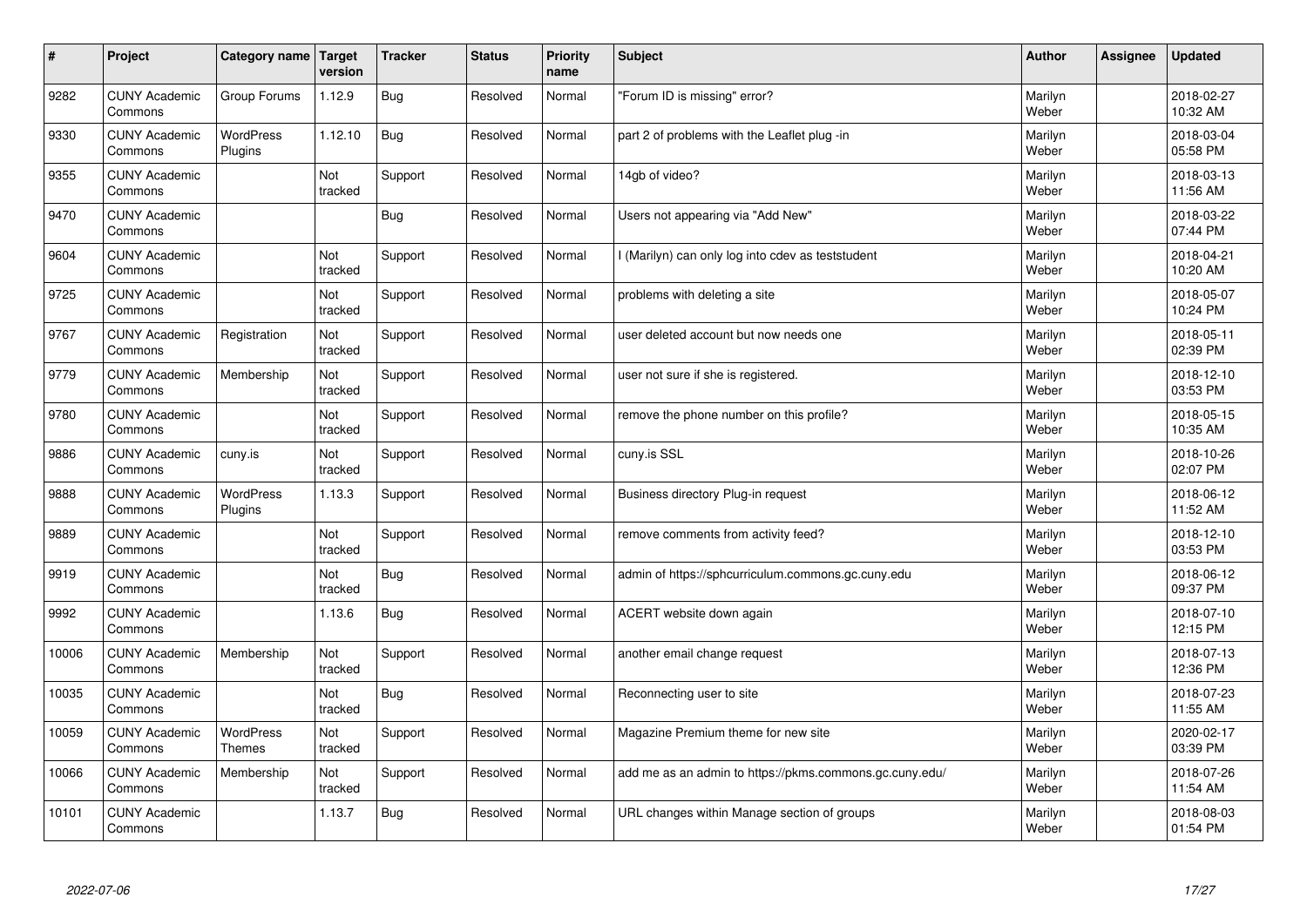| #     | Project                         | Category name               | Target<br>version | <b>Tracker</b> | <b>Status</b> | <b>Priority</b><br>name | <b>Subject</b>                                       | <b>Author</b>    | Assignee | <b>Updated</b>         |
|-------|---------------------------------|-----------------------------|-------------------|----------------|---------------|-------------------------|------------------------------------------------------|------------------|----------|------------------------|
| 10133 | <b>CUNY Academic</b><br>Commons | <b>WordPress</b><br>(misc)  | Not<br>tracked    | Support        | Resolved      | Normal                  | two Commons sites to be migrated elsewhere           | Marilyn<br>Weber |          | 2018-12-10<br>03:54 PM |
| 10239 | <b>CUNY Academic</b><br>Commons |                             | Not<br>tracked    | Support        | Resolved      | Normal                  | musicroombooking.commons.gc.cuny.edu                 | Marilyn<br>Weber |          | 2018-08-29<br>03:06 PM |
| 10240 | <b>CUNY Academic</b><br>Commons | <b>WordPress</b><br>Plugins | 1.13.8            | Support        | Resolved      | Normal                  | require-featured-image plug-in request               | Marilyn<br>Weber |          | 2018-08-29<br>05:15 PM |
| 10257 | <b>CUNY Academic</b><br>Commons | Membership                  | Not<br>tracked    | Support        | Resolved      | Normal                  | change the email from @login.cuny.edu to campu email | Marilyn<br>Weber |          | 2018-12-10<br>03:55 PM |
| 10298 | <b>CUNY Academic</b><br>Commons |                             | Not<br>tracked    | Support        | Resolved      | Normal                  | RSS feed to itunes problem                           | Marilyn<br>Weber |          | 2018-12-10<br>03:57 PM |
| 10361 | <b>CUNY Academic</b><br>Commons | Group Forums                | 1.13.10           | <b>Bug</b>     | Resolved      | Normal                  | forum post pending oddity                            | Marilyn<br>Weber |          | 2018-09-25<br>10:45 AM |
| 10387 | <b>CUNY Academic</b><br>Commons | Membership                  | Not<br>tracked    | Support        | Resolved      | Normal                  | remove user page                                     | Marilyn<br>Weber |          | 2018-09-28<br>02:26 PM |
| 10440 | <b>CUNY Academic</b><br>Commons |                             | Not<br>tracked    | Support        | Resolved      | Normal                  | Acert post problem                                   | Marilyn<br>Weber |          | 2018-12-10<br>03:57 PM |
| 10537 | <b>CUNY Academic</b><br>Commons |                             | Not<br>tracked    | Bug            | Resolved      | Normal                  | jpegs not showing                                    | Marilyn<br>Weber |          | 2018-10-23<br>10:51 AM |
| 10606 | <b>CUNY Academic</b><br>Commons | cdev.gc.cuny.ed<br>u        | Not<br>tracked    | Support        | Resolved      | Normal                  | problems with testing environment                    | Marilyn<br>Weber |          | 2018-11-02<br>10:27 AM |
| 10772 | <b>CUNY Academic</b><br>Commons | Groups (misc)               | 1.14.2            | <b>Bug</b>     | Resolved      | Normal                  | can't create groups                                  | Marilyn<br>Weber |          | 2018-12-04<br>10:42 AM |
| 10810 | <b>CUNY Academic</b><br>Commons | <b>WordPress</b><br>(misc)  | 1.14.2            | <b>Bug</b>     | Resolved      | Normal                  | Sites set as public are becoming private             | Marilyn<br>Weber |          | 2018-12-11<br>10:15 AM |
| 10820 | <b>CUNY Academic</b><br>Commons |                             | Not<br>tracked    | Support        | Resolved      | Normal                  | retrieve deleted pages/posts                         | Marilyn<br>Weber |          | 2018-12-13<br>06:33 PM |
| 10910 | <b>CUNY Academic</b><br>Commons | Membership                  | Not<br>tracked    | Support        | Resolved      | Normal                  | request to be an admin to a prof's site              | Marilyn<br>Weber |          | 2019-01-04<br>10:45 AM |
| 10941 | <b>CUNY Academic</b><br>Commons | Membership                  | Not<br>tracked    | Support        | Resolved      | Normal                  | update user email                                    | Marilyn<br>Weber |          | 2019-02-13<br>02:24 PM |
| 10986 | <b>CUNY Academic</b><br>Commons |                             | Not<br>tracked    | Support        | Resolved      | Normal                  | PDF embedder provoking error                         | Marilyn<br>Weber |          | 2019-03-29<br>04:28 PM |
| 11002 | <b>CUNY Academic</b><br>Commons |                             | Not<br>tracked    | Support        | Resolved      | Normal                  | open link in a new tab not working                   | Marilyn<br>Weber |          | 2019-06-03<br>07:57 PM |
| 11003 | <b>CUNY Academic</b><br>Commons |                             | Not<br>tracked    | Support        | Resolved      | Normal                  | user email change                                    | Marilyn<br>Weber |          | 2019-01-24<br>02:50 PM |
| 11006 | <b>CUNY Academic</b><br>Commons | Groups (misc)               | 1.14.6            | Support        | Resolved      | Normal                  | removing members from a group isn't working          | Marilyn<br>Weber |          | 2019-01-24<br>03:18 PM |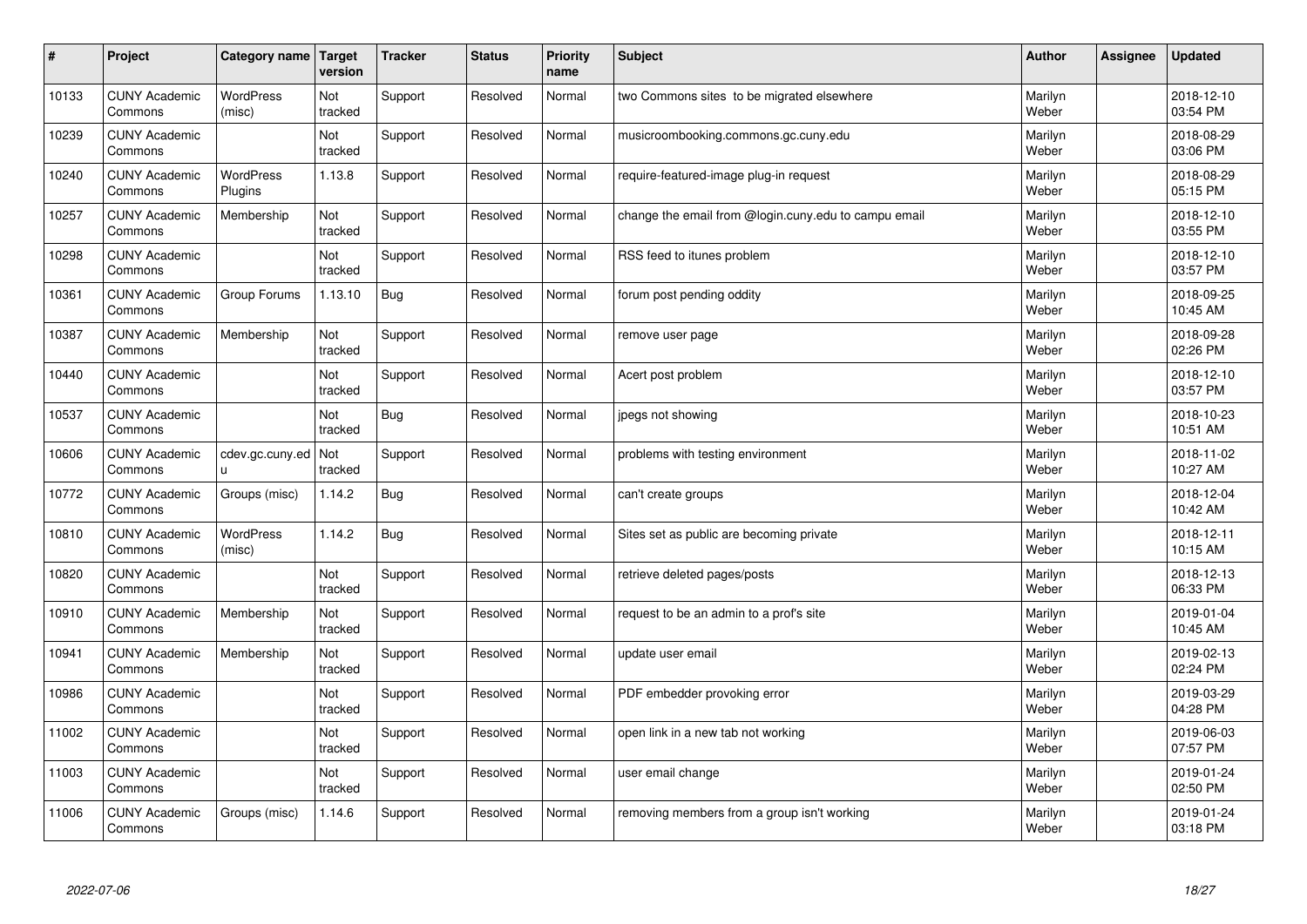| $\sharp$ | Project                         | Category name                     | Target<br>version | <b>Tracker</b> | <b>Status</b> | <b>Priority</b><br>name | <b>Subject</b>                                                                                         | <b>Author</b>    | Assignee | <b>Updated</b>         |
|----------|---------------------------------|-----------------------------------|-------------------|----------------|---------------|-------------------------|--------------------------------------------------------------------------------------------------------|------------------|----------|------------------------|
| 11017    | <b>CUNY Academic</b><br>Commons |                                   | Not<br>tracked    | Support        | Resolved      | Normal                  | site didn't save?                                                                                      | Marilyn<br>Weber |          | 2019-01-25<br>03:47 PM |
| 11031    | <b>CUNY Academic</b><br>Commons |                                   | Not<br>tracked    | Support        | Resolved      | Normal                  | new group with seemingly old topics                                                                    | Marilyn<br>Weber |          | 2019-02-11<br>12:17 PM |
| 11088    | <b>CUNY Academic</b><br>Commons | Group Blogs                       | Not<br>tracked    | <b>Bug</b>     | Resolved      | Normal                  | no notification for comments                                                                           | Marilyn<br>Weber |          | 2019-02-15<br>03:30 PM |
| 11091    | <b>CUNY Academic</b><br>Commons | <b>BuddyPress</b><br>Docs         | 1.14.7            | Support        | Resolved      | Normal                  | word limit for comments on a group doc?                                                                | Marilyn<br>Weber |          | 2019-02-26<br>02:04 PM |
| 11127    | <b>CUNY Academic</b><br>Commons | Membership                        | Not<br>tracked    | Support        | Resolved      | Normal                  | user with new campus affiliation                                                                       | Marilyn<br>Weber |          | 2019-02-19<br>02:09 PM |
| 11147    | <b>CUNY Academic</b><br>Commons | Membership                        | Not<br>tracked    | Support        | Resolved      | Normal                  | employee email change                                                                                  | Marilyn<br>Weber |          | 2019-03-12<br>03:58 PM |
| 11198    | <b>CUNY Academic</b><br>Commons |                                   | Not<br>tracked    | Support        | Resolved      | Normal                  | former CUNY employee                                                                                   | Marilyn<br>Weber |          | 2019-03-07<br>02:21 PM |
| 11210    | <b>CUNY Academic</b><br>Commons | Membership                        | Not<br>tracked    | Support        | Resolved      | Normal                  | Please change the email                                                                                | Marilyn<br>Weber |          | 2019-03-11<br>04:16 PM |
| 11211    | <b>CUNY Academic</b><br>Commons | <b>WordPress</b><br><b>Themes</b> | 1.14.8            | Support        | Resolved      | Normal                  | user needs to edit the HTML coding                                                                     | Marilyn<br>Weber |          | 2019-03-12<br>11:20 AM |
| 11217    | <b>CUNY Academic</b><br>Commons | Membership                        | Not<br>tracked    | Support        | Resolved      | Normal                  | Another email update                                                                                   | Marilyn<br>Weber |          | 2019-03-12<br>03:37 PM |
| 11225    | <b>CUNY Academic</b><br>Commons |                                   | Not<br>tracked    | Support        | Resolved      | Normal                  | bulk upload?                                                                                           | Marilyn<br>Weber |          | 2019-09-18<br>10:31 AM |
| 11233    | <b>CUNY Academic</b><br>Commons |                                   | 1.14.9            | Support        | Resolved      | Normal                  | Hotjar?                                                                                                | Marilyn<br>Weber |          | 2019-03-26<br>12:10 PM |
| 11483    | <b>CUNY Academic</b><br>Commons |                                   | 1.15.2            | Bug            | Resolved      | Normal                  | "Add New user" not working                                                                             | Marilyn<br>Weber |          | 2019-05-21<br>02:26 PM |
| 11516    | <b>CUNY Academic</b><br>Commons | Membership                        | Not<br>tracked    | Support        | Resolved      | Normal                  | request for email change                                                                               | Marilyn<br>Weber |          | 2019-06-04<br>01:48 PM |
| 11609    | <b>CUNY Academic</b><br>Commons |                                   | 1.15.5            | Support        | Resolved      | Normal                  | <b>Mixed Content flag</b>                                                                              | Marilyn<br>Weber |          | 2019-06-27<br>06:54 PM |
| 11647    | <b>CUNY Academic</b><br>Commons |                                   | 1.15.6            | Support        | Resolved      | Normal                  | <b>Tribulant Newsletters update</b>                                                                    | Marilyn<br>Weber |          | 2019-07-18<br>02:27 PM |
| 11650    | <b>CUNY Academic</b><br>Commons |                                   | Not<br>tracked    | Support        | Resolved      | Normal                  | https://commons.gc.cuny.edu/groups/introduction-to-literary-studies-engl<br>ish-252-at-hunter-college/ | Marilyn<br>Weber |          | 2019-07-18<br>02:28 PM |
| 11665    | <b>CUNY Academic</b><br>Commons |                                   |                   | Support        | Resolved      | Immediate               | "My Groups" conflating two groups                                                                      | Marilyn<br>Weber |          | 2019-07-24<br>10:43 PM |
| 11813    | <b>CUNY Academic</b><br>Commons | <b>WordPress</b><br>Plugins       | 1.15.9            | Support        | Resolved      | Normal                  | "Change Password Protected Message" plugin requests                                                    | Marilyn<br>Weber |          | 2019-09-10<br>05:57 PM |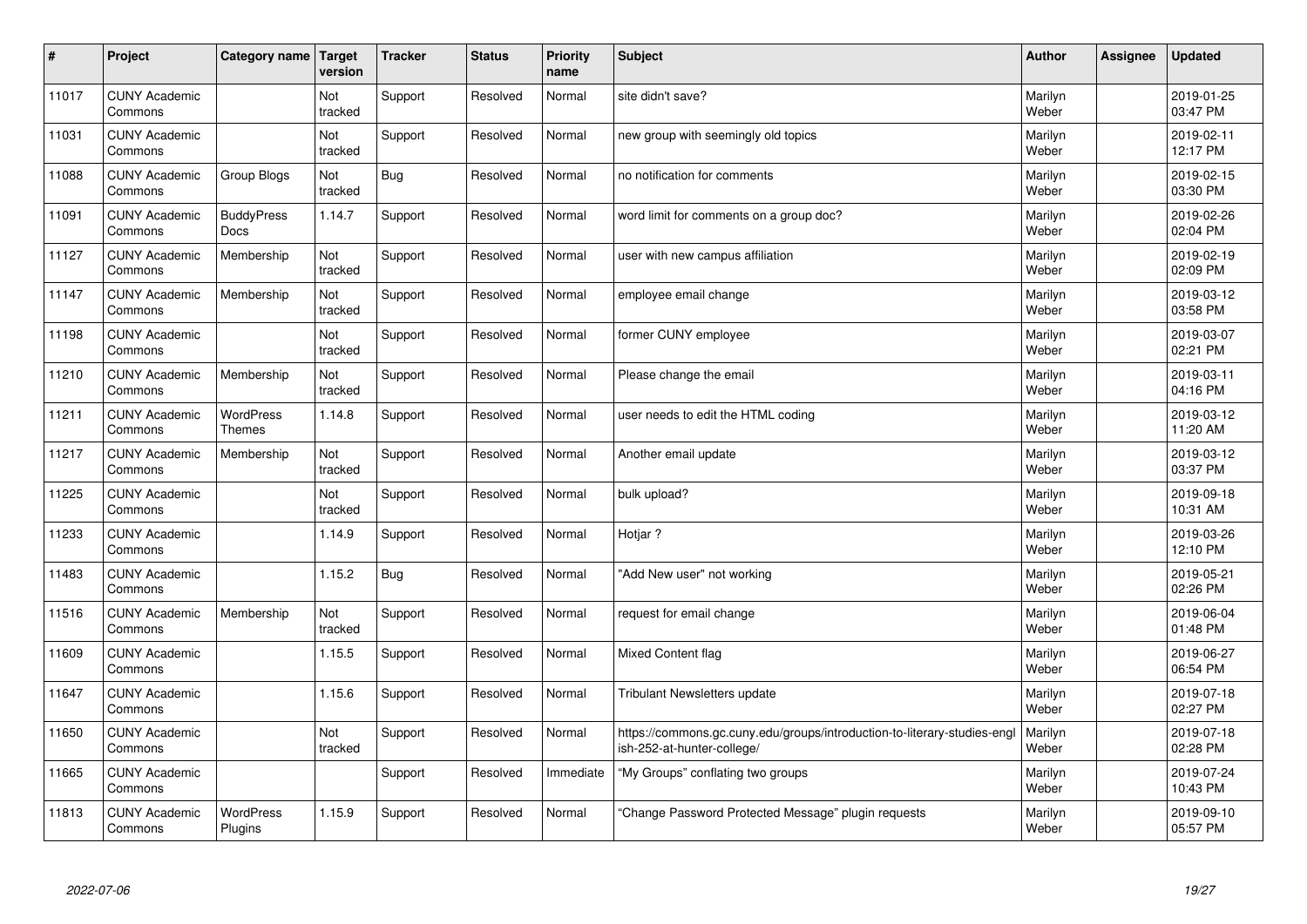| #     | Project                         | Category name                     | Target<br>version | <b>Tracker</b> | <b>Status</b> | <b>Priority</b><br>name | <b>Subject</b>                                                                       | <b>Author</b>    | Assignee | <b>Updated</b>         |
|-------|---------------------------------|-----------------------------------|-------------------|----------------|---------------|-------------------------|--------------------------------------------------------------------------------------|------------------|----------|------------------------|
| 11832 | <b>CUNY Academic</b><br>Commons | <b>WordPress</b><br>Plugins       | 1.15.11           | Support        | Resolved      | Normal                  | Yoast SEO premium for sexgenlab.org                                                  | Marilyn<br>Weber |          | 2019-10-08<br>11:22 AM |
| 11896 | <b>CUNY Academic</b><br>Commons |                                   | Not<br>tracked    | Support        | Resolved      | Normal                  | https://thenurseswritingproject.commons.gc.cuny.edu                                  | Marilyn<br>Weber |          | 2019-09-24<br>08:09 AM |
| 11907 | <b>CUNY Academic</b><br>Commons | <b>Public Portfolio</b>           | 1.15.13           | Support        | Resolved      | Normal                  | more publications problems (in profile)                                              | Marilyn<br>Weber |          | 2019-11-04<br>11:16 AM |
| 11912 | <b>CUNY Academic</b><br>Commons |                                   |                   | Support        | Resolved      | Normal                  | influence search results?                                                            | Marilyn<br>Weber |          | 2020-02-11<br>10:51 AM |
| 11915 | <b>CUNY Academic</b><br>Commons |                                   | Not<br>tracked    | Support        | Resolved      | Normal                  | User not in list                                                                     | Marilyn<br>Weber |          | 2019-10-28<br>10:13 AM |
| 11922 | <b>CUNY Academic</b><br>Commons | Membership                        | Not<br>tracked    | Support        | Resolved      | Normal                  | https://commons.gc.cuny.edu/members/cunyhealthequity/                                | Marilyn<br>Weber |          | 2019-10-02<br>04:05 PM |
| 11961 | <b>CUNY Academic</b><br>Commons | Membership                        | Not<br>tracked    | Support        | Resolved      | Normal                  | switch email for student user                                                        | Marilyn<br>Weber |          | 2019-10-09<br>01:56 PM |
| 11976 | <b>CUNY Academic</b><br>Commons | <b>WordPress</b><br><b>Themes</b> | Not<br>tracked    | Support        | Resolved      | Normal                  | ColorMag request                                                                     | Marilyn<br>Weber |          | 2021-02-01<br>10:25 AM |
| 11977 | <b>CUNY Academic</b><br>Commons |                                   | Not<br>tracked    | Support        | Resolved      | Normal                  | please remove me from many sites                                                     | Marilyn<br>Weber |          | 2019-11-21<br>01:05 PM |
| 12038 | <b>CUNY Academic</b><br>Commons |                                   | 1.15.13           | <b>Bug</b>     | Resolved      | Normal                  | admin visibility problem at careerplan.commons.gc.cuny.edu                           | Marilyn<br>Weber |          | 2019-11-12<br>10:20 AM |
| 12137 | <b>CUNY Academic</b><br>Commons | <b>WordPress</b><br>Themes        | Not<br>tracked    | Support        | Resolved      | Normal                  | media player problem                                                                 | Marilyn<br>Weber |          | 2019-12-12<br>08:52 PM |
| 12156 | <b>CUNY Academic</b><br>Commons | <b>Blogs</b><br>(BuddyPress)      | Not<br>tracked    | Support        | Resolved      | Normal                  | My Sites list (Commons Profile or Sites directory) doesn't match toolbar<br>dropdown | Marilyn<br>Weber |          | 2019-12-11<br>10:20 AM |
| 12176 | <b>CUNY Academic</b><br>Commons |                                   | Not<br>tracked    | Support        | Resolved      | Normal                  | Mp4s?                                                                                | Marilyn<br>Weber |          | 2019-12-05<br>11:04 AM |
| 12190 | <b>CUNY Academic</b><br>Commons | <b>Blogs</b><br>(BuddyPress)      | Not<br>tracked    | Support        | Resolved      | Normal                  | Site avatar in directory is not what user expects                                    | Marilyn<br>Weber |          | 2019-12-12<br>08:51 PM |
| 12393 | <b>CUNY Academic</b><br>Commons | <b>WordPress</b><br>(misc)        |                   | Support        | Resolved      | High                    | size limit for files                                                                 | Marilyn<br>Weber |          | 2020-02-18<br>10:13 AM |
| 12483 | <b>CUNY Academic</b><br>Commons |                                   | 1.16.7            | Bug            | Resolved      | High                    | post error                                                                           | Marilyn<br>Weber |          | 2020-02-28<br>02:44 PM |
| 12515 | <b>CUNY Academic</b><br>Commons | cuny.is                           | 1.16.7            | Support        | Resolved      | Normal                  | AJAX actions on cuny is admin page are failing                                       | Marilyn<br>Weber |          | 2020-03-10<br>11:57 AM |
| 12584 | <b>CUNY Academic</b><br>Commons |                                   | Not<br>tracked    | <b>Bug</b>     | Resolved      | Urgent                  | No way to register                                                                   | Marilyn<br>Weber |          | 2020-03-27<br>02:38 PM |
| 12676 | <b>CUNY Academic</b><br>Commons | <b>WordPress</b><br>Plugins       | 1.16.10           | Support        | Resolved      | Normal                  | request for Require Post Category plug-in                                            | Marilyn<br>Weber |          | 2020-04-28<br>11:03 AM |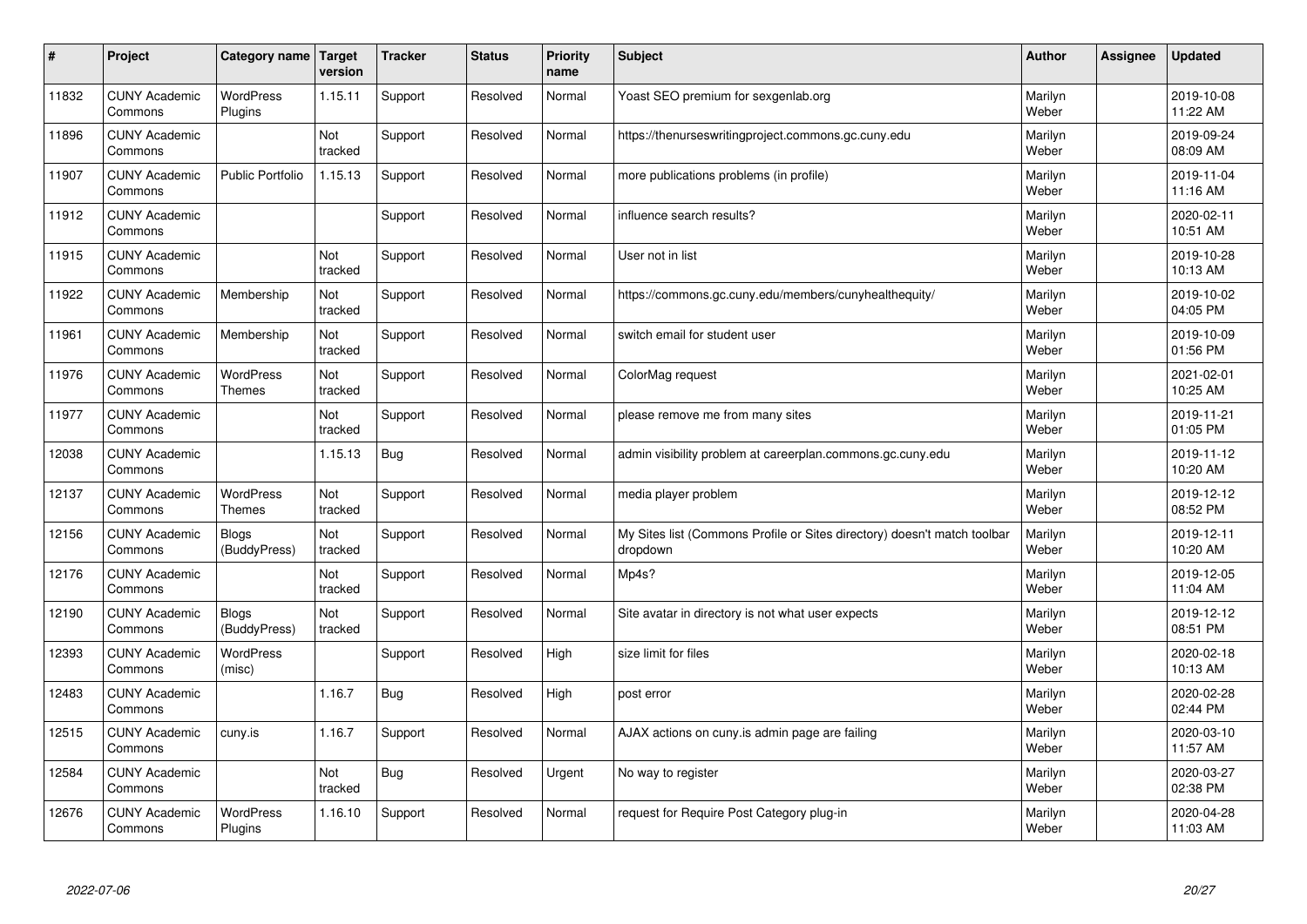| $\sharp$ | Project                         | Category name                     | Target<br>version | <b>Tracker</b> | <b>Status</b> | <b>Priority</b><br>name | <b>Subject</b>                                                  | <b>Author</b>    | Assignee | <b>Updated</b>         |
|----------|---------------------------------|-----------------------------------|-------------------|----------------|---------------|-------------------------|-----------------------------------------------------------------|------------------|----------|------------------------|
| 12777    | <b>CUNY Academic</b><br>Commons |                                   | 1.16.14           | Support        | Resolved      | Normal                  | request to include custom javascript into a Commons-hosted site | Marilyn<br>Weber |          | 2020-06-16<br>04:03 PM |
| 13013    | <b>CUNY Academic</b><br>Commons |                                   | Not<br>tracked    | <b>Bug</b>     | Resolved      | Normal                  | an invite to Group Admins from Brian Foote?!                    | Marilyn<br>Weber |          | 2020-07-07<br>02:36 PM |
| 13016    | <b>CUNY Academic</b><br>Commons | Shortcodes and<br>embeds          | 1.16.15           | Support        | Resolved      | Normal                  | possible to run code examples, like in Jupyter Notebooks?       | Marilyn<br>Weber |          | 2020-07-16<br>11:52 AM |
| 13065    | <b>CUNY Academic</b><br>Commons |                                   | Not<br>tracked    | Support        | Resolved      | Normal                  | can't invite new user to group                                  | Marilyn<br>Weber |          | 2020-07-22<br>04:24 PM |
| 13091    | <b>CUNY Academic</b><br>Commons |                                   | 1.17.0            | Support        | Resolved      | Normal                  | problem with latex (math equations)                             | Marilyn<br>Weber |          | 2020-07-28<br>11:09 AM |
| 13134    | <b>CUNY Academic</b><br>Commons | Site cloning                      | 1.17.1            | Support        | Resolved      | Normal                  | New site (a clone) point to old dashboard                       | Marilyn<br>Weber |          | 2020-08-12<br>03:22 PM |
| 13138    | <b>CUNY Academic</b><br>Commons | Group Library                     | Not<br>tracked    | Support        | Resolved      | Normal                  | moving Library contents for Steve Brier                         | Marilyn<br>Weber |          | 2020-08-03<br>04:00 PM |
| 13173    | <b>CUNY Academic</b><br>Commons | Group Library                     | 1.17.1            | Support        | Resolved      | High                    | all uploads to the library are silent                           | Marilyn<br>Weber |          | 2020-08-10<br>04:12 PM |
| 13184    | <b>CUNY Academic</b><br>Commons | <b>WordPress</b><br>Plugins       | 1.17.2            | Support        | Resolved      | Normal                  | google translate plugin                                         | Marilyn<br>Weber |          | 2020-08-25<br>11:36 AM |
| 13185    | <b>CUNY Academic</b><br>Commons | <b>WordPress</b><br><b>Themes</b> | 1.17.2            | Support        | Resolved      | Normal                  | Less theme?                                                     | Marilyn<br>Weber |          | 2020-08-25<br>11:26 AM |
| 13227    | <b>CUNY Academic</b><br>Commons | Group Library                     | 1.17.2            | <b>Bug</b>     | Resolved      | High                    | folder not appearing in library                                 | Marilyn<br>Weber |          | 2020-08-21<br>04:22 PM |
| 13295    | <b>CUNY Academic</b><br>Commons |                                   | Not<br>tracked    | Support        | Resolved      | Normal                  | can't find new user                                             | Marilyn<br>Weber |          | 2020-09-08<br>10:18 AM |
| 13378    | <b>CUNY Academic</b><br>Commons |                                   | 1.17.5            | <b>Bug</b>     | Resolved      | Normal                  | problem on one of my sites                                      | Marilyn<br>Weber |          | 2020-09-24<br>05:27 PM |
| 13441    | <b>CUNY Academic</b><br>Commons |                                   | 1.17.5            | Support        | Resolved      | Normal                  | ongoing user problems with daily digests                        | Marilyn<br>Weber |          | 2020-10-13<br>10:02 AM |
| 13512    | <b>CUNY Academic</b><br>Commons | <b>WordPress</b><br>Themes        | 1.17.7            | Support        | Resolved      | Normal                  | theme update                                                    | Marilyn<br>Weber |          | 2020-11-16<br>04:46 PM |
| 13541    | <b>CUNY Academic</b><br>Commons |                                   | Not<br>tracked    | Support        | Resolved      | Normal                  | add a page template to OER site.                                | Marilyn<br>Weber |          | 2020-11-11<br>11:12 AM |
| 13633    | <b>CUNY Academic</b><br>Commons |                                   | Not<br>tracked    | <b>Bug</b>     | Resolved      | High                    | PublicsLab site down                                            | Marilyn<br>Weber |          | 2020-11-30<br>02:01 PM |
| 13656    | <b>CUNY Academic</b><br>Commons |                                   |                   | <b>Bug</b>     | Resolved      | High                    | site down                                                       | Marilyn<br>Weber |          | 2020-12-11<br>12:50 PM |
| 13675    | <b>CUNY Academic</b><br>Commons | Group Library                     | 1.18.1            | Bug            | Resolved      | High                    | broken Library                                                  | Marilyn<br>Weber |          | 2020-12-09<br>05:02 PM |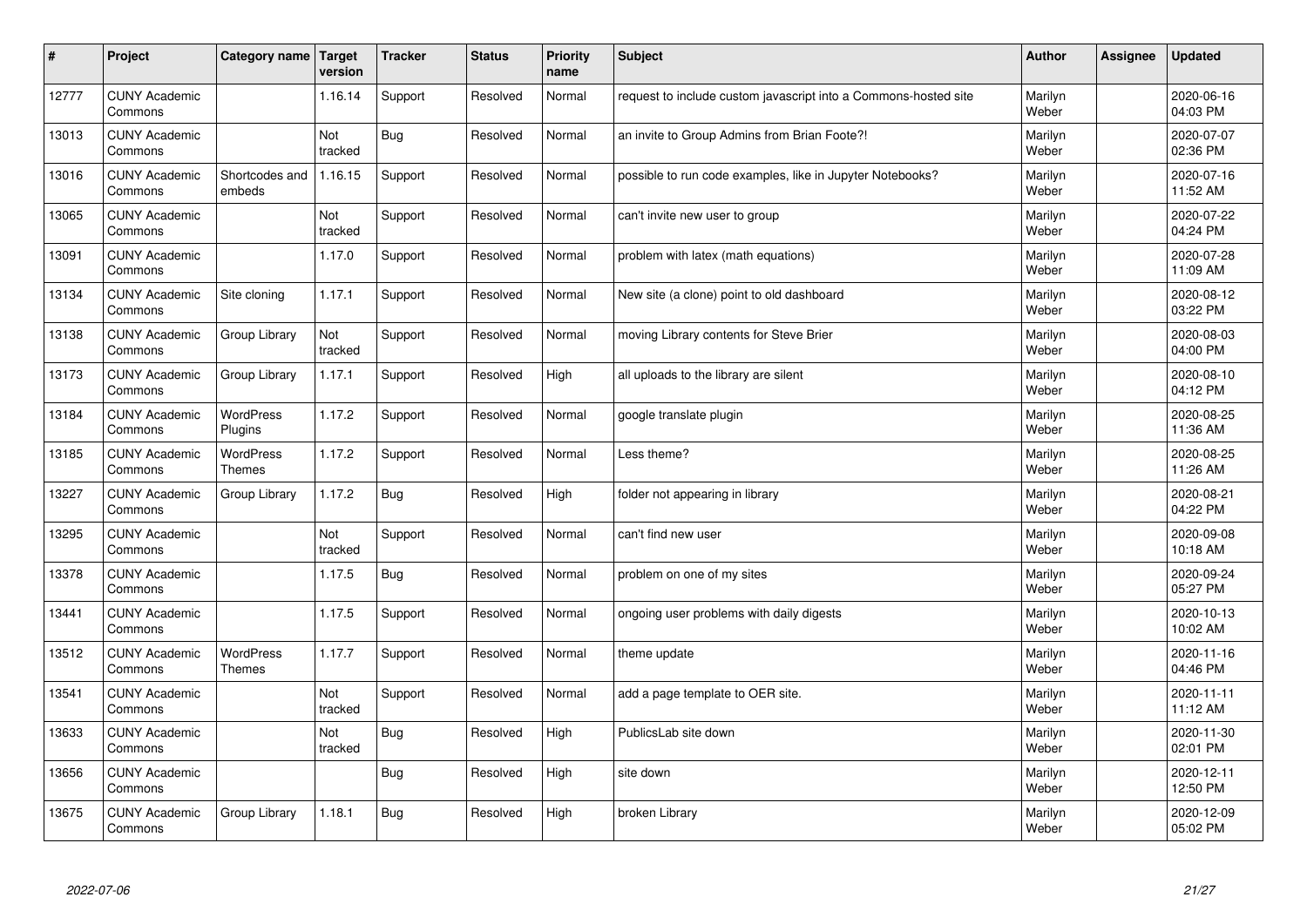| $\sharp$ | Project                         | Category name                     | Target<br>version | <b>Tracker</b> | <b>Status</b> | <b>Priority</b><br>name | <b>Subject</b>                           | <b>Author</b>    | Assignee | <b>Updated</b>         |
|----------|---------------------------------|-----------------------------------|-------------------|----------------|---------------|-------------------------|------------------------------------------|------------------|----------|------------------------|
| 13710    | <b>CUNY Academic</b><br>Commons |                                   | Not<br>tracked    | Support        | Resolved      | Normal                  | small change to Hosting Partner Handbook | Marilyn<br>Weber |          | 2020-12-16<br>04:29 PM |
| 13715    | <b>CUNY Academic</b><br>Commons |                                   | Not<br>tracked    | <b>Bug</b>     | Resolved      | High                    | https://ulysses.commons.gc.cuny.edu down | Marilyn<br>Weber |          | 2020-12-22<br>03:02 PM |
| 13738    | <b>CUNY Academic</b><br>Commons |                                   | 1.18.1            | Support        | Resolved      | Normal                  | theme requests from a non-CUY person     | Marilyn<br>Weber |          | 2020-12-23<br>11:34 AM |
| 13741    | <b>CUNY Academic</b><br>Commons | <b>WordPress</b><br>Plugins       | 1.18.3            | Support        | Resolved      | Normal                  | Ensemble Video Plugin                    | Marilyn<br>Weber |          | 2021-01-26<br>04:43 PM |
| 13783    | <b>CUNY Academic</b><br>Commons |                                   | 1.18.2            | Support        | Resolved      | Normal                  | new CUNY OneSearch url                   | Marilyn<br>Weber |          | 2021-01-14<br>04:53 PM |
| 13826    | <b>CUNY Academic</b><br>Commons |                                   |                   | Support        | Resolved      | Normal                  | January 14th                             | Marilyn<br>Weber |          | 2021-01-26<br>04:26 PM |
| 13846    | <b>CUNY Academic</b><br>Commons | <b>WordPress</b><br>Plugins       | 1.18.3            | Support        | Resolved      | Normal                  | Yoast SEO plugin problem                 | Marilyn<br>Weber |          | 2021-01-19<br>05:34 PM |
| 13935    | <b>CUNY Academic</b><br>Commons | <b>WordPress</b><br>Plugins       | 1.18.4            | Support        | Resolved      | Low                     | Add Users sidebar widget not working     | Marilyn<br>Weber |          | 2021-02-09<br>11:05 AM |
| 13944    | <b>CUNY Academic</b><br>Commons | WordPress<br>Plugins              | 1.18.4            | Support        | Resolved      | Normal                  | 3D FlipBook request                      | Marilyn<br>Weber |          | 2021-02-09<br>11:05 AM |
| 13958    | <b>CUNY Academic</b><br>Commons |                                   | 1.18.4            | Support        | Resolved      | Normal                  | calendar widget problem                  | Marilyn<br>Weber |          | 2021-02-09<br>11:05 AM |
| 14008    | <b>CUNY Academic</b><br>Commons |                                   |                   | <b>Bug</b>     | Resolved      | High                    | invisible user                           | Marilyn<br>Weber |          | 2021-02-18<br>05:53 PM |
| 14242    | <b>CUNY Academic</b><br>Commons |                                   |                   | Support        | Resolved      | Normal                  | LAILAC site missing content              | Marilyn<br>Weber |          | 2021-03-27<br>08:40 AM |
| 14246    | <b>CUNY Academic</b><br>Commons |                                   | 1.18.8            | Support        | Resolved      | Normal                  | 'Weekly jQuery Migrate Status Update"    | Marilyn<br>Weber |          | 2021-04-13<br>11:08 AM |
| 14270    | <b>CUNY Academic</b><br>Commons | <b>WordPress</b><br><b>Themes</b> | 1.18.8            | Support        | Resolved      | Normal                  | grid theme?                              | Marilyn<br>Weber |          | 2021-04-13<br>11:20 AM |
| 14369    | <b>CUNY Academic</b><br>Commons | WordPress -<br>Media              | Not<br>tracked    | Support        | Resolved      | Normal                  | renewed problem with ppsx files          | Marilyn<br>Weber |          | 2021-04-27<br>12:44 PM |
| 14378    | <b>CUNY Academic</b><br>Commons |                                   | Not<br>tracked    | Support        | Resolved      | Normal                  | PPTX files unfetchable                   | Marilyn<br>Weber |          | 2021-05-11<br>11:25 AM |
| 14404    | <b>CUNY Academic</b><br>Commons |                                   | Not<br>tracked    | Support        | Resolved      | Normal                  | blocked IP of user?                      | Marilyn<br>Weber |          | 2021-05-10<br>01:00 PM |
| 14410    | <b>CUNY Academic</b><br>Commons |                                   | 1.18.10           | <b>Bug</b>     | Resolved      | Normal                  | events calendar problem?                 | Marilyn<br>Weber |          | 2021-05-10<br>04:45 PM |
| 14411    | <b>CUNY Academic</b><br>Commons | <b>WordPress</b><br><b>Themes</b> | 1.18.10           | Bug            | Resolved      | Normal                  | logo problems                            | Marilyn<br>Weber |          | 2021-05-03<br>04:37 PM |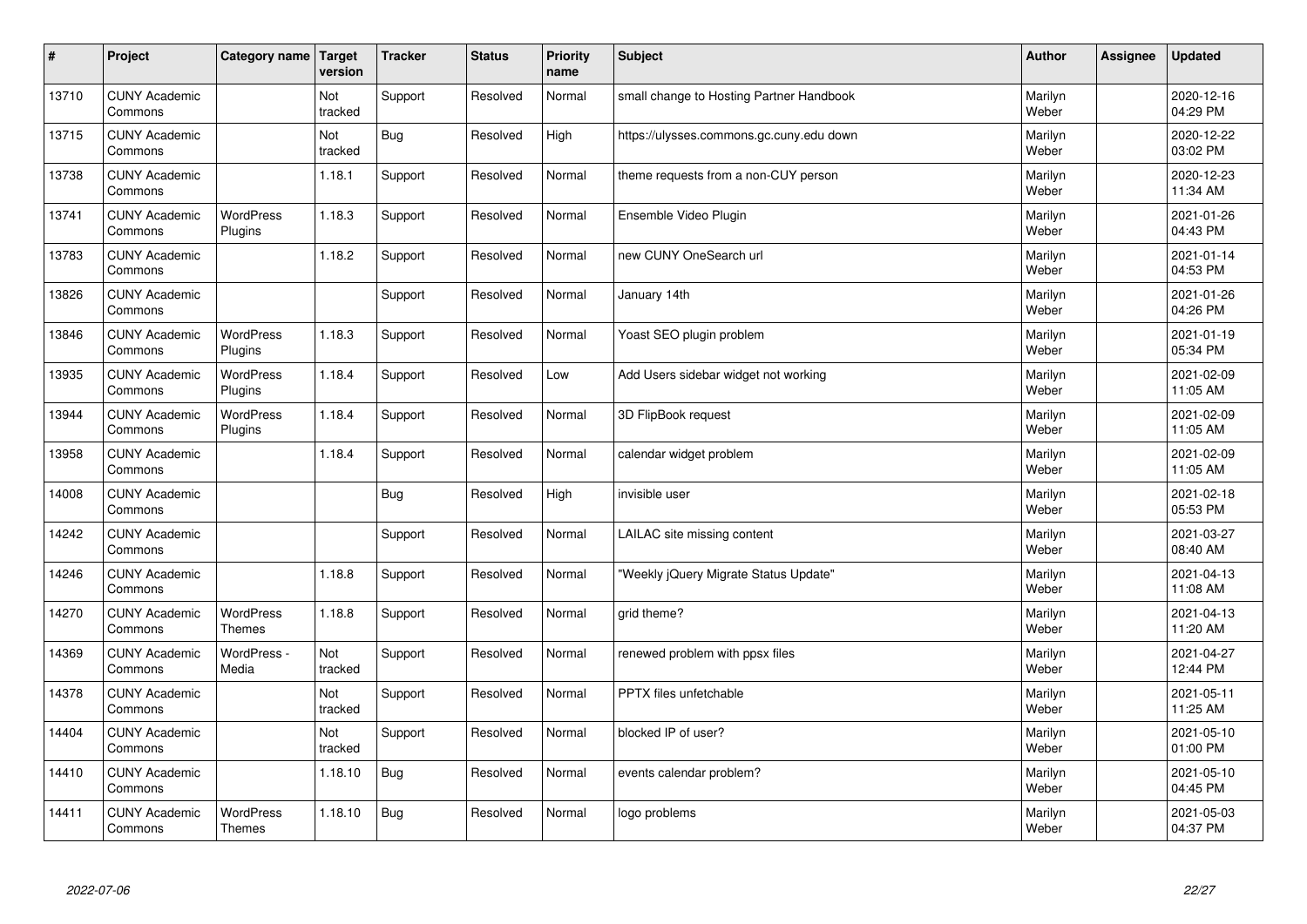| $\sharp$ | Project                         | Category name               | Target<br>version | <b>Tracker</b> | <b>Status</b> | <b>Priority</b><br>name | <b>Subject</b>                                                                 | <b>Author</b>    | Assignee            | <b>Updated</b>         |
|----------|---------------------------------|-----------------------------|-------------------|----------------|---------------|-------------------------|--------------------------------------------------------------------------------|------------------|---------------------|------------------------|
| 14509    | <b>CUNY Academic</b><br>Commons | <b>WordPress</b><br>Plugins | 1.18.12           | <b>Bug</b>     | Resolved      | Normal                  | Elementor Editor problem                                                       | Marilyn<br>Weber |                     | 2021-06-08<br>09:55 AM |
| 14526    | <b>CUNY Academic</b><br>Commons | Registration                | 1.18.12           | <b>Bug</b>     | Resolved      | High                    | registration interface won't show a space to enter nonCUNY code                | Marilyn<br>Weber |                     | 2021-06-03<br>04:02 PM |
| 14534    | <b>CUNY Academic</b><br>Commons | <b>WordPress</b><br>Plugins | 1.18.12           | Support        | Resolved      | Normal                  | Share This Image plugin?                                                       | Marilyn<br>Weber |                     | 2021-06-08<br>11:50 AM |
| 14594    | <b>CUNY Academic</b><br>Commons |                             | Not<br>tracked    | Support        | Resolved      | Normal                  | Administration email verification?                                             | Marilyn<br>Weber |                     | 2021-07-12<br>11:40 AM |
| 14718    | <b>CUNY Academic</b><br>Commons |                             | Not<br>tracked    | Support        | Resolved      | Normal                  | User wants to recover deleted account                                          | Marilyn<br>Weber |                     | 2021-08-30<br>02:46 PM |
| 14799    | <b>CUNY Academic</b><br>Commons |                             | 1.18.19           | Support        | Resolved      | High                    | install the official Classic Widgets?                                          | Marilyn<br>Weber |                     | 2021-09-22<br>02:17 PM |
| 14812    | <b>CUNY Academic</b><br>Commons |                             | Not<br>tracked    | Support        | Resolved      | Normal                  | Custom Sidebars and Wordpress 5.6                                              | Marilyn<br>Weber |                     | 2021-09-30<br>10:43 AM |
| 14813    | <b>CUNY Academic</b><br>Commons |                             | Not<br>tracked    | Support        | Resolved      | Normal                  | raise the file size limit                                                      | Marilyn<br>Weber |                     | 2021-09-30<br>12:02 PM |
| 14891    | <b>CUNY Academic</b><br>Commons |                             | Not<br>tracked    | Support        | Resolved      | Normal                  | changing site template after creation?                                         | Marilyn<br>Weber |                     | 2022-04-27<br>04:58 PM |
| 14973    | <b>CUNY Academic</b><br>Commons |                             |                   | Support        | Resolved      | Normal                  | Mail Poet                                                                      | Marilyn<br>Weber |                     | 2021-12-06<br>10:20 AM |
| 15120    | <b>CUNY Academic</b><br>Commons |                             |                   | Support        | Resolved      | Normal                  | embed Zoom recordings in a post?                                               | Marilyn<br>Weber |                     | 2021-12-29<br>08:15 AM |
| 15266    | <b>CUNY Academic</b><br>Commons |                             |                   | Support        | Resolved      | Normal                  | Just an appreciation                                                           | Marilyn<br>Weber |                     | 2022-02-07<br>10:42 AM |
| 15269    | <b>CUNY Academic</b><br>Commons | Redmine                     | Not<br>tracked    | Support        | Resolved      | Normal                  | Segal Theater sites                                                            | Marilyn<br>Weber |                     | 2022-02-07<br>04:11 PM |
| 15686    | <b>CUNY Academic</b><br>Commons | ZenDesk                     | Not<br>tracked    | Support        | Resolved      | Low                     | ZenDesk introducing "triggers"                                                 | Marilyn<br>Weber |                     | 2022-03-22<br>09:37 AM |
| 5051     | <b>CUNY Academic</b><br>Commons | Social Paper                |                   | Feature        | Rejected      | Low                     | Visual cues for comments (SP suggestion #2)                                    | Marilyn<br>Weber | Samantha<br>Raddatz | 2016-02-10<br>10:01 AM |
| 5448     | <b>CUNY Academic</b><br>Commons | Email<br>Notifications      | 1.10.2            | Bug            | Rejected      | Normal                  | garbled CAC activity digests                                                   | Marilyn<br>Weber | Raymond<br>Hoh      | 2016-11-20<br>02:38 AM |
| 9518     | <b>CUNY Academic</b><br>Commons |                             | Not<br>tracked    | Support        | Rejected      | Normal                  | problems with site on Internet Explorer                                        | Marilyn<br>Weber | Raymond<br>Hoh      | 2019-03-11<br>11:18 PM |
| 11634    | <b>CUNY Academic</b><br>Commons | <b>WordPress</b><br>(misc)  | Not<br>tracked    | Bug            | Rejected      | Normal                  | 'Insert Read More Tag" working oddly                                           | Marilyn<br>Weber | Raymond<br>Hoh      | 2019-07-15<br>11:48 PM |
| 13012    | <b>CUNY Academic</b><br>Commons | <b>WordPress</b><br>(misc)  |                   | Support        | Rejected      | Normal                  | icon image associated with the teaching template's Creative Commons<br>License | Marilyn<br>Weber | Raymond<br>Hoh      | 2020-08-25<br>10:56 AM |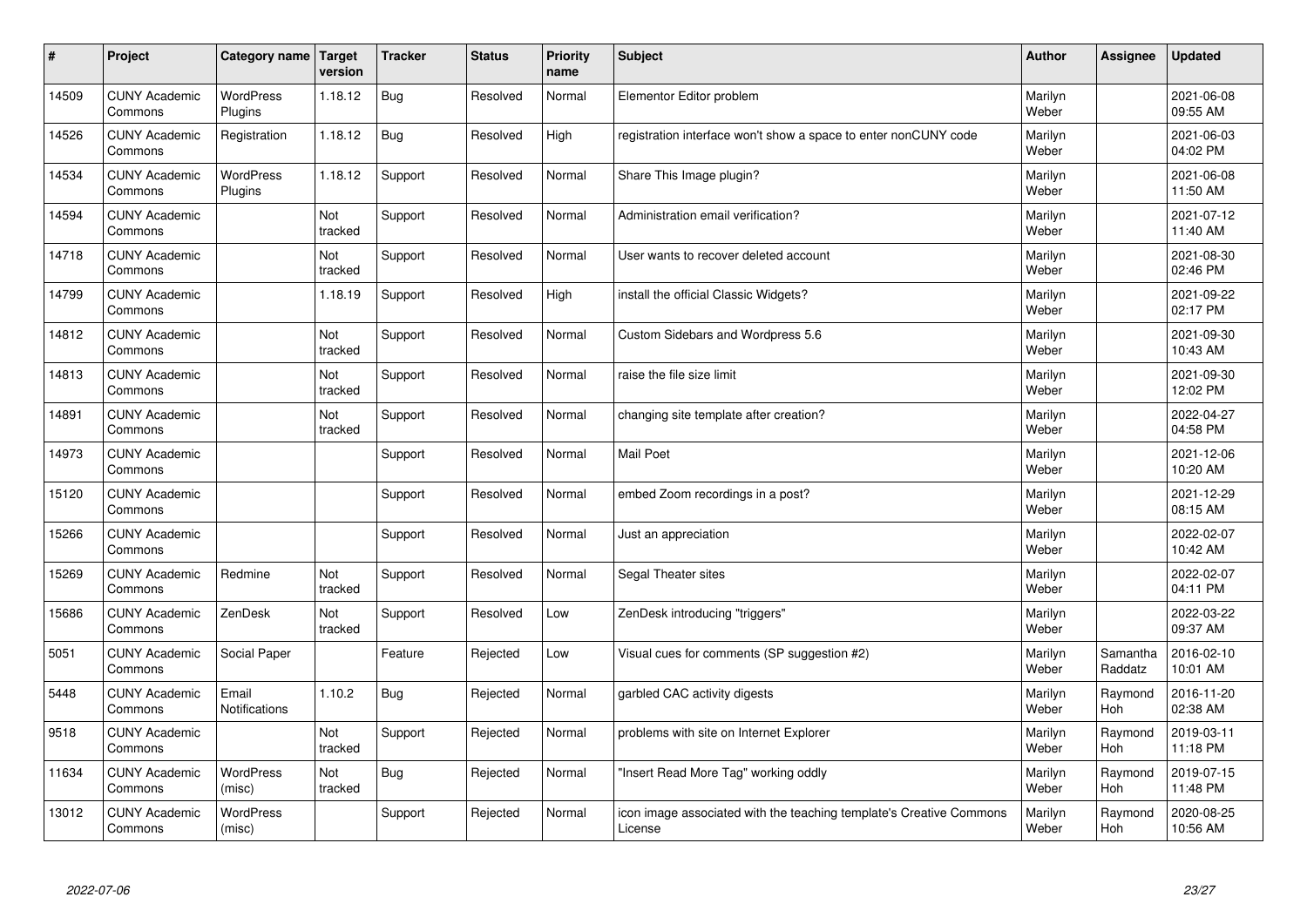| $\sharp$ | Project                         | Category name   Target      | version        | <b>Tracker</b> | <b>Status</b> | <b>Priority</b><br>name | <b>Subject</b>                                              | <b>Author</b>    | Assignee              | <b>Updated</b>         |
|----------|---------------------------------|-----------------------------|----------------|----------------|---------------|-------------------------|-------------------------------------------------------------|------------------|-----------------------|------------------------|
| 14448    | <b>CUNY Academic</b><br>Commons | Password<br>Reset           | Not<br>tracked | Bug            | Rejected      | Normal                  | password reset weirdness                                    | Marilyn<br>Weber | Raymond<br>Hoh        | 2021-05-12<br>01:34 PM |
| 15610    | <b>CUNY Academic</b><br>Commons | <b>WordPress</b><br>Plugins | Not<br>tracked | Support        | Rejected      | Normal                  | Loops & Logic plugin                                        | Marilyn<br>Weber | Raymond<br><b>Hoh</b> | 2022-03-19<br>11:16 AM |
| 3417     | <b>CUNY Academic</b><br>Commons | <b>BuddyPress</b><br>(misc) | Not<br>tracked | <b>Bug</b>     | Rejected      | High                    | copying two commons groups                                  | Marilyn<br>Weber | Marilyn<br>Weber      | 2014-11-05<br>09:56 AM |
| 5083     | <b>CUNY Academic</b><br>Commons | <b>WordPress</b><br>Plugins | 1.9.5          | Support        | Rejected      | Normal                  | creating a shortcode for the iframe code of the google form | Marilyn<br>Weber | Marilyn<br>Weber      | 2016-01-12<br>04:25 PM |
| 5345     | <b>CUNY Academic</b><br>Commons | Social Paper                | 1.9.17         | Feature        | Rejected      | Normal                  | Plus symbol problem in SP                                   | Marilyn<br>Weber | Christian<br>Wach     | 2016-05-27<br>04:26 AM |
| 3093     | <b>CUNY Academic</b><br>Commons | WordPress<br>Plugins        |                | Bug            | Rejected      | Normal                  | <b>Custom Google Maps</b>                                   | Marilyn<br>Weber | Boone<br>Gorges       | 2014-05-02<br>10:52 AM |
| 3136     | <b>CUNY Academic</b><br>Commons | WordPress<br>Plugins        |                | Bug            | Rejected      | Normal                  | The Easy Rotator                                            | Marilyn<br>Weber | Boone<br>Gorges       | 2014-04-01<br>10:26 PM |
| 5184     | <b>CUNY Academic</b><br>Commons | Social Paper                |                | Bug            | Rejected      | Normal                  | Problem linking SP to a group                               | Marilyn<br>Weber | Boone<br>Gorges       | 2016-02-21<br>12:27 PM |
| 5988     | <b>CUNY Academic</b><br>Commons | Support                     |                | Support        | Rejected      | Normal                  | Forbidden error when trying to join                         | Marilyn<br>Weber | Boone<br>Gorges       | 2016-09-08<br>01:42 PM |
| 6338     | <b>CUNY Academic</b><br>Commons |                             |                | <b>Bug</b>     | Rejected      | Normal                  | Multiple email notifications for each blog post             | Marilyn<br>Weber | Boone<br>Gorges       | 2016-10-18<br>08:45 PM |
| 7376     | <b>CUNY Academic</b><br>Commons | Email<br>Notifications      |                | <b>Bug</b>     | Rejected      | Normal                  | automatic forwarding of blog posts not working              | Marilyn<br>Weber | Boone<br>Gorges       | 2017-05-01<br>10:36 PM |
| 9275     | <b>CUNY Academic</b><br>Commons |                             |                | Support        | Rejected      | Normal                  | soft chalk page?                                            | Marilyn<br>Weber | Boone<br>Gorges       | 2018-04-09<br>10:37 AM |
| 3673     | <b>CUNY Academic</b><br>Commons |                             |                | Bug            | Rejected      | Normal                  | CBox pagination issue with the Wiki                         | Marilyn<br>Weber |                       | 2014-11-20<br>04:08 PM |
| 3674     | <b>CUNY Academic</b><br>Commons |                             |                | <b>Bug</b>     | Rejected      | Normal                  | CBox pagination issue with the Wiki                         | Marilyn<br>Weber |                       | 2014-11-20<br>05:03 PM |
| 6575     | <b>CUNY Academic</b><br>Commons | Groups (misc)               |                | <b>Bug</b>     | Rejected      | Normal                  | No papers link for the group "social paper"                 | Marilyn<br>Weber |                       | 2016-11-02<br>10:39 PM |
| 6800     | <b>CUNY Academic</b><br>Commons |                             |                | Bug            | Rejected      | Immediate               | Is something going on?                                      | Marilyn<br>Weber |                       | 2016-11-18<br>04:40 PM |
| 7668     | <b>CUNY Academic</b><br>Commons | WordPress<br>Plugins        |                | Support        | Rejected      | Normal                  | Iframes question                                            | Marilyn<br>Weber |                       | 2017-04-11<br>09:29 PM |
| 8071     | <b>CUNY Academic</b><br>Commons | WordPress<br>Plugins        | Not<br>tracked | Support        | Rejected      | Normal                  | Anthologize                                                 | Marilyn<br>Weber |                       | 2017-05-10<br>10:15 AM |
| 8195     | <b>CUNY Academic</b><br>Commons |                             |                | Support        | Rejected      | Normal                  | possible to make the Profile pic semi-hidden?               | Marilyn<br>Weber |                       | 2017-05-24<br>11:00 PM |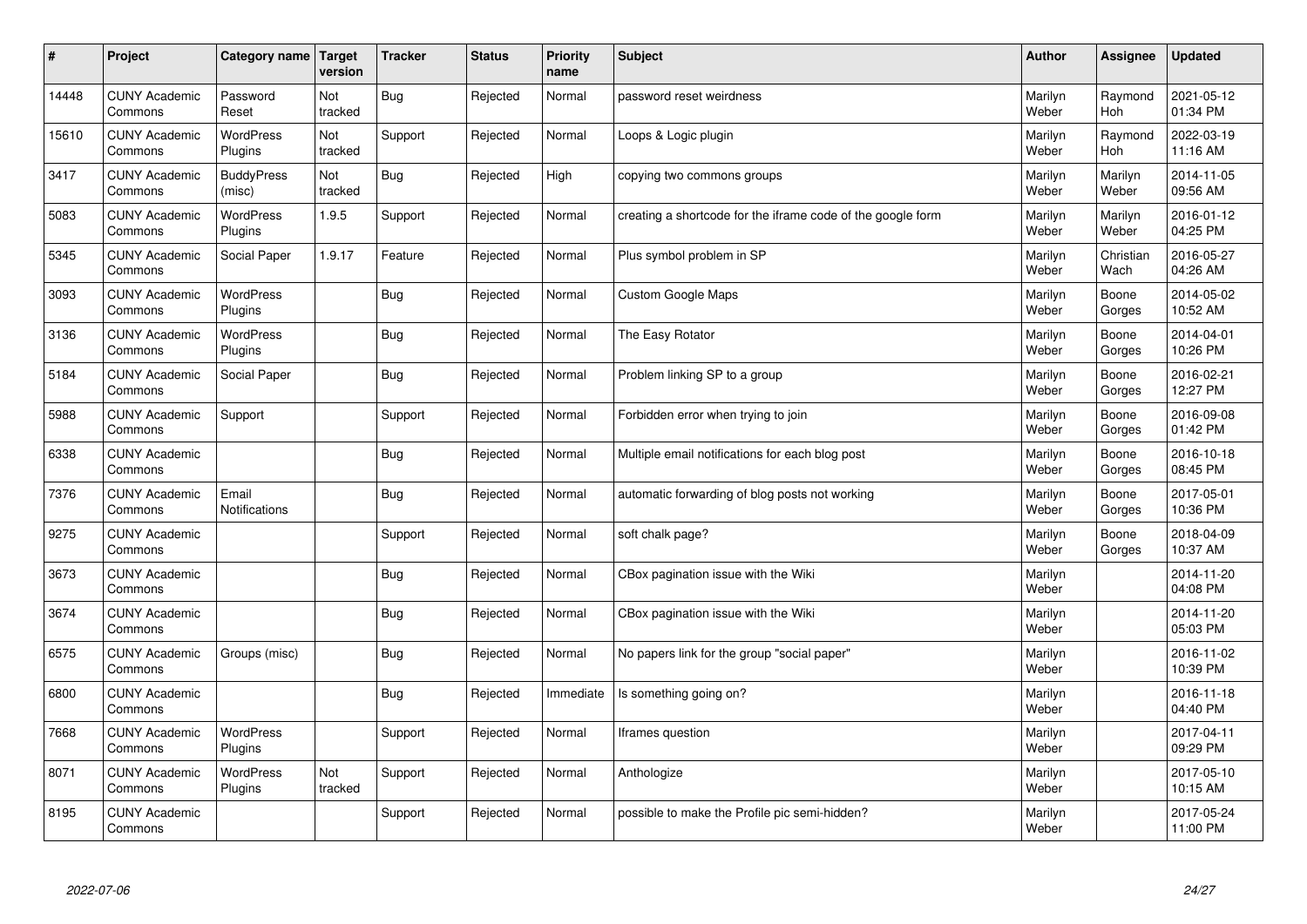| #     | Project                         | Category name   Target      | version        | <b>Tracker</b> | <b>Status</b> | <b>Priority</b><br>name | <b>Subject</b>                                                       | <b>Author</b>    | Assignee | <b>Updated</b>         |
|-------|---------------------------------|-----------------------------|----------------|----------------|---------------|-------------------------|----------------------------------------------------------------------|------------------|----------|------------------------|
| 9033  | <b>CUNY Academic</b><br>Commons |                             |                | Support        | Rejected      | Normal                  | Site search terms                                                    | Marilyn<br>Weber |          | 2017-12-22<br>01:10 PM |
| 9587  | <b>CUNY Academic</b><br>Commons |                             |                | Support        | Rejected      | Normal                  | possible request for the "PDF Poster" plugin                         | Marilyn<br>Weber |          | 2018-04-24<br>10:52 AM |
| 9684  | <b>CUNY Academic</b><br>Commons |                             |                | Support        | Rejected      | Normal                  | SEO cleanup for newlaborforum.cuny.edu                               | Marilyn<br>Weber |          | 2018-04-30<br>10:29 AM |
| 9885  | <b>CUNY Academic</b><br>Commons |                             |                | Support        | Rejected      | Normal                  | Publications field problem                                           | Marilyn<br>Weber |          | 2018-06-06<br>01:18 PM |
| 9955  | <b>CUNY Academic</b><br>Commons | <b>WordPress</b><br>Plugins | 1.13.4         | Support        | Rejected      | Normal                  | docx converter plugin?                                               | Marilyn<br>Weber |          | 2018-06-26<br>11:39 AM |
| 9996  | <b>CUNY Academic</b><br>Commons | Membership                  | Not<br>tracked | Support        | Rejected      | Normal                  | user email change request                                            | Marilyn<br>Weber |          | 2018-07-16<br>10:49 AM |
| 10260 | <b>CUNY Academic</b><br>Commons |                             |                | Bug            | Rejected      | Normal                  | bad activation email                                                 | Marilyn<br>Weber |          | 2018-08-30<br>01:25 PM |
| 10562 | <b>CUNY Academic</b><br>Commons |                             |                | <b>Bug</b>     | Rejected      | Normal                  | Commons is down                                                      | Marilyn<br>Weber |          | 2018-10-23<br>10:49 AM |
| 10838 | <b>CUNY Academic</b><br>Commons |                             | 1.15.3         | Support        | Rejected      | Normal                  | two plugin/theme requests from a digital fellow                      | Marilyn<br>Weber |          | 2019-06-11<br>10:31 AM |
| 10850 | <b>CUNY Academic</b><br>Commons |                             |                | Support        | Rejected      | Normal                  | Gravity form being resent                                            | Marilyn<br>Weber |          | 2018-12-20<br>10:18 PM |
| 11267 | <b>CUNY Academic</b><br>Commons |                             |                | Support        | Rejected      | Normal                  | signing up with a nonCUNY signup code from the Register page         | Marilyn<br>Weber |          | 2019-03-26<br>03:00 PM |
| 12205 | <b>CUNY Academic</b><br>Commons |                             |                | Support        | Rejected      | Normal                  | possible update to the 2019 theme?                                   | Marilyn<br>Weber |          | 2020-01-14<br>12:08 PM |
| 12986 | <b>CUNY Academic</b><br>Commons |                             |                | Support        | Rejected      | Normal                  | Someone is trying to create accounts using random CUNY entity emails | Marilyn<br>Weber |          | 2020-07-02<br>09:47 PM |
| 13121 | <b>CUNY Academic</b><br>Commons |                             |                | Support        | Rejected      | Normal                  | embed a DropBox Paper file                                           | Marilyn<br>Weber |          | 2020-08-25<br>10:56 AM |
| 13160 | <b>CUNY Academic</b><br>Commons |                             |                | Support        | Rejected      | Normal                  | site not working on iphone                                           | Marilyn<br>Weber |          | 2020-08-25<br>10:58 AM |
| 13169 | <b>CUNY Academic</b><br>Commons |                             | 1.17.4         | Support        | Rejected      | Normal                  | footer logo image has no alt-text                                    | Marilyn<br>Weber |          | 2020-09-22<br>10:18 AM |
| 13201 | <b>CUNY Academic</b><br>Commons |                             |                | Support        | Rejected      | Low                     | PDF embedder                                                         | Marilyn<br>Weber |          | 2020-09-29<br>11:37 AM |
| 13217 | <b>CUNY Academic</b><br>Commons |                             |                | Support        | Rejected      | Normal                  | upload recordings of our past webinars?                              | Marilyn<br>Weber |          | 2020-08-25<br>07:56 AM |
| 13916 | <b>CUNY Academic</b><br>Commons |                             |                | Support        | Rejected      | Normal                  | <b>Custom Sidebars</b>                                               | Marilyn<br>Weber |          | 2021-02-23<br>10:45 AM |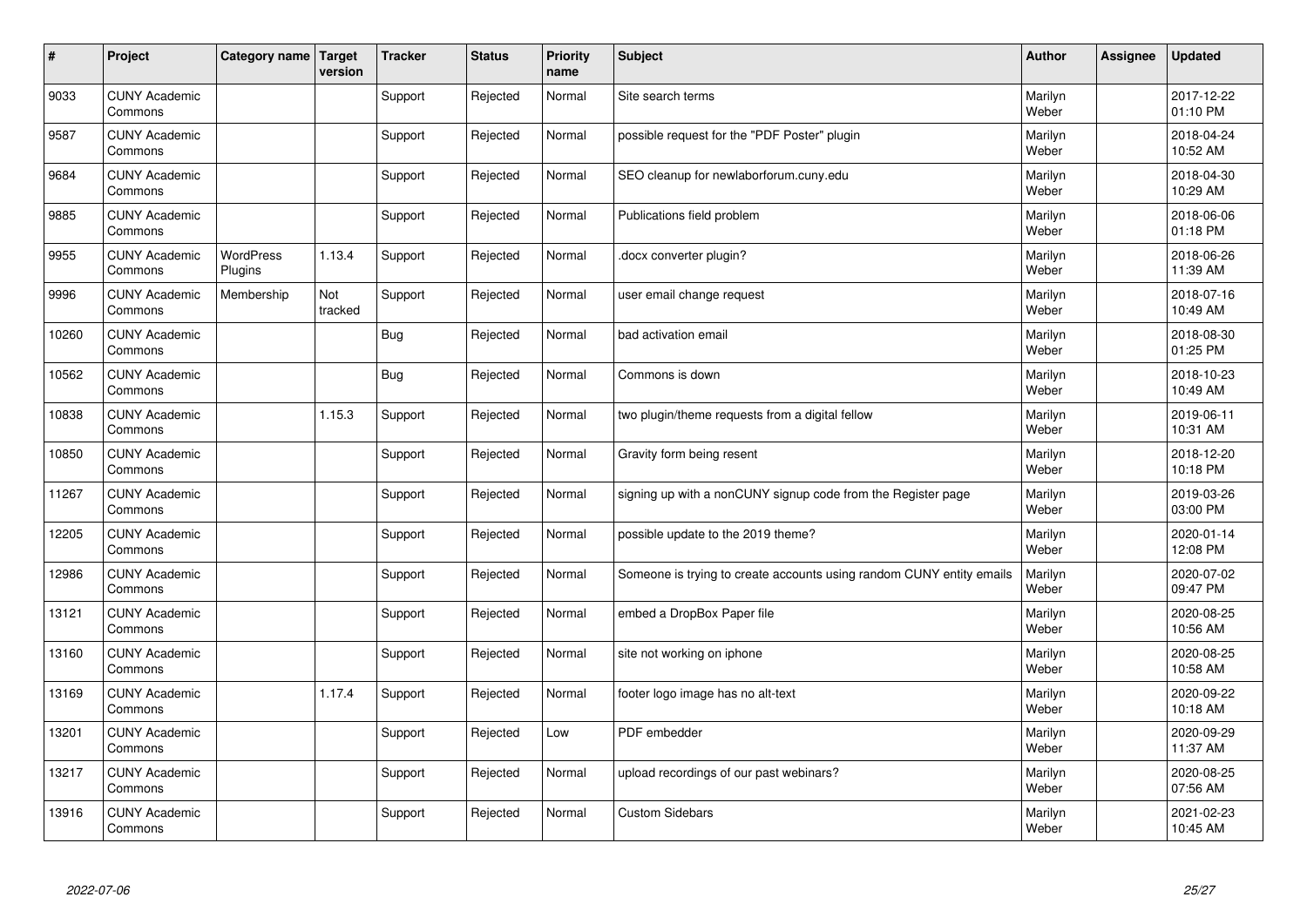| $\pmb{\#}$ | Project                         | Category name               | Target<br>version | <b>Tracker</b> | <b>Status</b> | <b>Priority</b><br>name | <b>Subject</b>                             | <b>Author</b>    | Assignee        | <b>Updated</b>         |
|------------|---------------------------------|-----------------------------|-------------------|----------------|---------------|-------------------------|--------------------------------------------|------------------|-----------------|------------------------|
| 13918      | <b>CUNY Academic</b><br>Commons |                             | Not<br>tracked    | Support        | Rejected      | Normal                  | MailPoet Newsletters Premium plugin        | Marilyn<br>Weber |                 | 2021-02-09<br>11:01 AM |
| 14016      | <b>CUNY Academic</b><br>Commons |                             |                   | Support        | Rejected      | Normal                  | PDFs not downloading                       | Marilyn<br>Weber |                 | 2021-02-22<br>11:00 AM |
| 14360      | <b>CUNY Academic</b><br>Commons |                             |                   | Support        | Rejected      | Normal                  | danielgerouldarchives.org?                 | Marilyn<br>Weber |                 | 2021-04-27<br>10:42 AM |
| 14606      | <b>CUNY Academic</b><br>Commons | <b>WordPress</b><br>(misc)  | Not<br>tracked    | Support        | Rejected      | Normal                  | calendar wrong month                       | Marilyn<br>Weber |                 | 2021-07-23<br>12:11 PM |
| 14625      | <b>CUNY Academic</b><br>Commons |                             | Not<br>tracked    | Support        | Rejected      | Normal                  | image won't appear in slideshow.           | Marilyn<br>Weber |                 | 2021-07-27<br>10:33 AM |
| 14711      | <b>CUNY Academic</b><br>Commons |                             |                   | Support        | Rejected      | Normal                  | Custom Facebook Feed plugin problem        | Marilyn<br>Weber |                 | 2022-04-27<br>04:29 PM |
| 14972      | <b>CUNY Academic</b><br>Commons |                             |                   | Support        | Rejected      | Normal                  | Mailchimp plugin                           | Marilyn<br>Weber |                 | 2021-11-17<br>02:13 PM |
| 15022      | <b>CUNY Academic</b><br>Commons |                             |                   | Support        | Rejected      | High                    | ArabStages                                 | Marilyn<br>Weber |                 | 2021-12-06<br>10:16 AM |
| 15279      | <b>CUNY Academic</b><br>Commons |                             |                   | Bug            | Rejected      | Normal                  | big delay - cloning the history site       | Marilyn<br>Weber |                 | 2022-02-09<br>01:49 PM |
| 9134       | <b>CUNY Academic</b><br>Commons | Membership                  | Not<br>tracked    | Support        | Abandoned     | Normal                  | former user                                | Marilyn<br>Weber | Matt Gold       | 2019-09-18<br>10:26 AM |
| 5713       | <b>CUNY Academic</b><br>Commons | <b>WordPress</b><br>(misc)  | Not<br>tracked    | <b>Bug</b>     | Abandoned     | High                    | Site freezing                              | Marilyn<br>Weber | Boone<br>Gorges | 2017-11-15<br>10:58 AM |
| 7700       | <b>CUNY Academic</b><br>Commons |                             | Not<br>tracked    | Support        | Abandoned     | Normal                  | slow loading Page on site                  | Marilyn<br>Weber | Boone<br>Gorges | 2017-11-15<br>11:02 AM |
| 7724       | <b>CUNY Academic</b><br>Commons |                             | Not<br>tracked    | Support        | Abandoned     | Normal                  | User name confusion                        | Marilyn<br>Weber | Boone<br>Gorges | 2017-11-15<br>11:12 AM |
| 7226       | <b>CUNY Academic</b><br>Commons | Registration                | Not<br>tracked    | <b>Bug</b>     | Abandoned     | Normal                  | Community college student cannot register? | Marilyn<br>Weber |                 | 2017-11-15<br>01:55 PM |
| 7770       | <b>CUNY Academic</b><br>Commons | WordPress<br>Plugins        | Not<br>tracked    | <b>Bug</b>     | Abandoned     | Normal                  | Timeline.js problem                        | Marilyn<br>Weber |                 | 2017-11-15<br>01:43 PM |
| 8098       | <b>CUNY Academic</b><br>Commons | <b>Public Portfolio</b>     | Not<br>tracked    | <b>Bug</b>     | Abandoned     | Normal                  | Widget in profile not working              | Marilyn<br>Weber |                 | 2017-11-15<br>01:28 PM |
| 9726       | <b>CUNY Academic</b><br>Commons | <b>WordPress</b><br>Plugins | Not<br>tracked    | Support        | Abandoned     | Normal                  | technical error on Contact page            | Marilyn<br>Weber |                 | 2018-12-10<br>03:53 PM |
| 10571      | <b>CUNY Academic</b><br>Commons |                             | Not<br>tracked    | Support        | Abandoned     | Normal                  | newsletter queue problem                   | Marilyn<br>Weber |                 | 2018-12-10<br>03:58 PM |
| 13288      | <b>CUNY Academic</b><br>Commons |                             |                   | Support        | Abandoned     | Normal                  | log in problems on iPhone 6                | Marilyn<br>Weber |                 | 2020-10-27<br>10:26 AM |